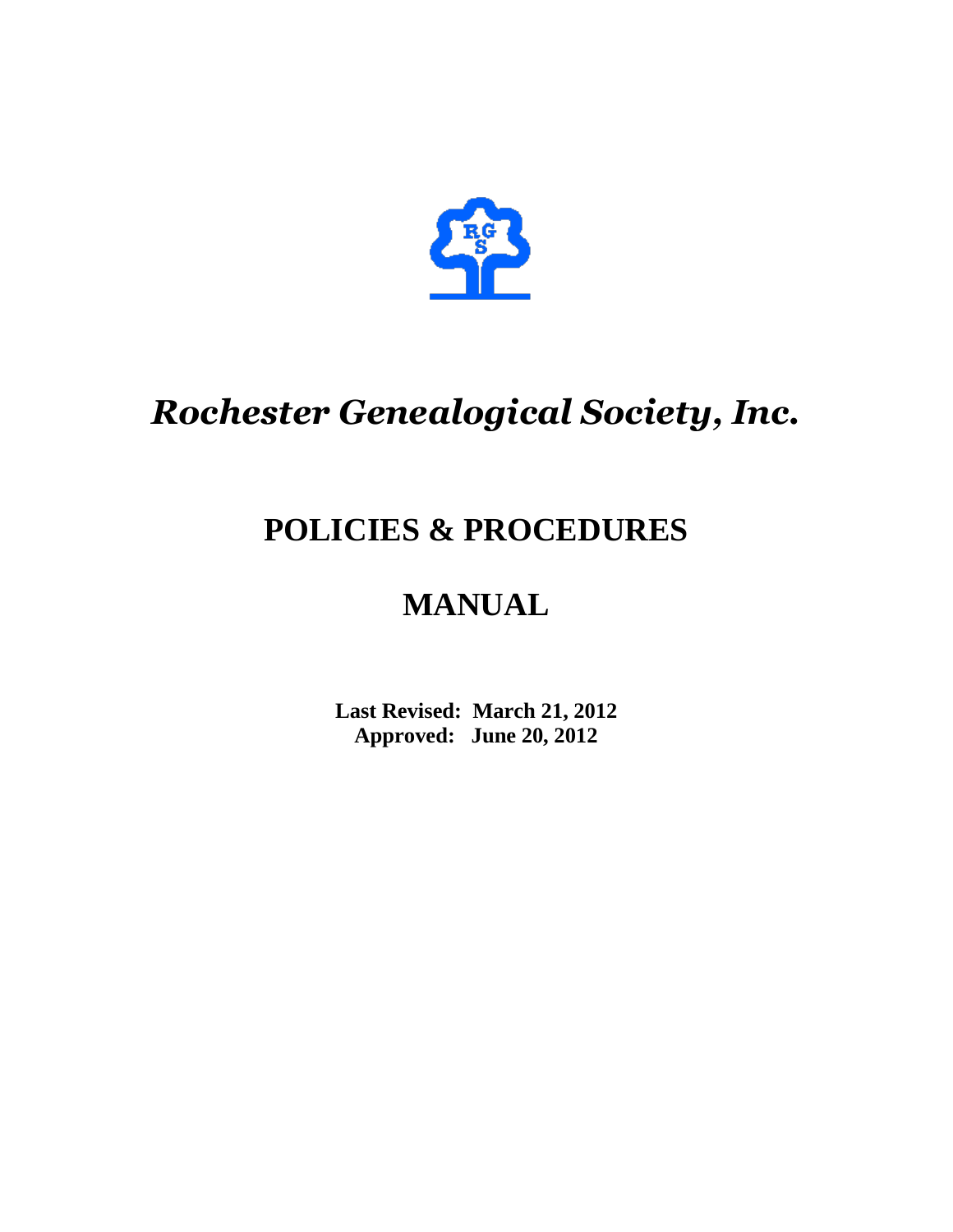# **Change History**

| Version                                                                | Change                                                    | What Changed?                                  | Page            | By whom         |
|------------------------------------------------------------------------|-----------------------------------------------------------|------------------------------------------------|-----------------|-----------------|
| #                                                                      | Date                                                      |                                                | or $\S$         |                 |
|                                                                        | 12/25/2007                                                | Incorporated changes form RGS meeting          |                 | J. Allen        |
|                                                                        |                                                           | officers.                                      |                 |                 |
| ÷                                                                      | 4/30/2007                                                 | Incorporated committee changes.                |                 | J. Allen        |
|                                                                        | 6/30/2008                                                 | General changes                                |                 | J. Allen        |
| 080927                                                                 | 9/27/2008                                                 | Post BoD review general changes                |                 | J. Allen        |
| 081004                                                                 | 10/4/2008                                                 | Made list wording consistent                   |                 | J. Allen        |
| 081007                                                                 | 10/7/2008                                                 | Incorporated changes from Bush & Thurston.     |                 | J. Allen        |
|                                                                        |                                                           | Alphabetized part of Appendix I                |                 |                 |
| 081019                                                                 | 10/19/2008                                                | Fixed succession order, misc. corrections      |                 | J. Allen        |
| 081023                                                                 | 10/23/2008                                                | <b>Updated Dues section</b>                    |                 | J. Allen        |
| 110206                                                                 | 2/6/2011                                                  | Updated P&P, added AV role, Recycling          |                 | J. Allen        |
|                                                                        |                                                           | program, and various updates                   |                 |                 |
| 110328                                                                 | 3/29/2011                                                 | Edited P&P Updates from 2/6 version. Added     |                 | M. Henry, et al |
|                                                                        |                                                           | additional content and expanded Surname list   |                 |                 |
|                                                                        |                                                           | procedure.                                     |                 |                 |
| 4/5/2011<br>membership<br>committee<br>110405<br>Added<br>and<br>text. |                                                           |                                                | M. Henry, et al |                 |
|                                                                        |                                                           | corrected "website" spelling.                  |                 |                 |
| 110514                                                                 | Corrected typos, and updated index for final<br>5/12/2011 |                                                |                 | J. Allen        |
|                                                                        |                                                           | review and vote.                               |                 |                 |
| 120321                                                                 | 6/20/2012                                                 | Added Ethics as a condition of being a member  |                 | J. Allen        |
|                                                                        |                                                           | in good standing, and consultant text. Updated |                 |                 |
|                                                                        |                                                           | Equipment Manager procedures. Fixed some       |                 |                 |
|                                                                        |                                                           | typos.                                         |                 |                 |

This document is designed to print in duplex in order to conserve paper.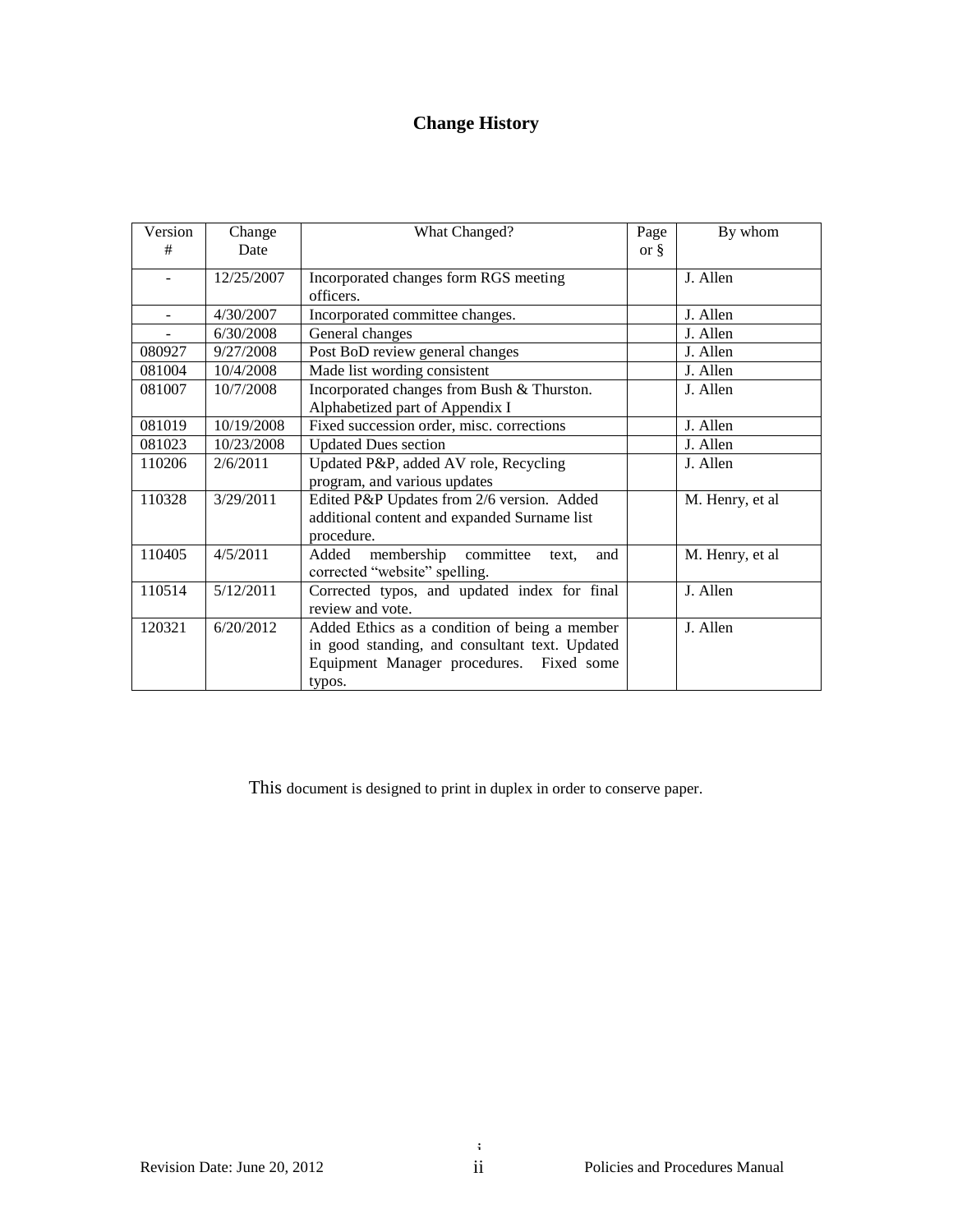# **TABLE OF CONTENTS**

| 1                       |      |  |  |  |  |
|-------------------------|------|--|--|--|--|
| $\overline{2}$          |      |  |  |  |  |
| 3                       |      |  |  |  |  |
|                         |      |  |  |  |  |
| $\overline{\mathbf{4}}$ |      |  |  |  |  |
|                         | 4.1  |  |  |  |  |
|                         | 4.2  |  |  |  |  |
|                         | 4.3  |  |  |  |  |
|                         | 4.4  |  |  |  |  |
|                         | 4.5  |  |  |  |  |
|                         | 4.6  |  |  |  |  |
| 5                       |      |  |  |  |  |
|                         | 5.1  |  |  |  |  |
|                         | 5.2  |  |  |  |  |
|                         | 5.3  |  |  |  |  |
|                         | 5.4  |  |  |  |  |
|                         | 5.5  |  |  |  |  |
|                         | 5.6  |  |  |  |  |
|                         | 5.7  |  |  |  |  |
|                         | 5.8  |  |  |  |  |
|                         | 5.9  |  |  |  |  |
|                         | 5.10 |  |  |  |  |
|                         | 5.11 |  |  |  |  |
|                         | 5.12 |  |  |  |  |
|                         | 5.13 |  |  |  |  |
|                         | 5.14 |  |  |  |  |
|                         | 5.15 |  |  |  |  |
|                         | 5.16 |  |  |  |  |
|                         | 5.17 |  |  |  |  |
|                         | 5.18 |  |  |  |  |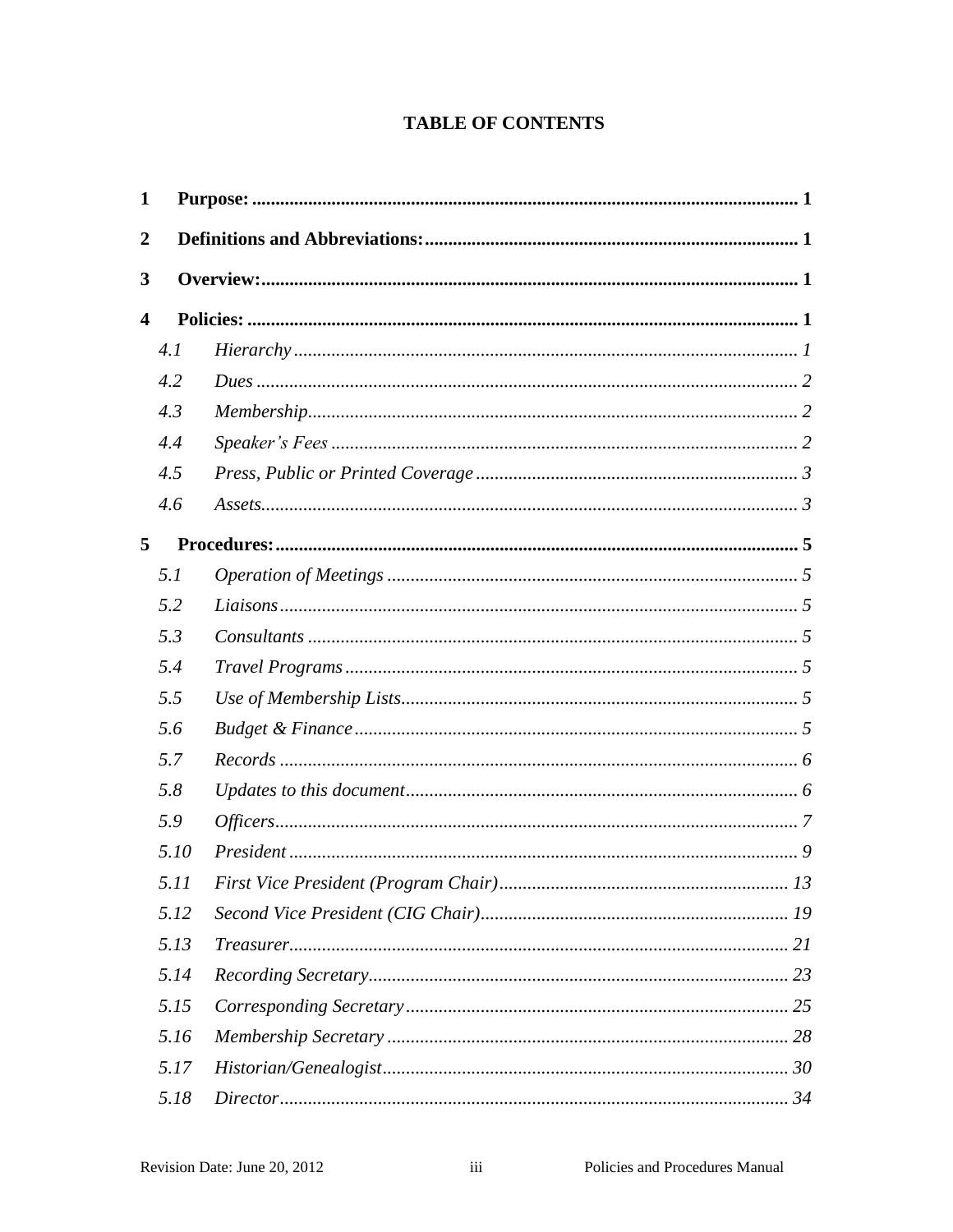|                | 5.19 |  |  |  |  |
|----------------|------|--|--|--|--|
| 6              |      |  |  |  |  |
|                | 6.1  |  |  |  |  |
|                | 6.2  |  |  |  |  |
|                | 6.3  |  |  |  |  |
|                | 6.4  |  |  |  |  |
|                | 6.5  |  |  |  |  |
|                | 6.6  |  |  |  |  |
|                | 6.7  |  |  |  |  |
|                | 6.8  |  |  |  |  |
|                | 6.9  |  |  |  |  |
|                | 6.10 |  |  |  |  |
|                | 6.11 |  |  |  |  |
|                | 6.12 |  |  |  |  |
|                | 6.13 |  |  |  |  |
|                | 6.14 |  |  |  |  |
|                | 6.15 |  |  |  |  |
|                | 6.16 |  |  |  |  |
|                | 6.17 |  |  |  |  |
|                | 6.18 |  |  |  |  |
|                | 6.19 |  |  |  |  |
|                | 6.20 |  |  |  |  |
|                | 6.21 |  |  |  |  |
| $\overline{7}$ |      |  |  |  |  |
| 8              |      |  |  |  |  |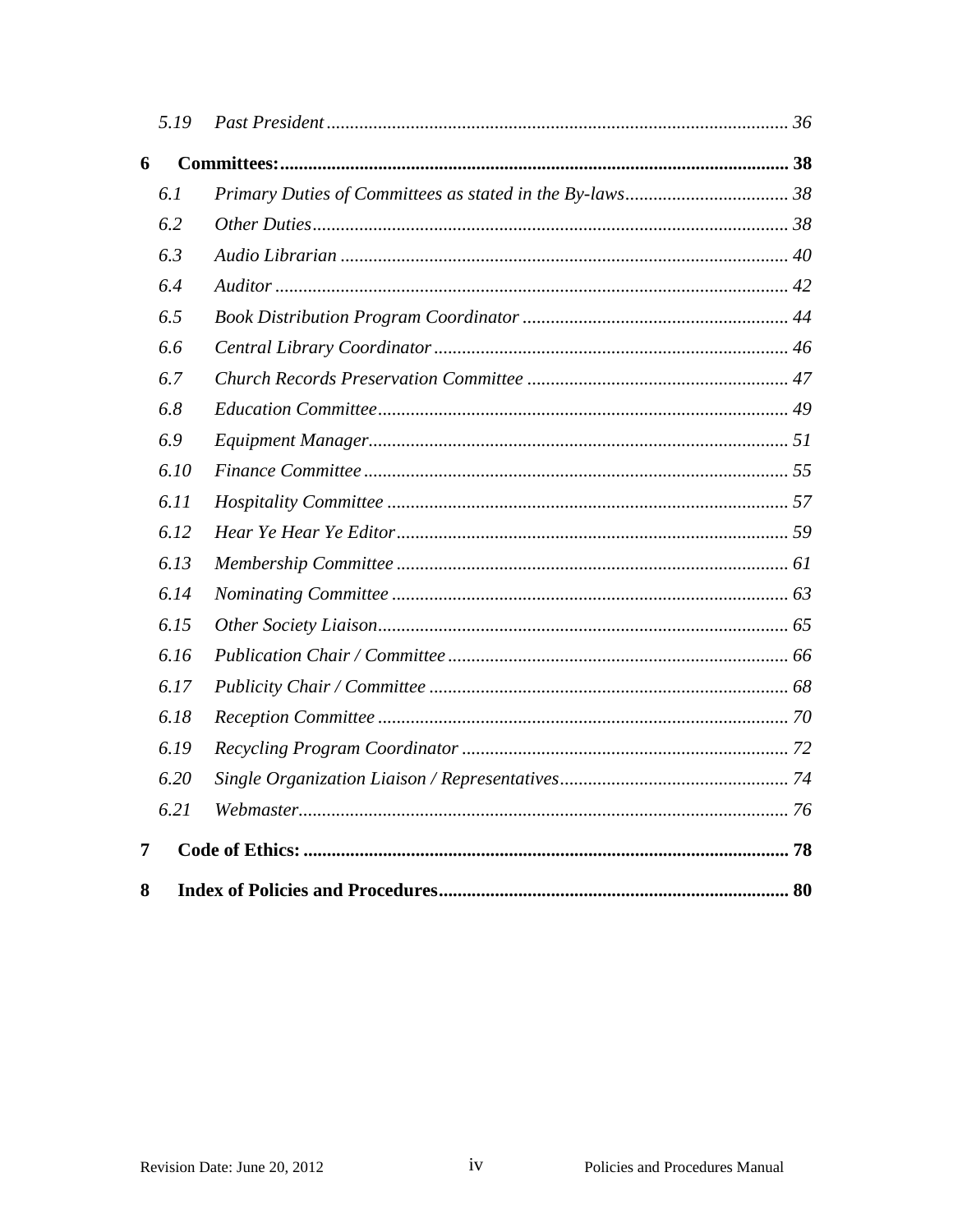# Policies & Procedures

# <span id="page-4-0"></span>**1 Purpose:**

To document the policies, procedures, common practices, precedence, and traditions of the Rochester Genealogical Society, Inc. (RGS). This document contains details about operations of the organization that are not appropriate for the By-laws,

This document is approved by the Board of Directors and will be updated from time to time.

# <span id="page-4-1"></span>**2 Definitions and Abbreviations:**

CIG - Computer Interest Group Member in Good Standing -

|             | A member in who has paid dues, fulfills membership requirements, and conducts   |  |  |  |
|-------------|---------------------------------------------------------------------------------|--|--|--|
|             | business within the By-laws of the Society and the Code of Ethics in Section 7. |  |  |  |
| PPM -       | Policies and Procedures Manual                                                  |  |  |  |
| Policy -    | A principle that guides the action of the organization                          |  |  |  |
| Procedure - | The steps of process used to carry out a policy.                                |  |  |  |

# <span id="page-4-2"></span>**3 Overview:**

This Policy and Procedure (P&P) document is intended to be consistent with the RGS By-laws, and all laws and regulations that apply to the Society. In case of conflict, the By-laws of the Society, Federal, State, and local laws and regulations take precedence over this document.

Sections 4 and 5 cover generic policies and procedures. However, most policies and procedures are distributed within the position descriptions, (sections 6 and 7) to provide continuity and context. P&Ps are cross-indexed in the "Index of Policies and Procedures".

Section 7 contains a Code of Ethics for the Society and its members.

The names of each current Director, Officer, Chair and Liaison are published annually in the Society's newsletter.

# <span id="page-4-3"></span>**4 Policies:**

## <span id="page-4-4"></span>4.1 Hierarchy

In cases of necessity, the Officers of the Society shall replace each other in the following hierarchy, except as alternatively provided by the By-laws.

Such cases may be upon the resignation, dismissal, death or long-term disability or other inability of the President to serve until the Board of Directors appoints an interim President or a new President is elected.

- President
- First Vice President
- Second Vice President
- Treasurer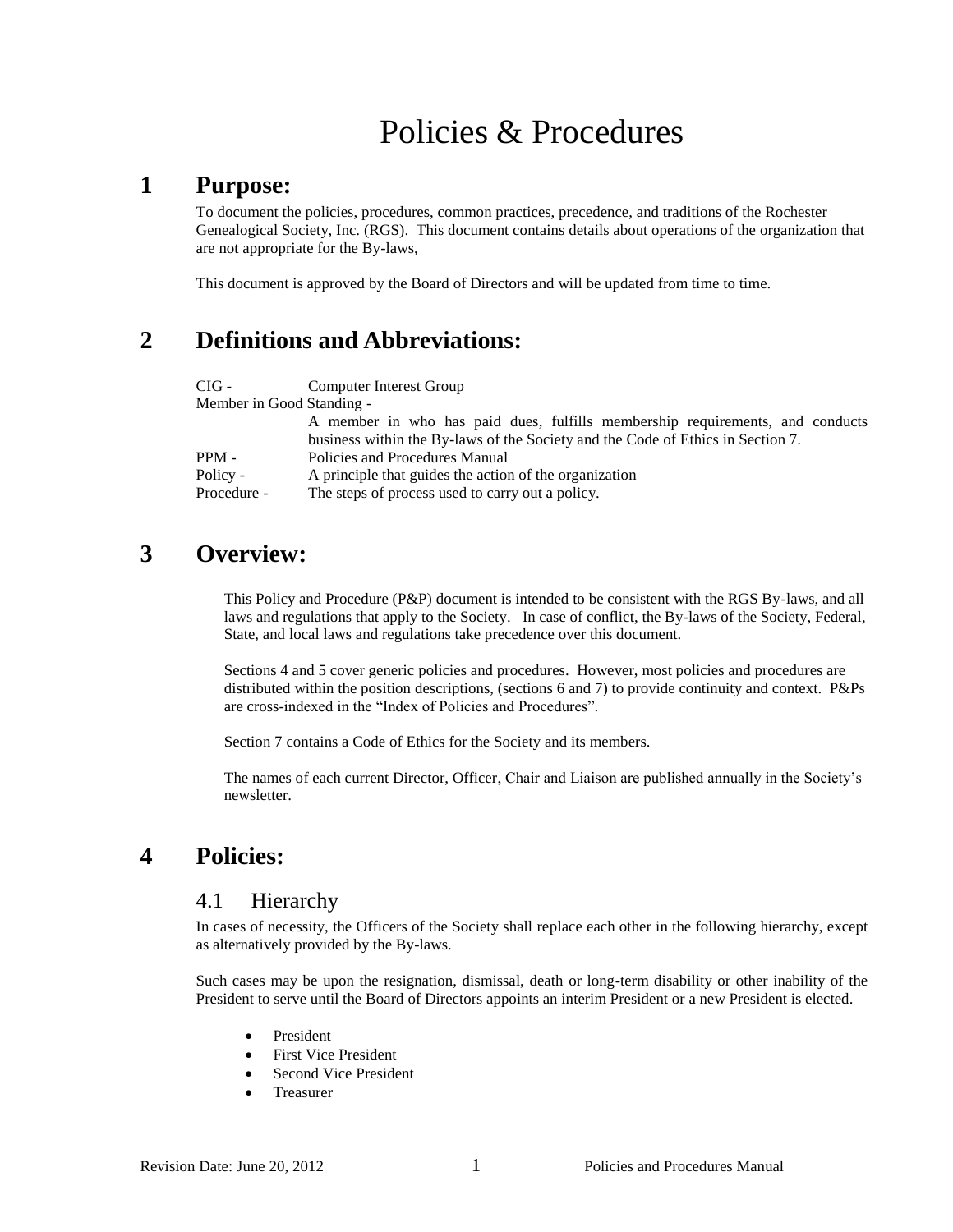- Recording Secretary
- <span id="page-5-0"></span>Directors of the Board by majority consent

# 4.2 Dues

Dues for the following membership year shall be due by June  $30<sup>th</sup>$  (By-laws section 3.3).

Late-paying members will receive the Fall Newsletter with a special final reminder that their membership has expired. Partial payment of dues will not be accepted.

New members who join after April 1 may have their dues applied to the following membership year.

The Membership Secretary may use his/her discretion, based on the circumstances, to resolve dues issues.

# <span id="page-5-1"></span>4.3 Membership

A "Member in good standing" has paid dues, fulfills membership requirements, and conducts business within the By-laws of the Society and complies with the Code of Ethics (see Section 7). Such members will receive the Society Newsletter, be able to participate in Society activities and vote on Society business.

A member not adhering to the Code of Ethics and reasonable behavior may be asked to leave a Society activity by any Society officer and revocation of membership may be imposed by the President or Vice Presidents. Appeals by the member may be made to the Board of Directors. If the revocation is uncontested or is ratified by the BoD, the society is not required to refund dues or activity fees.

The BoD will notify all officers and the appropriate committee chairs, such as Membership and Newsletter chairpersons.

The President or Vice president may deputize a Sergeant at Arms or local law enforcement if necessary to ensure the safety of the member, the membership, officers; the Society's program or the meeting facilities.

# <span id="page-5-2"></span>4.4 Speaker's Fees

Solicitation by a speaker to sell a service or product is only allowed by permission from the President, First Vice President or if advertised in advance for the benefit of the Society's members.

Generally, RGS members do not receive compensation for speaking at Society meetings.

Generally mini-workshop speakers are not paid but there are exceptions to this rule especially if the speaker asks to be paid.

Outside local speakers generally get \$100 and if not local, the Society will also pay travel expenses, which generally include mileage and hotel. If the speaker demands more, the Society can budget for the expense but the traditional maximum has been \$250. If the speaker's fees are \$600 or more (excluding travel costs), obtain a W2 form from the speaker before making the payment. This allows the Treasurer to make sure the information is available to file any necessary tax form(s) (e.g.: form 1099MISC,).

The Society may also host, and fund, dinner for nationally prominent speakers, including the Society's President, and First Vice-President. The Board, as part of the budget, must approve this arrangement in advance. All members of the Board, their spouses and the spouses of the President and First Vice-President may also be invited to attend the dinner at their own expense.

The President must approve the expensed entertainment of speakers, guest and liaisons for RGS business in advance. If it involves the President, either Vice President should approve the expense.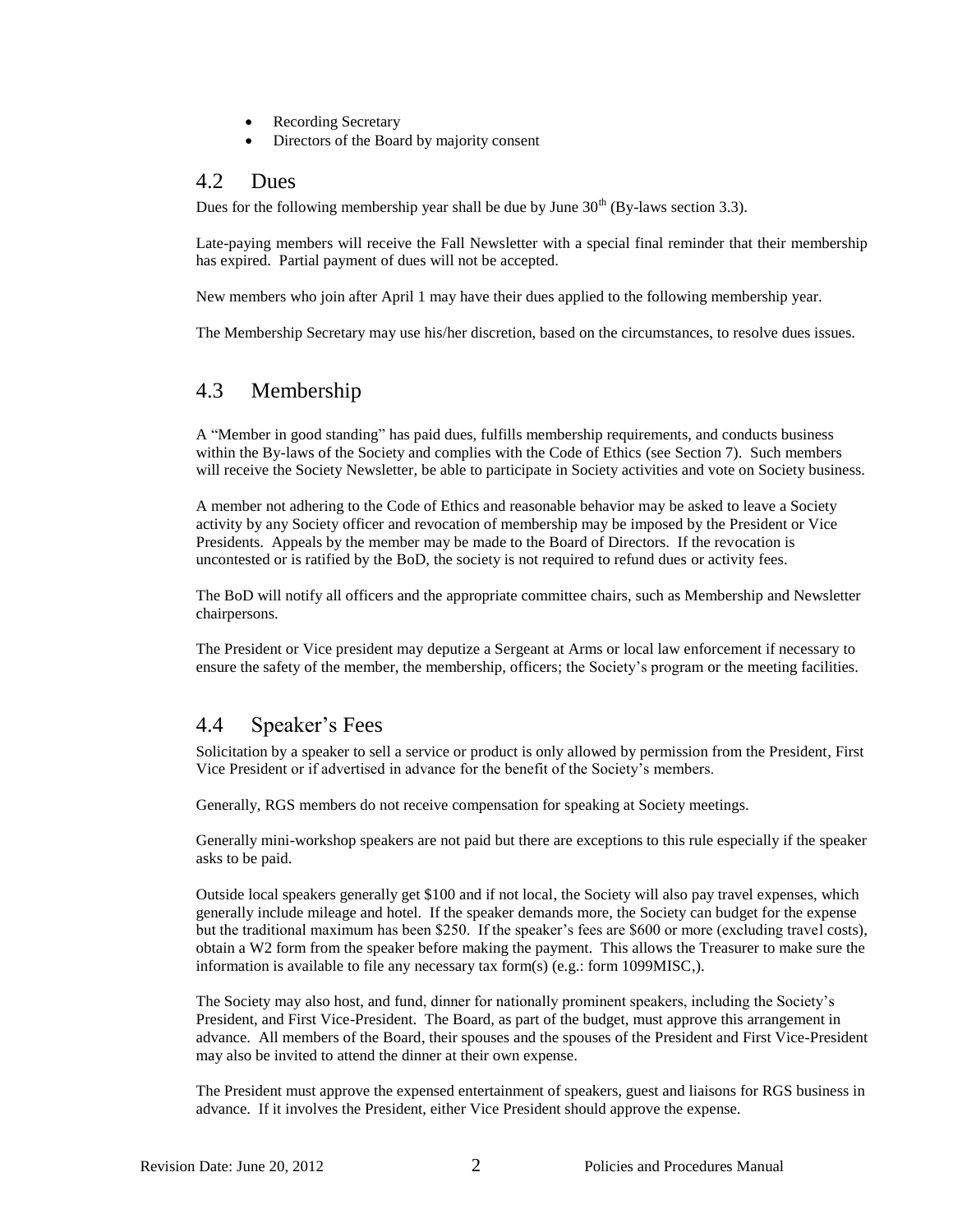See the First Vice President's role section for more information about the speaker process.

# <span id="page-6-0"></span>4.5 Press, Public or Printed Coverage

In general, only the President and Vice Presidents are permitted to speak or make statements on behalf of the Society

The exceptions are explained in the job descriptions in Section 6, notably for the Secretary and for program coordinators.

# <span id="page-6-1"></span>4.6 Assets

The Society's assets, such as digital projectors and laptops may be used by members of the Society, for Society business and promotion of genealogy, such as meetings and educational presentations. Equipment may not be loaned to non-members or external organizations except as authorized by the Board.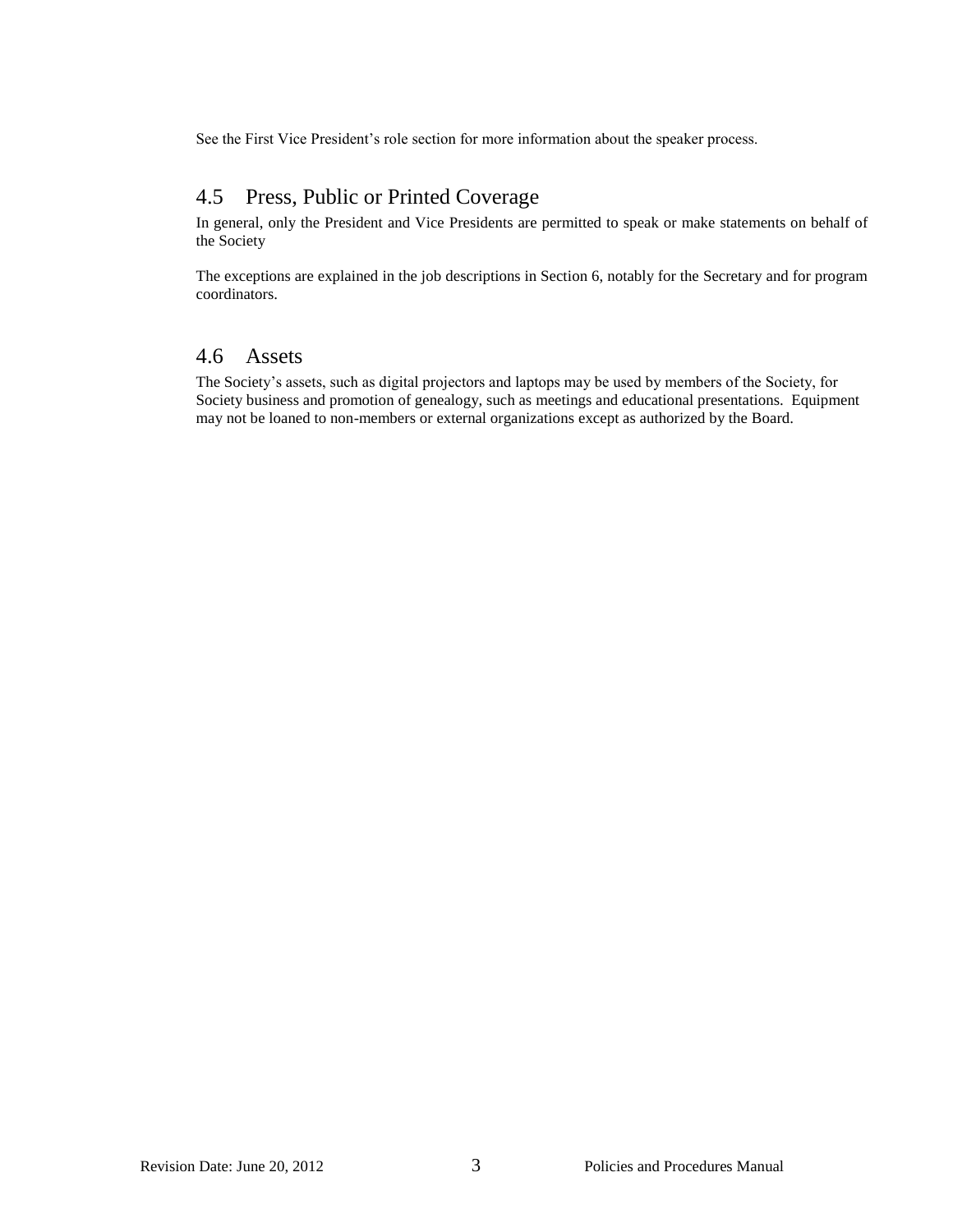This page intentionally left blank.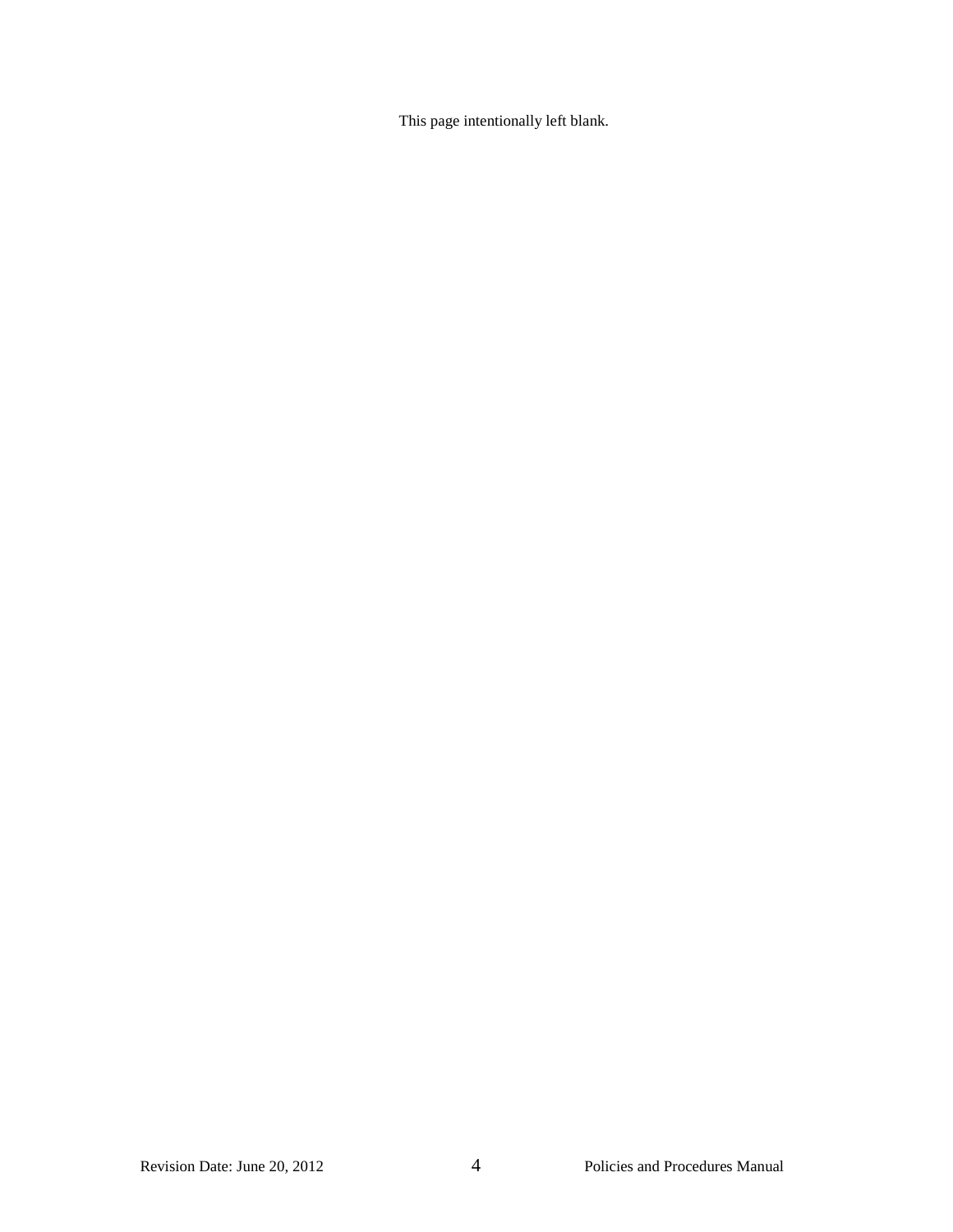# <span id="page-8-0"></span>**5 Procedures:**

# <span id="page-8-1"></span>5.1 Operation of Meetings

Meetings of the Society will be conducted in accordance with Roberts Rules of Order (using the most current version).

### <span id="page-8-2"></span>5.2 Liaisons

Liaisons may be proposed by a member of the Society to represent RGS to other organizations, or by other organizations to the RGS. Reciprocal Liaisons are recommended and may be the same person.

The Board establishes liaisons; however, the positions may be filled by the President (see By-laws section 6.2).

### <span id="page-8-3"></span>5.3 Consultants

Consultants are members, speakers or approved volunteers who are available to answer genealogical questions during Society meetings. Introduction of the consultant and an explanation of their function and availability during the meeting should be made during the meeting's opening remarks.

## <span id="page-8-4"></span>5.4 Travel Programs

Proposals for Travel programs should be submitted to and approved by the Board. Proposals should include a budget and risk assessment. Upon approval, a coordinator shall be appointed by and report to the President.

# <span id="page-8-5"></span>5.5 Use of Membership Lists

The Society mailing, membership and other such lists are considered the property of the Society and may not be used for any personal or commercial purpose unless approved by the Board of Directors. Violation of this policy should be made known to any officer.

# <span id="page-8-6"></span>5.6 Budget & Finance

- 1. All Society checks over \$500 shall be co-signed by the President and Treasurer.
- 2. The Treasurer shall sign all Society checks payable to the President, or a relative of the President. The President shall sign all Society checks payable to the Treasurer, or a relative of the Treasurer.
- 3. Society-related expenses incurred by an officer or member shall be submitted promptly to the Treasurer for reimbursement, accompanied by a completed reimbursement form, receipts, and any other documentation requested by the Treasurer.
- 4. Use the Society tax-exempt forms when possible, but only for Society business.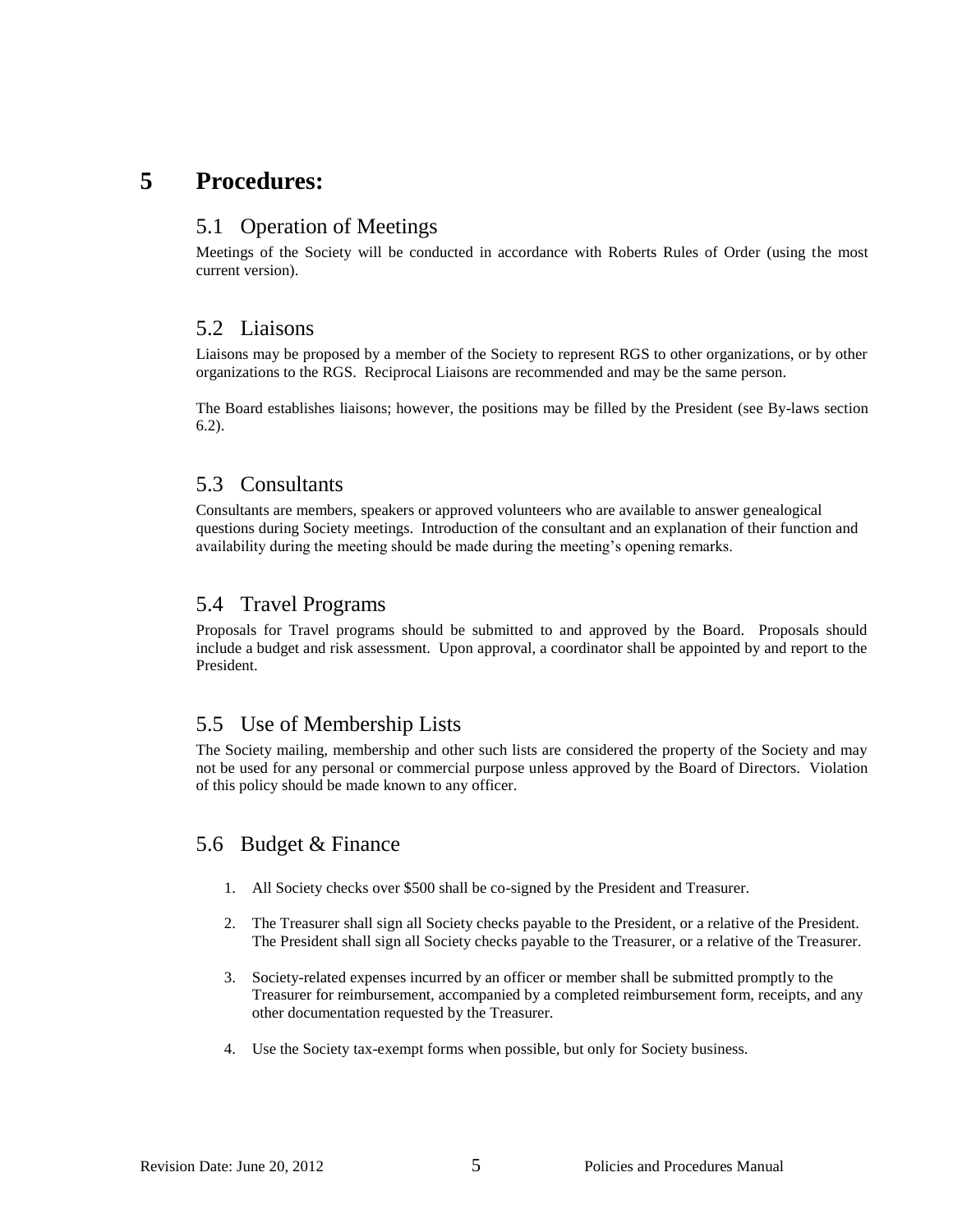- 5. Monies collected or received by any officer or member for any Society-related purpose shall be submitted promptly to the Treasurer for deposit to the Society's account, accompanied by any documentation or explanation requested by the Treasurer.
- 6. The Board of Directors must approve in advance all non-budgeted expenditures exceeding \$100, and all expenditures exceeding \$1,000.

# <span id="page-9-0"></span>5.7 Records

Records are retained at the following schedule:

| $\bullet$ | Minutes, and reports such as Treasurer reports, | Archive (Recording Secretary)    |
|-----------|-------------------------------------------------|----------------------------------|
|           | <b>Board Resolutions</b>                        | Archive (Recording Secretary)    |
| $\bullet$ | Agenda                                          | 1 year                           |
|           | Handouts                                        | Not necessary to retain. Discard |
| $\bullet$ | <b>Committee Reports</b>                        | 7 years                          |
|           | <b>Expense Reports</b>                          | 7 years                          |
|           | <b>Budgets</b>                                  | 7 years                          |
|           | <b>Asset Inventory</b>                          | 7 years (updated annually)       |
|           |                                                 |                                  |

# <span id="page-9-1"></span>5.8 Updates to this document

To update Policies and Procedures Manual (PPM), submit the request with the suggested changes to the Board.

The President may then ask the secretary or an ad hoc committee to make the changes and notify the leadership of the updates.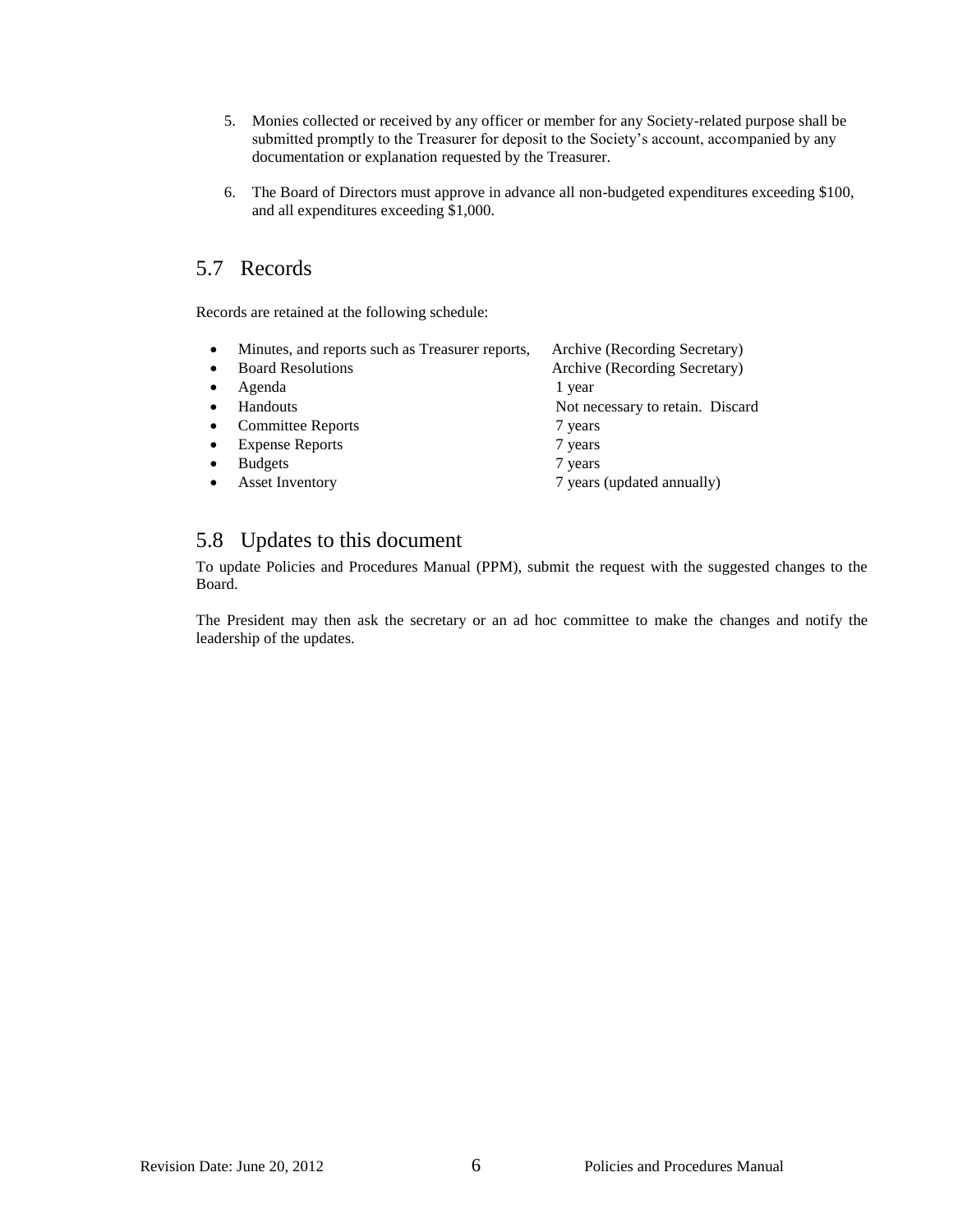#### Positions, Roles and Responsibilities:

For a list of positions, see the Table of Contents. For a keyword cross-referenced list of roles, responsibility, policy or procedure reference, please see the Section Index.

## <span id="page-10-0"></span>5.9 Officers

#### 5.9.1 Primary Duties as Stated in the By-laws:

The officers shall be elected by the members of the Society at the annual meeting for a term of two (2) years or until their successors are duly elected and installed, The term of each officer commences on July 1<sup>st</sup> following the election and terminates on June 30th of their last year. In odd-numbered years the President, Recording Secretary, Corresponding Secretary, and the Second Vice-President will stand for election. In even-numbered years the remaining officers of the Society will stand for election.

#### 5.9.2 Duties Common to Officers:

Some of the duties of the Officers are common to each position. In order to reduce the size and redundancy of the Officer's positions, common duties and expectations have been collected and summarized here.

#### 5.9.3 Roles & Specific Activities:

- 1. Attend the Society and all Board meetings
- 2. Notify the President if not able to attend a meeting and arrange for a representative if appropriate.
- 3. Submit budget requests a month before the start of each fiscal year (June) or as requested by the Board or Treasurer.
- 4. Perform duties from time to time as requested by the President
- 5. Submit reports for Board meetings, as requested by the President.
- 6. Make suggestions to the First Vice President concerning future programs.
- 7. Set the professional tone for the Society.
- 8. Conduct themselves in a pleasant, cordial, polite, collegial manner.
- 9. Make an effort to personally meet new and perspective members during meetings.
- 10. Attempt to resolve conflicts between or among members of the Society.
- 11. Enforce the policy that mailing, email and membership lists are only for Society uses and member information should be treated as confidential.
- 12. Maintain their roles and responsibility chapter (section 6.2 and above) as appropriate.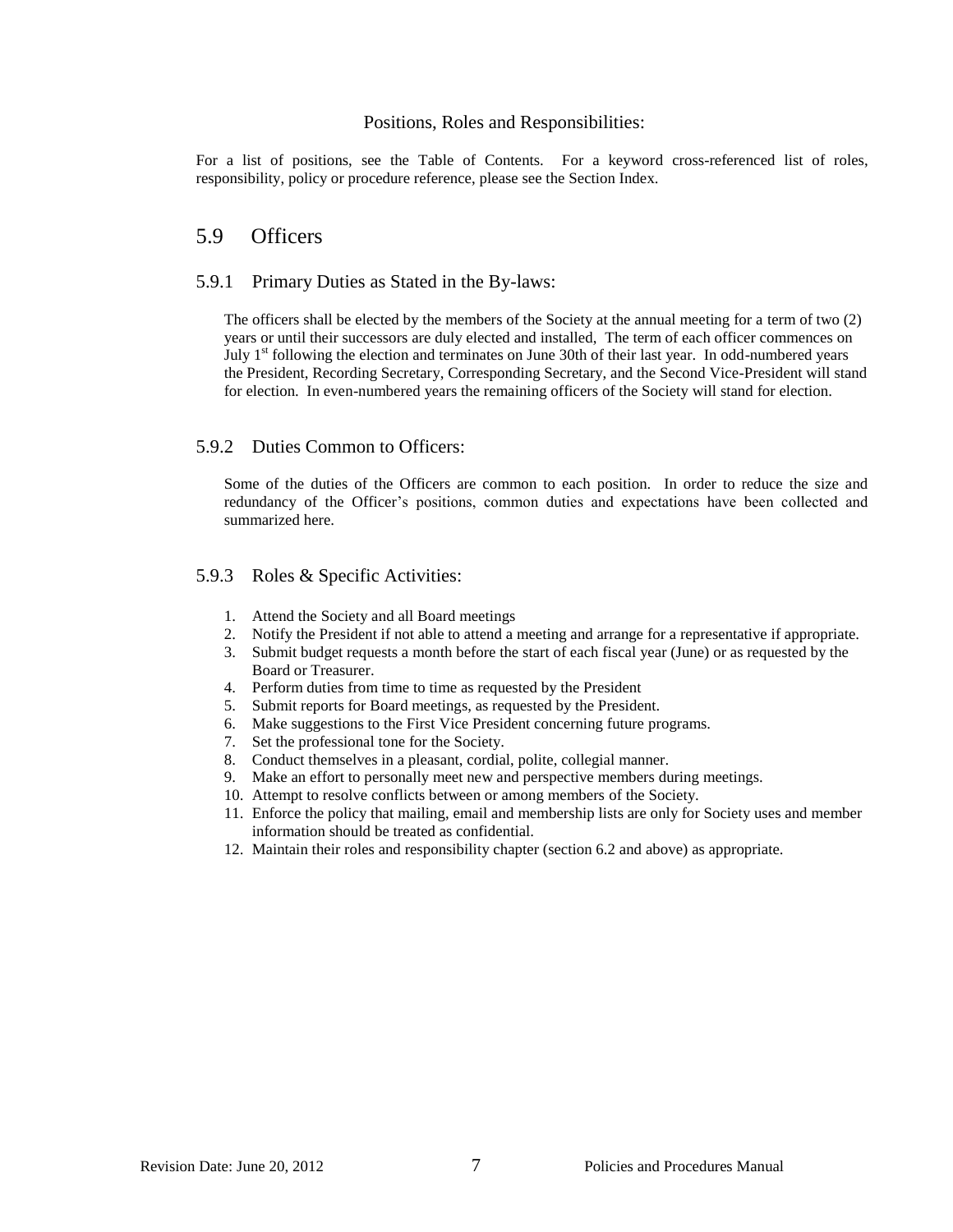This page intentionally left blank.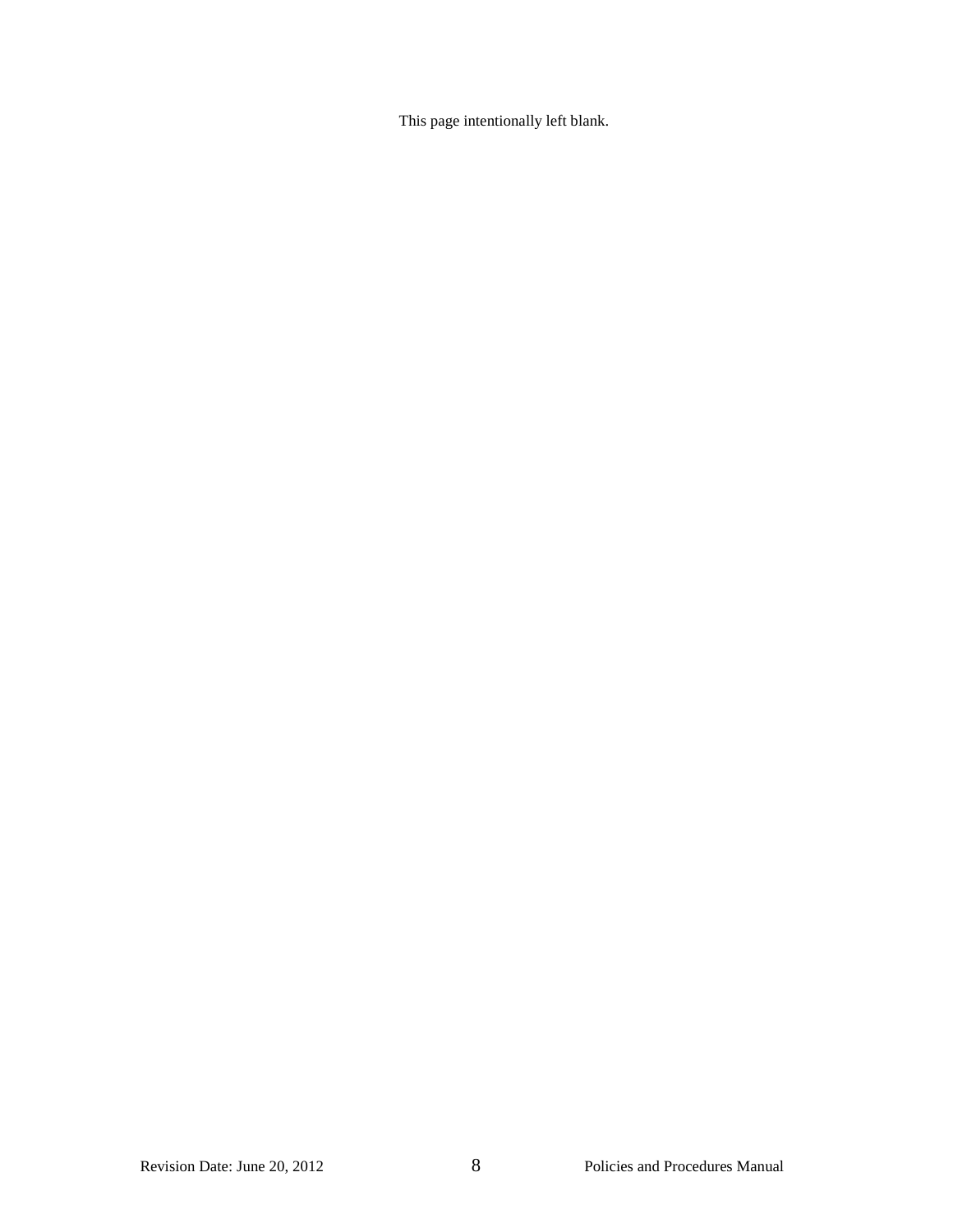#### Section Revision Date: 7 February 2011

#### ROCHESTER GENEALOGICAL SOCIETY, INC.

#### Elective Position Descriptions

## <span id="page-12-0"></span>5.10 President

#### 5.10.1 Primary Duties as Stated in the By-laws:

The President is the Chief Executive Officer of the Society and Chairperson of the Board of Directors; presides at meetings of the membership and the Board of Directors; assigns and coordinates work of officers, Directors and Committees of the Society; designates chairmen and appoints members to standing, special and ad-hoc committees; is the alternate signer on all Society financial accounts; is the officer authorized to negotiate and execute contracts for the Society; may approve all non-budgeted expenditures up to \$100.00 and periodically reports on the state of the Society to the members and/or the Board of Directors.

#### 5.10.2 Roles & Specific Activities:

1. See "Duties Common to Officers".

#### Governance - Society:

- 2. Runs the membership meetings:
	- Determines the agenda for each business meeting of the Society
	- Solicits announcement items from all Officers, Committee Chairs, and Liaisons at least one week prior to membership meetings.
	- Prepares the Meeting Plan for each membership meeting. A copy of the meeting plan is provided to the Recording Secretary (if minutes are to be recorded) and to the First Vice President sometime prior to each such meeting. It may also be convenient for the President to provide a copy of the meeting plan in advance to the person who will be operating the computer projector at the membership meeting.
	- Expedites the business portion of the membership meetings by presenting all announcements (except for the responsibilities of the Nominating Committee).
	- Recognizes Officers, Chairs, and Liaisons at the first meeting of the year and thereafter will limit recognition to those for whom announcements are being made in order to save time.
	- Starts the business meeting promptly at 7:30 p.m., and limits the announcements and reports to less than 15 minutes.
	- Welcomes and calls for the recognition of first-time visitors, guests and new members at the end of the business meeting.
	- Opens floor for questions, comments, and suggestions from the membership following the welcoming. The main speaker presentation should begin by 8:00 p.m.
- 3. Provides a copy of the agenda to the Recording Secretary, the First Vice President, and others as needed at the beginning of the meeting.
- 4. Presides at each meeting. During the meeting, he/she presents the "President's Report"
- 5. Appoints the Nominating Committee chairperson and at least two other members (see By-laws). This should be done each year prior to the March membership meeting. The chairperson conducts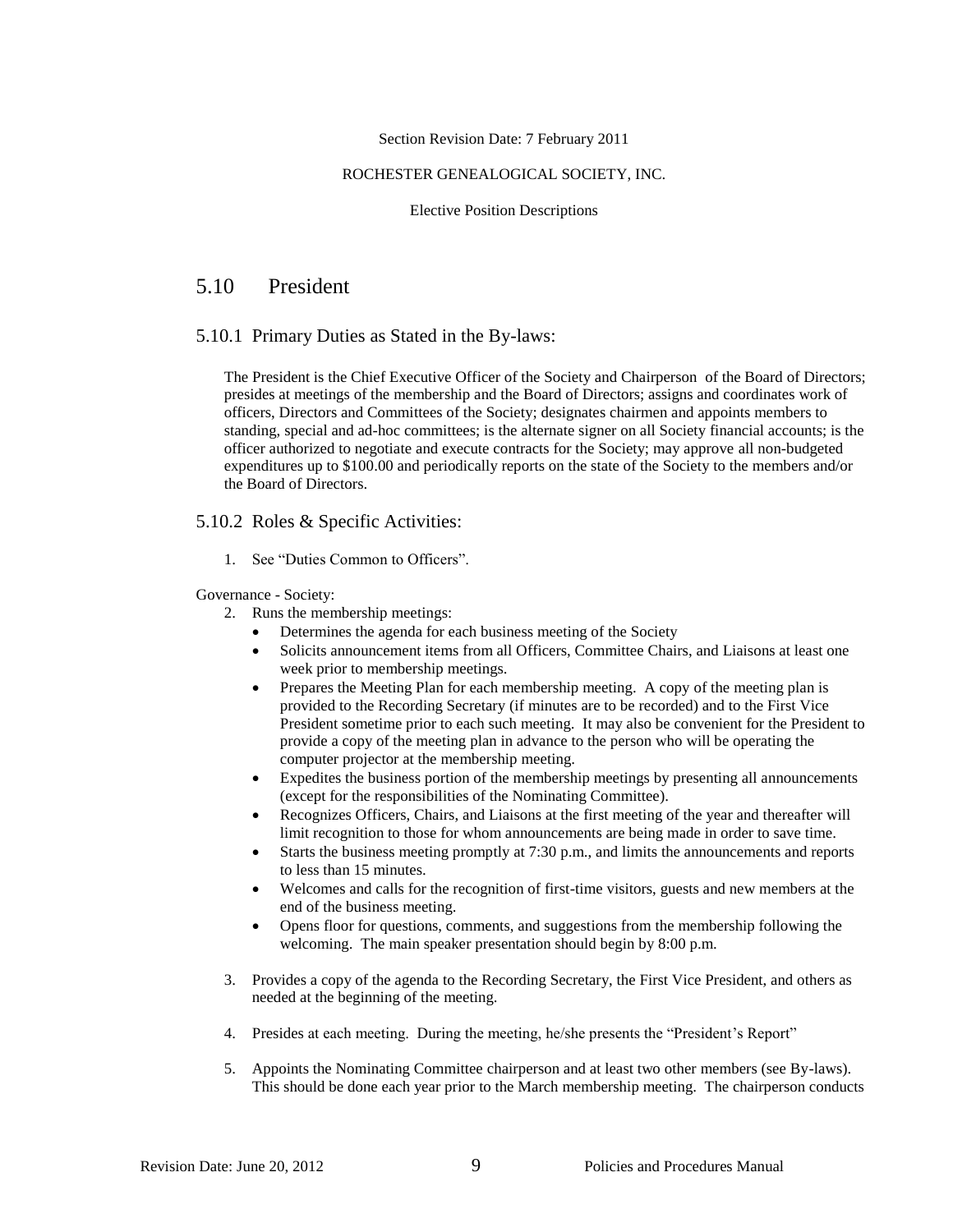the election of officers during the Annual Meeting, which is held during the membership meeting each May.

- 6. Appoints the chairmen of the Standing and Special Committees. This should be done each year prior to the September membership meeting.
- 7. Appoints Liaisons and Representatives (including DAR, SAR, Family History Center and NYSCOGO).
- 8. Appoints the chairmen of ad-hoc committees, and he/she may appoint the chairmen of special interest groups.
- 9. Appoints, together with the Board of Directors, the person who conducts the annual audit. When the audit is completed, a copy should be provided to each Board member.
- 10. Recommends temporary replacements for any vacancy in any elected office and brings the recommendation to the Board for approval by vote.
- 11. Writes the "President's Message" for each issue of the Society Newsletter. This is done four times each year. The deadline for submission of the ""President's Message" is set by the Society Newsletter's Editor. Usually, the President sends a personal "Message" to the Editor electronically. The "President's Message" may consist entirely of news about the Society, or it may be of a more general nature.
- 12. Presents a "President's Report" during the Board meeting, which may contain information about correspondence that was received since the previous meeting and other important matters. The President should make the general membership aware of upcoming Board meetings.
- 13. Provides new officers with an up-to-date copy of the Society's By-laws.
- 14. Updates the name of an incoming President on all of the Society's financial accounts, so that President can be an alternate signer on all of the accounts. See the Treasurer's responsibilities.
- 15. Negotiates and signs all Society contracts. For example, the President signs the contract with Asbury First United Methodist Church for the use of Fellowship Hall. This is done on a calendaryear basis, not a fiscal year, basis. Usually, the Society has general membership meetings in the Church on the third Thursday of September, October, November, January, February, March, April, and May. The President must know the name and phone number of the contact person at the Church.
- 16. Determines whether general membership meetings and Board meetings are to be cancelled due to inclement weather. If a membership meeting is to be cancelled, the President is responsible for notifying WHAM radio, 1180 AM, and in order to do this, the President must know the password assigned to the Society by the station. In such a situation the President should also be in direct contact with the person who knows how to change the Society's recorded telephone messages.
- 17. Speaks for the Society in press, public or printed forums. The President is the main representative of the Society to the general public. If and when the President receives inquiries (though phone calls, e-mail, letters, or in other ways) about the Society, the President should answer these questions to the best of his/her ability. In some cases the President should refer the party to some other knowledgeable individuals. The President may sometimes respond to questions about the Society asked by the press, and may appear on the radio or television on behalf of the Society.

Governance – Board of Directors: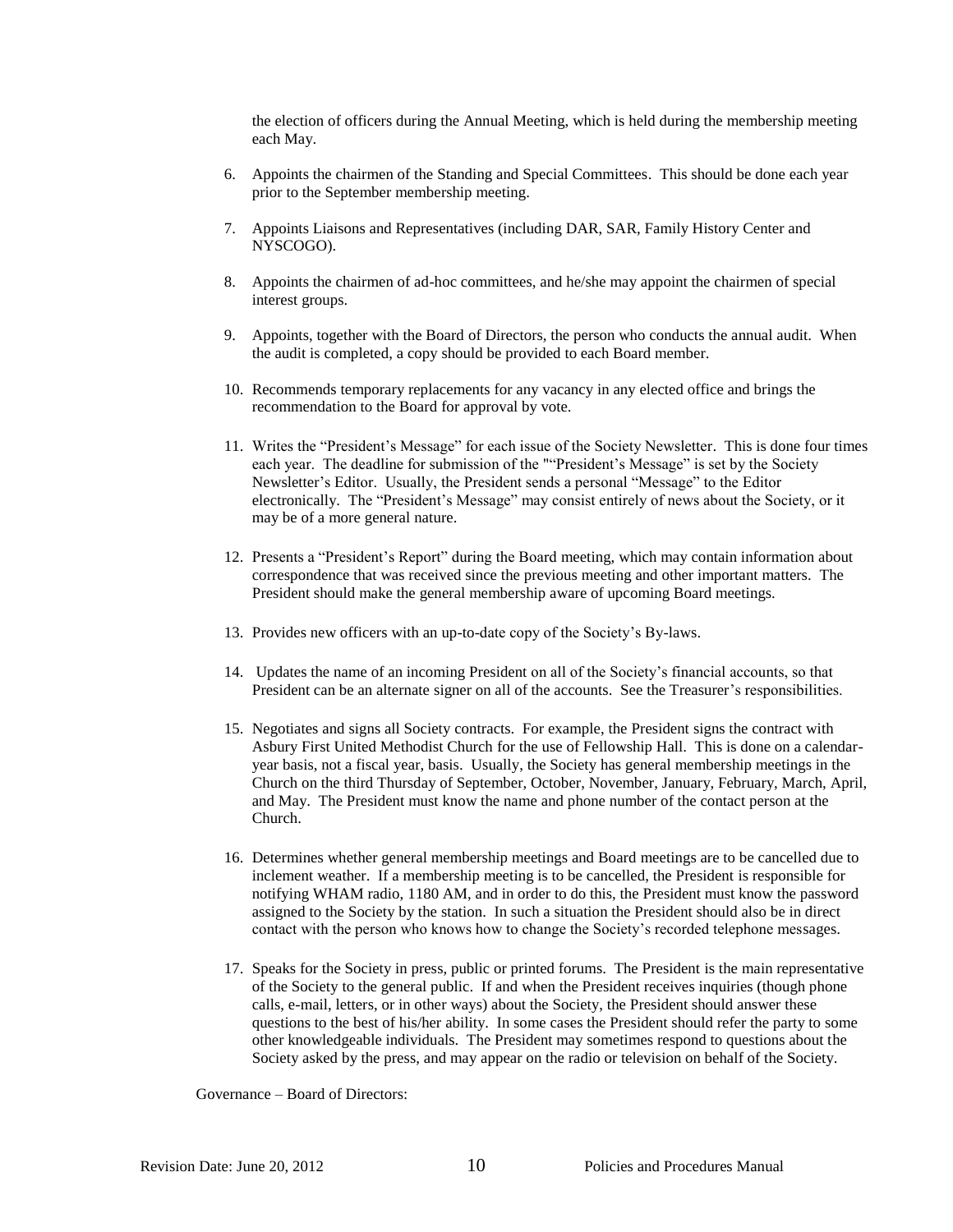- 18. Calls Board meetings. See section 5.6 & 5.7 of the By-laws, which specifies that meetings of the Board of Directors be called at least once during each fiscal year. If it is convenient, the Board members are notified electronically. The President must make sure that a meeting place is reserved in advance for each Board meeting. If, for example, the Board meets at a room in the LDS Church on Westfall Road, the President must know the name and phone number of the contact person there.
- 19. Meetings of the Society will be conducted in accordance with Roberts Rules of Order (using the most current version), the Society By-laws and Policies and Procedures
- 20. The President shall solicit agenda items from the members of the Board prior to the meeting.
- 21. The President shall provide a copy of the meeting agenda to all Board meeting attendees at least one day prior to the meeting, preferably by e-mail.
- 22. Board of Directors meetings will follow the basic format of:
	- Call to order and welcome
	- Request for report of quorum
	- Officer's reports for those in attendance
	- Committee Chair reports for those attending
	- Old Business
	- New Business
	- Agreement for date of the next Board Meeting
	- Adjournment.

Financial:

- 23. Checks with the Treasurer to make certain that the Society has current liability insurance and fidelity bonds.
- 24. Does best to make sure that the Society operates within its budget. Should be thoroughly familiar with the budget itself and with the reports given to the President periodically by the Treasurer. Should also be aware of the part of the annual audit that deals with inventory. The President should know the locations of the most expensive items owned by the Society such as the computer projector, the overhead projector, the sound system, and so on.
- 25. Checks with the Treasurer to make sure that the Society maintains the memberships that have been budgeted. For example, at present the Society belongs to NYSCOGO and to the Federation of Genealogical Societies.
- 26. Coordinates the Society's annual gift(s) to organizations.
- 27. Knows the Society's Tax Exempt Number and the Society's Tax Identification Number. The President should be aware of the fact that the Treasurer keeps the Society's incorporation papers, and know all of the account passwords.
- 28. Is aware of the fact that the Society has an account with the Genealogical Publishing Company, Baltimore, Maryland, which gives the Society a discount.
- 29. Responds appropriately to those who wish to make gifts to the Society, whether the Society is able to accept them or not. If, for example, someone wishes to donate books to the Society, the President might suggest that the books be put into the Society's official repository, which is the Rochester Central Library, Local History Department or given to some other repository such as the Westfall Road Family History Center or the Ogden Farmers' Library. In some cases it might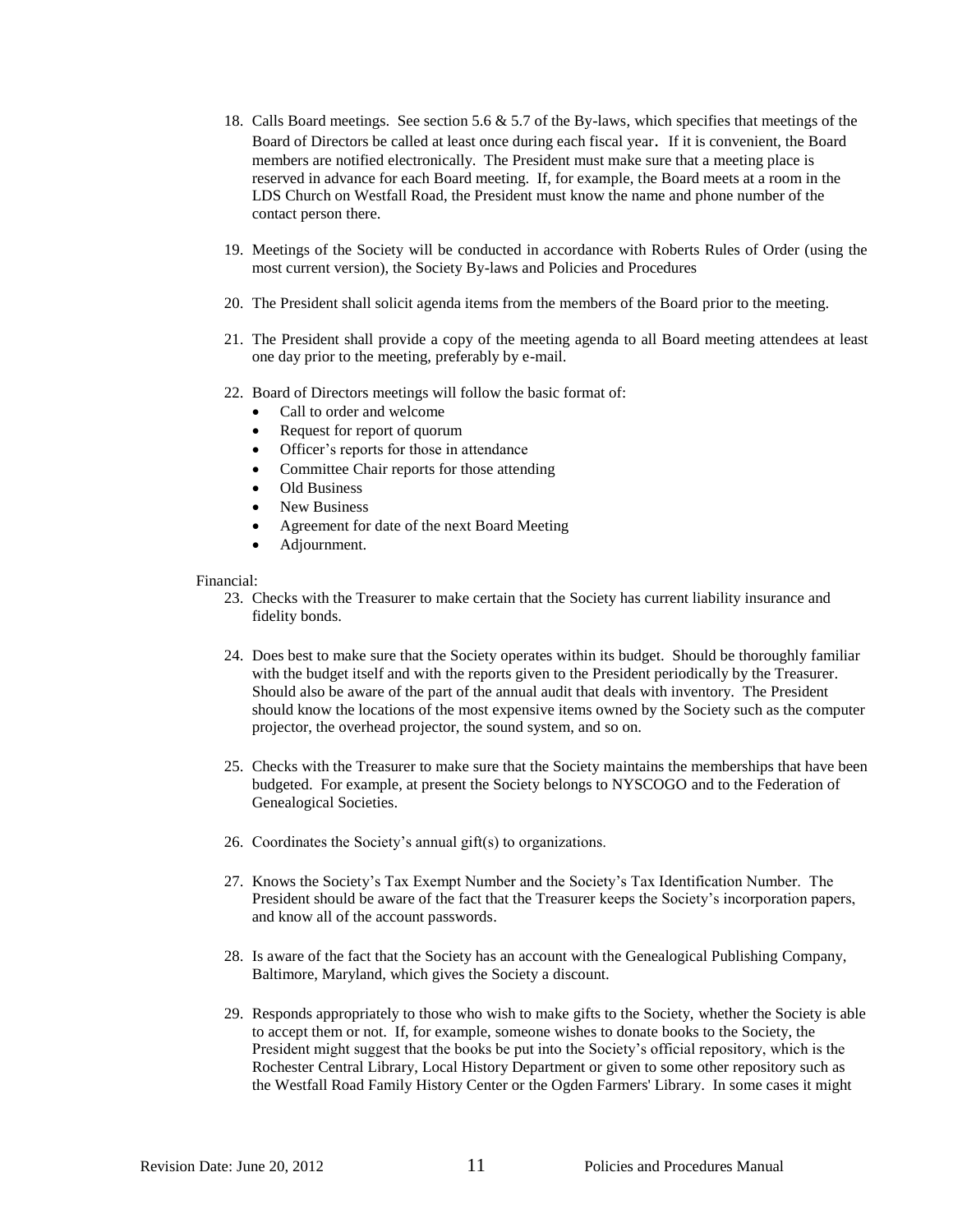be necessary for the President to politely decline the gift. The President sometimes writes "thank you" notes acknowledging gifts to the Society.

Quality Improvement:

- 30. Is aware of and suggests periodically that certain persons be recognized by the Society with declarations, plaques or other mementoes and manages the process. Looks for ways to improve quality and reputation of the organization.
- 31. Attempts to attend all CIG Meetings and makes announcements. If possible, also attends meetings of the Education Committee.
- 32. Attempts to read or delegate the reading of obituary notices in the newspaper to see if members of the Society or relatives of members have died. In some cases it may be appropriate for the President or Society to send sympathy cards and/or to inform the membership about these deaths.
- 33. Sets the tone for the Society by his/her own demeanor. He/she should conduct himself/herself in a pleasant, cordial, polite, collegial manner. If there are conflicts between or among members of the Society, he/she should do his/her best to resolve them.
- 34. Makes sure that certain special projects of the Society are brought to fruition.
- 35. Encourages all persons with Society responsibilities actually to do their jobs. If an officer, activity chair, liaison, etc., is habitually lax in attending to their duties, the President should take appropriate action.

#### Safety:

36. Both the President and the First Vice President should have an evacuation plan in place in case an emergency arises such as a fire. An announcement of the nearby exits may be made at the beginning of the meeting. It is also probably a good idea for them to have considered what they will do if someone at the meeting requires immediate medical care. In this latter situation someone with a cell phone should be asked to dial 911, and the President or the First Vice President should ask if there is someone present with the necessary medical training to provide immediate assistance. Because of the outside possibility that no one at the meeting has a cell phone, the President and the Vice President for Program should know the location of the nearest telephone at the meeting place.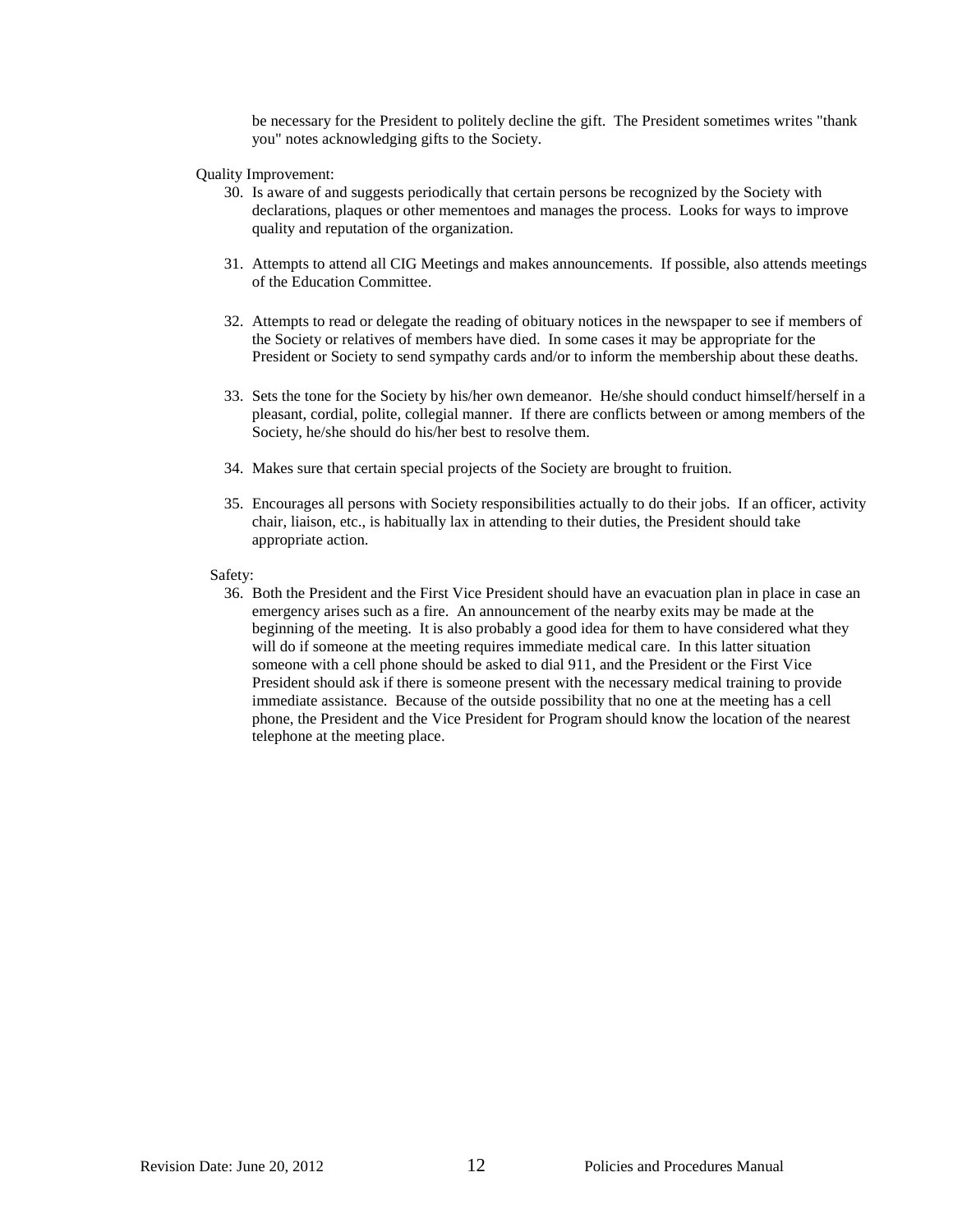Section Revision Date: 30 April 2008

#### ROCHESTER GENEALOGICAL SOCIETY, INC.

Elective Position Descriptions

# <span id="page-16-0"></span>5.11 First Vice President (Program Chair)

#### 5.11.1 Primary Duties as Stated in the By-laws:

The First Vice President develops, plans, schedules and manages the program for regular meetings of the Society; assures that the program plan receives the prior approval of the Board of Directors; chairs and appoints members to the program planning committee; prepares and administers the Program portion of the Society budget; performs such other duties as may be assigned from time to time by the President or the Board of Directors; serves as chairperson of membership and Board of Directors meetings in the temporary absence of the President and serves as Acting President upon the resignation, dismissal, death or long-term disability or other inability of the President to serve until the Board of Directors appoints an interim President or a new President is elected.

#### 5.11.2 Roles & Specific Activities:

- 1. See Duties Common to Officers.
- 2. Determines the schedule of membership meetings for the entire year. Usually, these are the third Thursdays of September, October, November, January, February, March, April, May, and June. Every attempt should be made to avoid conflicts with major holidays. The June meeting is a picnic/outing. It is the President's responsibility to reserve the meeting room (e.g. the Fellowship Hall of the Asbury First United Methodist Church). Nonetheless, the First Vice President must work with the President to agree on the dates of the meetings. The First Vice President must also inform the Newsletter editor with regard to the meeting dates.
- 3. Submits a budget request at the Board meeting before the beginning of the fiscal year in June. Some of the anticipated expenses will be:
	- honoraria for speakers
	- photocopying of handouts
	- long-distance phone calls
	- postage, etc.

The Society can usually afford to bring at least two nationally known genealogists to Rochester per year.

- 4. Helps the Treasurer annually update the equipment inventory. It should include who has possession of the equipment.
- 5. May organize research trips to Albany, Boston, Fort Wayne, Washington, D.C., Salt Lake City, or other such places with extensive genealogical resources. If desired, the responsibility of organizing these trips may be delegated to others.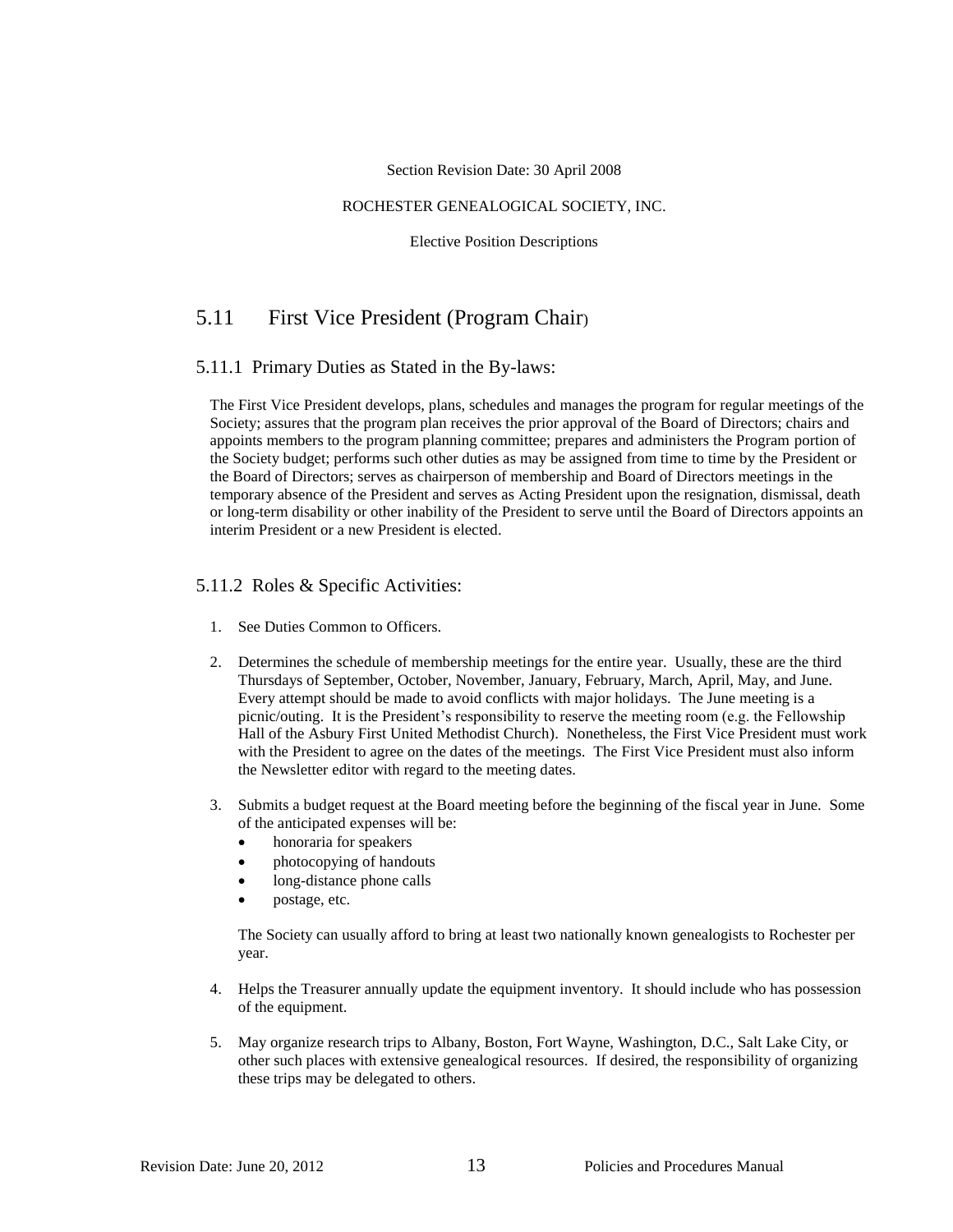- 5. The First Vice President may join the Society's Education Committee. Typically, the members of the Education Committee are able to suggest high-quality speakers and programs.
- 6. Puts together a Program Committee. Also, the Education Committee might be able to function as a Program Committee.
- 7. Constantly is on the lookout for possible speakers.
	- Sometimes there are stories in local newspapers such as the Democrat and Chronicle that will give the First Vice President good ideas.
	- Almost inevitably, suggestions will come from Society members, some of which may turn out to be excellent, but the First Vice President must be able to reject (politely, of course) suggestions that do not measure up to the Society's high standards.
	- Speakers can be found in the programs of national conferences such as the Federation of Genealogical Societies or the National Genealogical Society and in genealogical periodicals.
	- Suitable speakers can also be found in an up-to-date copy of the Directory of Professional Genealogists published by the Association of Professional Genealogists.
	- There are also numerous high-caliber speakers at area colleges and universities.
	- Other societies can also be a good source for ideas about programs and speakers such as the Western New York Genealogical Society in Buffalo or the Central New York Genealogical Society in Syracuse.
	- It may be advisable to begin the year in September with a particularly dynamic, well-known speaker. Because of the possibility of inclement weather in the winter months, it is probably wise to schedule speakers for the January and February meetings who live in Rochester or at least close by.
- 8. Before each membership meeting the First Vice President should:
	- Request the speaker to bring/send a copy of the presentation to the Webmaster, if (s)he agrees.
- 9. At each membership meeting the First Vice President:
	- If not already done before the meeting, introduces the speaker to the Audio Librarian to obtain permission for the presentation to be recorded.
	- Opens the meeting.
	- Announce that this is a meeting of the Rochester Genealogical Society, and tells his/her own name and office in the Society.
	- Introduce both the mini-workshop speaker and the main speaker. It is probably wise to have written out these introductions in advance. Sometimes these introductions can be similar to, or the same as those already sent to the Publicity Chair.
	- Control the lighting during the speakers' presentations. Sometimes it is beneficial to dim the lights.
	- Assist the speaker to attach the lapel microphone, and makes sure that all microphones (whether portable or stationary) are working and that they are retrieved after the presentation.
	- Passes the microphone to first-time visitors when the President asks them to identify themselves. Recruiting a second person to assist passing the second microphone on the other side of the room is helpful and should be arranged in advance.
	- Make appropriate announcement(s) concerning the program for the next meeting.
	- Conducts the drawing for the Book Distribution Program, usually inviting the main speaker to draw the first ticket.
- 10. Both the President and the First Vice President should have an evacuation plan in place in case an emergency arises such as a fire. An announcement of the nearby exits may be made at the beginning of the meeting. It is also probably a good idea for them to have considered what they will do if someone at the meeting requires immediate medical care. In this latter situation someone with a cell phone should be asked to dial 911, and the President or the Vice President for Program should ask if there is someone present with the necessary medical training to provide immediate assistance.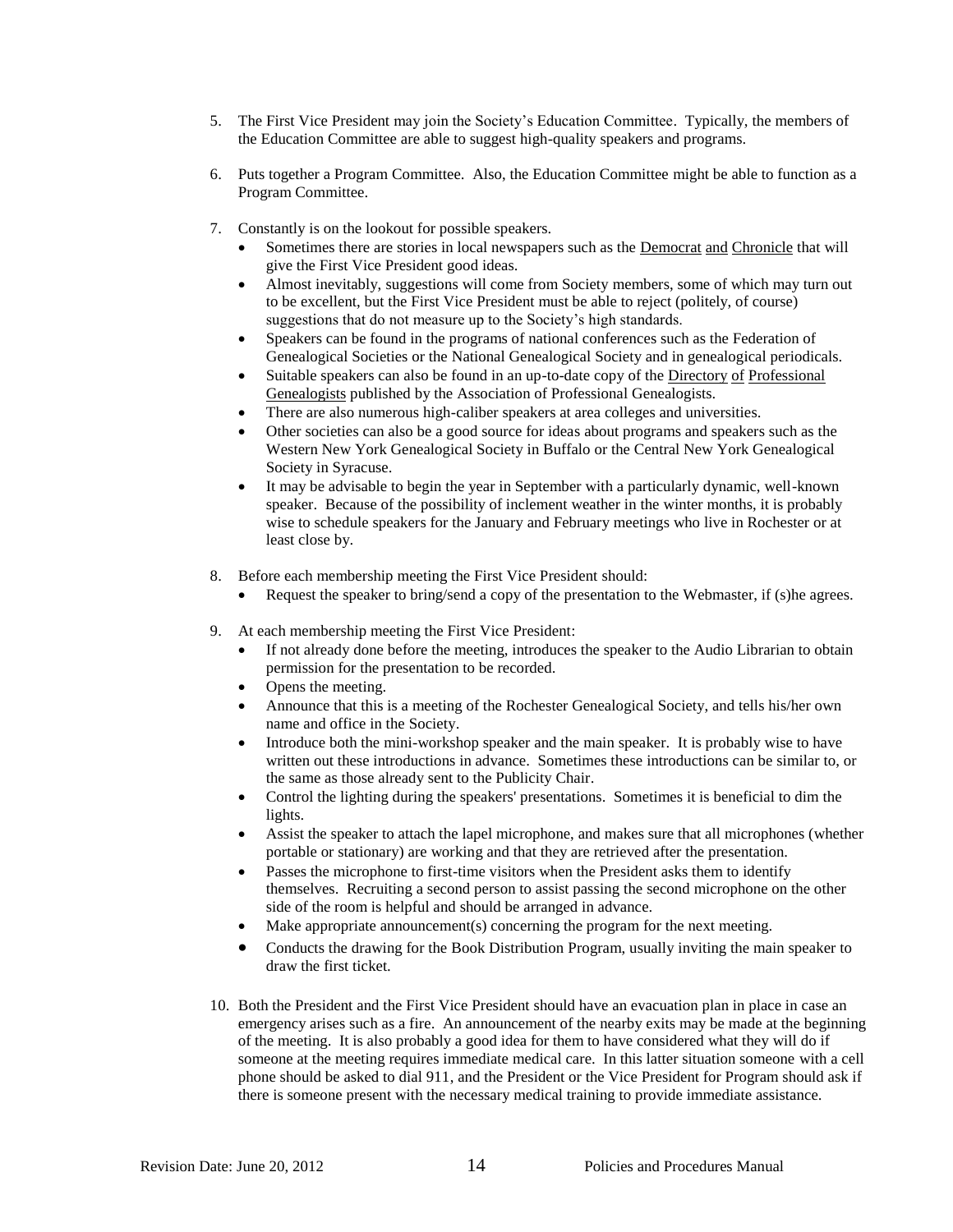Because of the outside possibility that no one at the meeting has a cell phone, the President and the First Vice President should know the location of the nearest telephone at the meeting place.

- 11. Encourages everyone to leave the Fellowship Hall by 10:00 p.m. or per the meeting room contract (as is the case with the Asbury First United Methodist Church).
- 12. Keeps a list of old programs. The current list contains the titles of programs and the names of their presenters going back to September 1985. This and other relevant material should be passed on to the successor. The First Vice President should try to assist successors as much as possible, including making suggestions for possible future programs.
- 13. Invites all of the speakers. Most often, there is a mini workshop and a main program at each membership meeting. No mini workshop is needed when a national speaker is scheduled, usually in April. Therefore nine main speakers and eight mini workshops are required for the year, if one is required for the picnic/outing. Otherwise eight speakers, and seven mini workshop speakers are required. The First Vice President is responsible for and must consider the following:
	- When contacting a prospective speaker, asks about the speaker's availability, willingness, etc.
	- The situation should be clarified with regard to the honorarium (see section 5.3).
	- When the main speaker comes from out of town, a certain amount of negotiation is required.
	- To some extent, the amount paid depends on what the speaker requests.
	- A professional genealogist who comes a great distance would normally be paid quite a lot more than a nonprofessional who comes a relatively short distance.
	- The Society might even pay as much as \$1,000 for a nationally known speaker.
	- The total amount available to the Vice President for Program is determined by the Board in its budget meeting normally held in June at the last meeting before the beginning of the new fiscal year and before the new officers take office on July 1st.
	- It may be necessary to reimburse an out-of-town speaker for travel expenses, meal expenses, etc. Sometimes an out-of-town speaker will accept "home hospitality;" that is, be willing to stay in the home of an RGS member. This saves the Society money and should therefore be encouraged.
	- Secure housing (no matter what type) for all out-of-town speakers who must stay overnight in the area.
	- Discuss the length of the presentation with the speaker. Typically, the main speaker will talk for sixty minutes and then respond to questions from the floor for an additional ten minutes or so. However, the main speaker should be aware that the talk should be over by 9:00 pm. Members are invited to stay later to meet with the speaker and socialize but Society has a contractual obligation for everyone in attendance to have left Fellowship Hall by 10:00 p.m.
	- Discuss the topic of the presentation, and ultimately learn its exact title.
	- About three or four weeks prior to the meeting, send a message (usually, via e-mail) to the Publicity Chair with information about the upcoming meeting, such as the speaker's name, biographical information, the title of the presentation, etc. As a courtesy, a copy of this message might also be sent to the President.
	- About a week before the meeting, send a message (usually, e-mail) to the Treasurer requesting that checks in the right amounts be made out to the speakers. The First Vice President should keep a copy of this message for his/her own files.
	- If reimbursable expenses have been incurred (such as long-distance phone calls, postage, photocopying, etc.) an expense report should be sent to Treasurer. The approximate amount of these expenses should have been anticipated and included in the budget request made in the budget meeting normally held in June. The list can be also used for future budgets.
	- Advise the newsletter Editor, Webmaster and Corresponding Secretary about upcoming programs in a timely manner.
	- Occasionally, an article or other material may be submitted to the editor for publication in the Newsletter.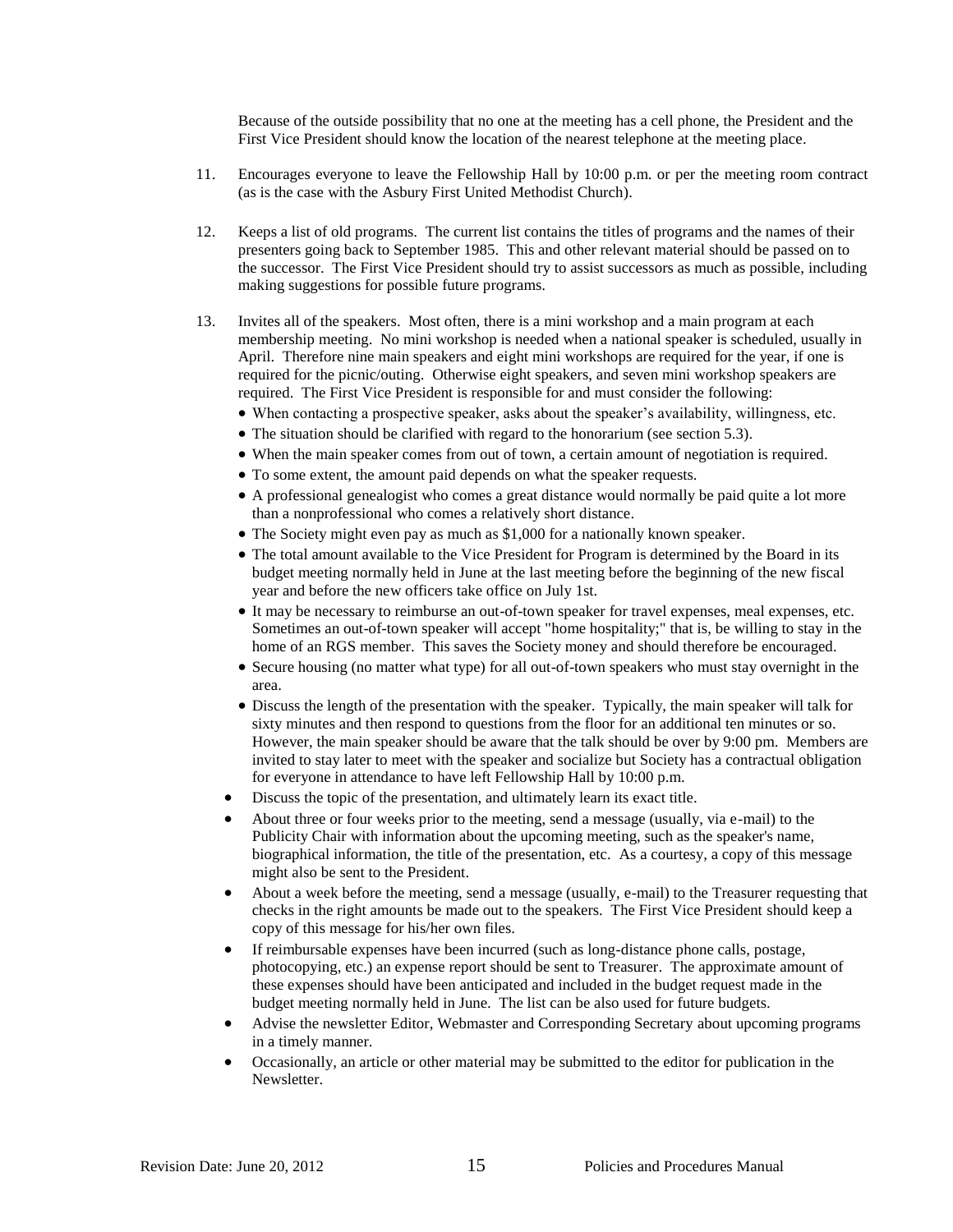- 14. Procedure for Inviting a Speaker:
	- Ask the speaker about other needs, such as the need for a computer projector, an overhead projector, or a slide projector. (Note: The Society owns a computer projector and an overhead projector, but not a slide projector.)
	- If a speaker wishes to use a slide projector, one must be borrowed from an RGS member or borrowed, or even rented, from an educational institution.
	- Ask the speaker if (s)he will have handouts to distribute at the meeting. If yes, the Society will duplicate a sufficient number (usually, 125-175, depending on the anticipated size of the audience) for the speaker, if he/she makes a copy available about a week in advance. In order to keep costs down, speakers should be encouraged to use no more than six to eight pages of handouts. If the Society has access to free duplicating services such as the one used at Xerox for a number of years, these should be employed. Otherwise, relatively inexpensive professional duplicating service should be used.
	- The speaker should also be asked for biographical information for publicity purposes and for the speaker's introduction at the meeting.
	- It may also be necessary to supply the speaker with detailed driving directions and perhaps even a copy of a map with the route highlighted.
	- Furthermore, the speaker must be informed when, exactly, the speaker is to appear at the meeting. Normally, a mini workshop speaker should be at the meeting no later than 6:45 p.m., and a main speaker should be there no later than 7:45 p.m.
	- When all of the details have been worked out, write an "official" letter confirming the speaker's acceptance of the offer. This holds both for mini workshop and main speakers. The letter contains all of the important points that have been agreed upon. It may be convenient for the First Vice President to design a letterhead on his/her own computer for the letter. Keep one copy of the letter for the files.
	- Confirm, about a week before the meeting (usually by telephone or e-mail) that the speaker will indeed make a presentation at the upcoming meeting. At that time, inquire if the speaker has any remaining questions or needs.
	- It is prudent to have someone in mind who might be able to step in to do a program in a lastminute emergency. If necessary, a simple "ask the experts" panel could be arranged on the spot, or persons in the audience could be asked to come forward to relate some of their most exciting recent genealogical discoveries.
- 15 Procedure for setting up the meeting
	- The First Vice President must set up the equipment (or appoint an AV manager) prior to the meeting.
	- Sometimes, arrival as early as 6:15 P.M. is advisable. It may be necessary to rearrange the chairs, since the custodian at Asbury sometimes does not leave a sufficiently wide aisle. Not infrequently, additional chairs must be gathered from the rear of the room. Be aware of the extra chairs that are sometimes kept in the closet of the vestibule beyond the main room of Fellowship Hall.
	- Assemble the overhead projector or the slide projector, if either of these will be used during the meeting. Be aware that the Society owns an extension cord. The First Vice President keeps the overhead projector, portable microphone system and the extension cord for the term of office. An extra battery and projector bulb should always be kept in the box with the microphone and the projector respectively.
	- It is desirable for the First Vice President to know how to operate the Society's computer projector.
	- The First Vice President shall also make sure that the handouts are procured and handed out.
- 16. Procedure at the meeting
	- The First Vice President must insist that all speakers use either the stationary microphone at the Church or the portable microphone, since some of the Society's members are hard of hearing, and the session is probably being recorded.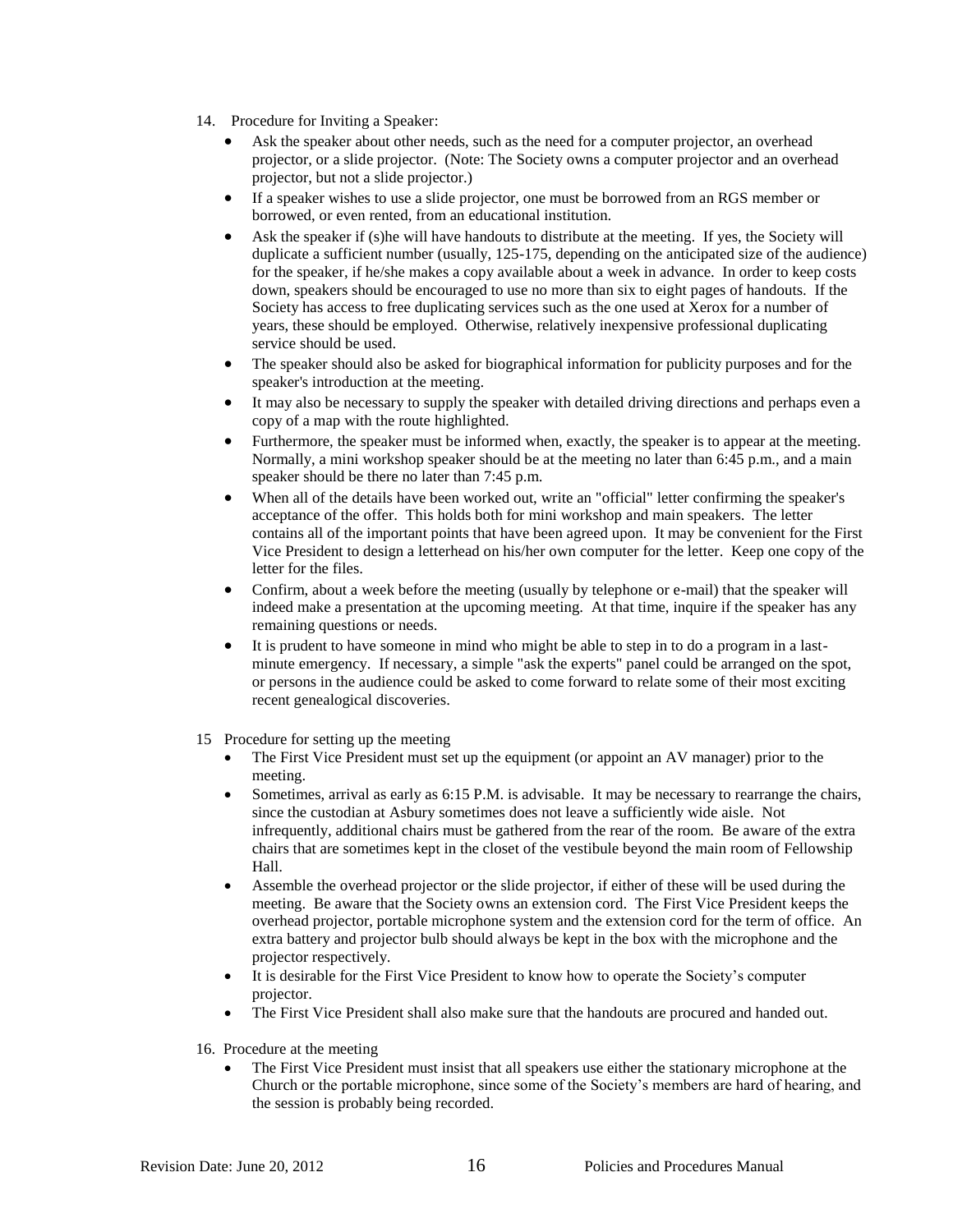- The main speaker should start no later than 8:00 P.M. and should speak for an hour.
- The first Vice President should ensure the speakers keep to the scheduled time frames as much as possible.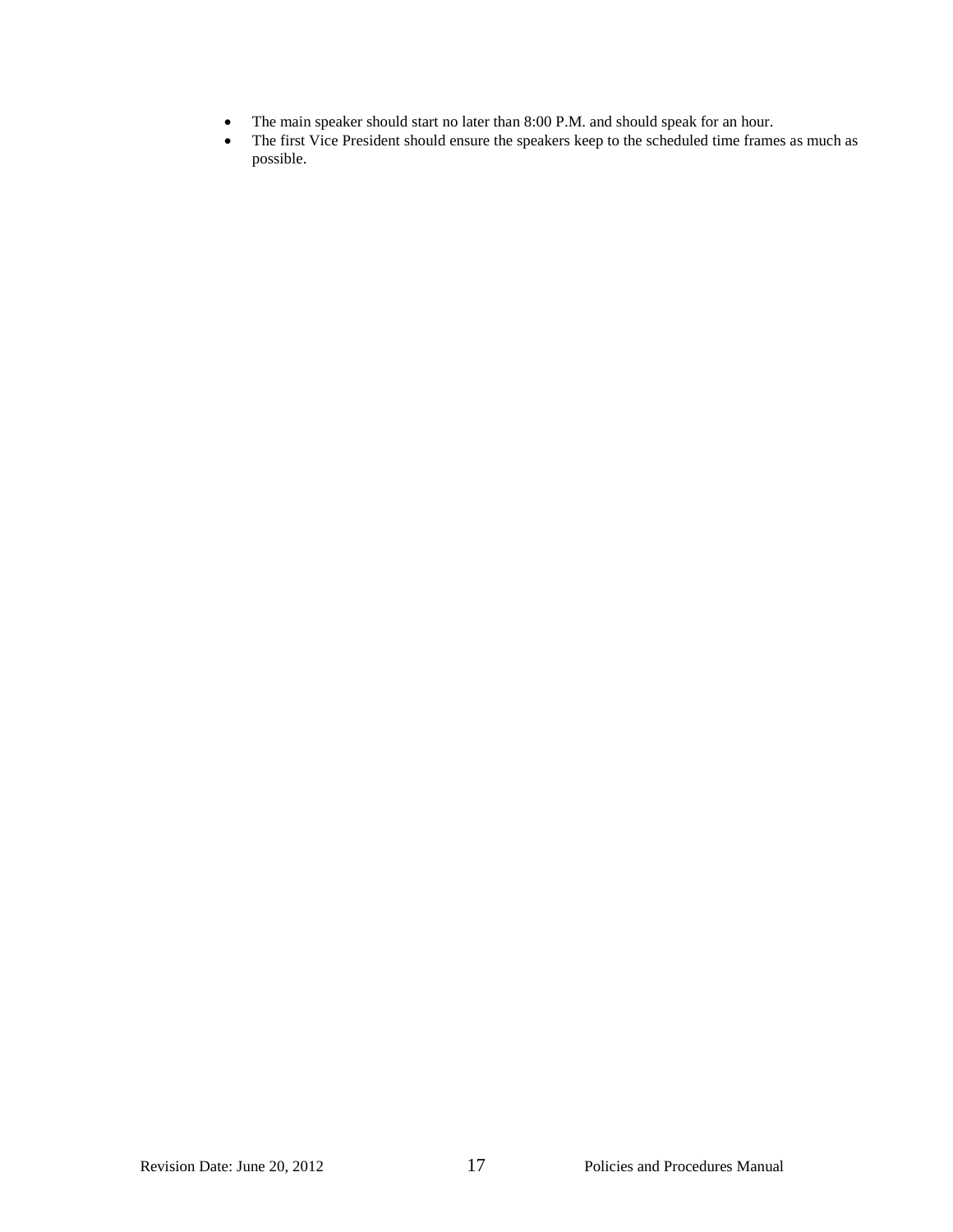This page intentionally left blank.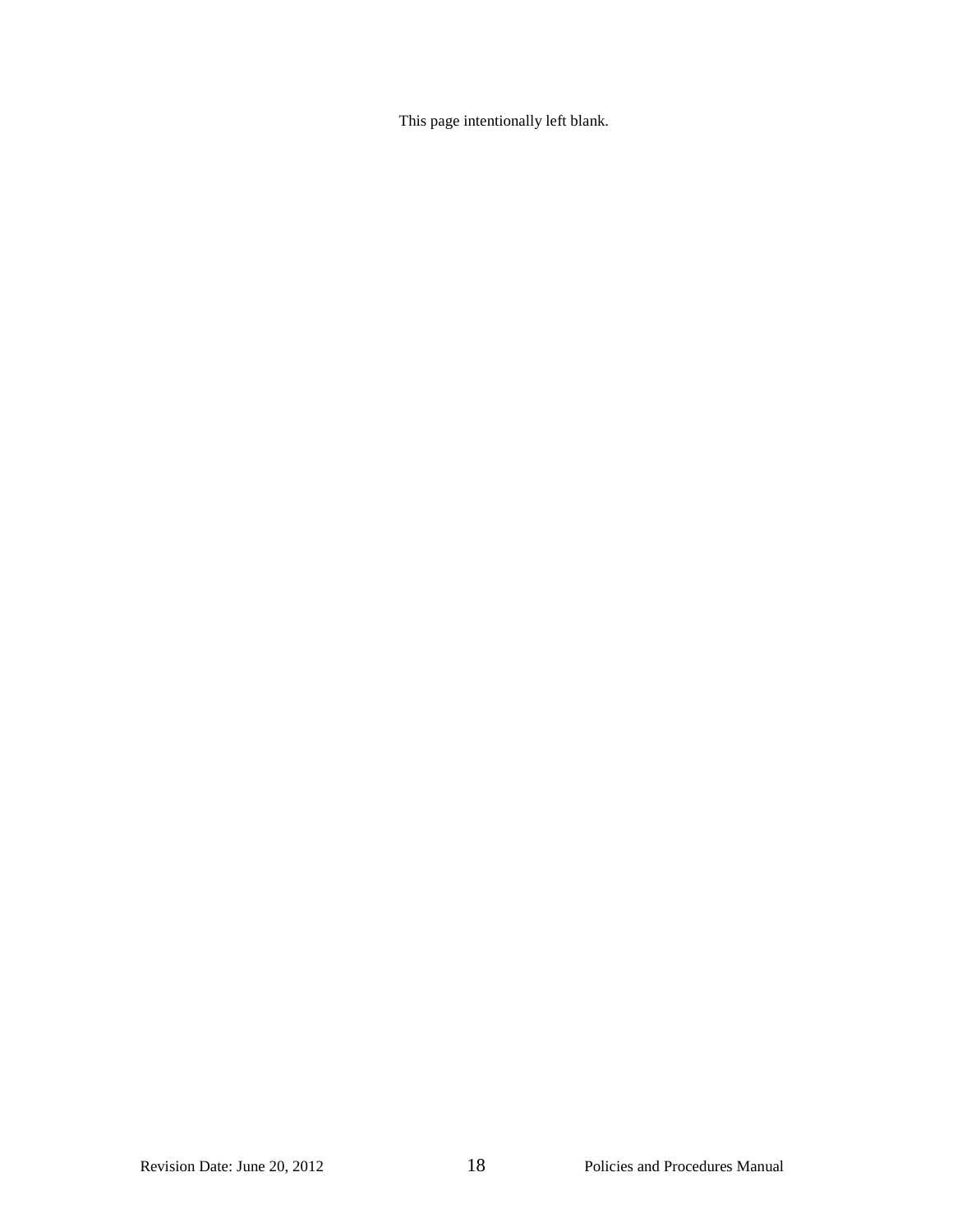#### Section Revision Date: 7 February 2011

#### ROCHESTER GENEALOGICAL SOCIETY, INC.

#### Elective Position Descriptions

# <span id="page-22-0"></span>5.12 Second Vice President (CIG Chair)

#### 5.12.1 Primary Duties as Stated in the By-laws:

The Second Vice-President serves as chairperson of the Computer Interest Group (CIG); presides over CIG monthly meetings; prepares and administers the CIG portion of Society budget; provides a CIG update for each edition of the newsletter, periodically advises the President and the Board of Directors on the state of the CIG; and performs such other duties as may be assigned from time to time by the President or Board of Directors and is second in line to succeed the President.

#### 5.12.2 Roles & Specific Activities:

- 1. See Duties Common to Officers
- 2. Provides an update to the editor for each issue of the newsletter.
- 3. Plans all the CIG meetings, assisted by a Program Team. See the first Vice President for additional process suggestions.
	- Meets generally on the second Thursday of each month except July and August.
	- Finds a facility for the meeting and communicates the location to members.
	- Begins most CIG meetings at 7:00 p.m.
	- Understands the contractual obligations for the meeting room. Some rooms require that the meeting end early enough for the room to be vacated by a specific time.
	- Invites the speakers.
	- Arranges for the meeting room
	- Is responsible for, maintains and sets up the equipment including the RGS/CIG laptop computer and for the Society's computer projector.
	- Prepares the meeting agenda.
	- Acts as facilitator during the meetings.
	- Remains responsible but may elect or appoint additional positions to assist in these duties:
		- o Writer (Secretary)
		- o Transcriber
		- o Equipment Manager
- 4. Meeting Operations:
	- Makes a brief report at each of the Society's membership meetings. Meeting notes are taken by the "Writer" (Secretary) and eventually need to be reduced to electronic or printed minutes.
	- Notes will also be sent to the Society officers and the Webmaster for posting.
	- The Membership Secretary provides the list of CIG members to the Second Vice President, and sends an electronic copy of the membership database to the person in charge of sending meeting reminders by email (usually, this person is the Second Vice President unless delegated. The email reminders should be sent two days before the meeting.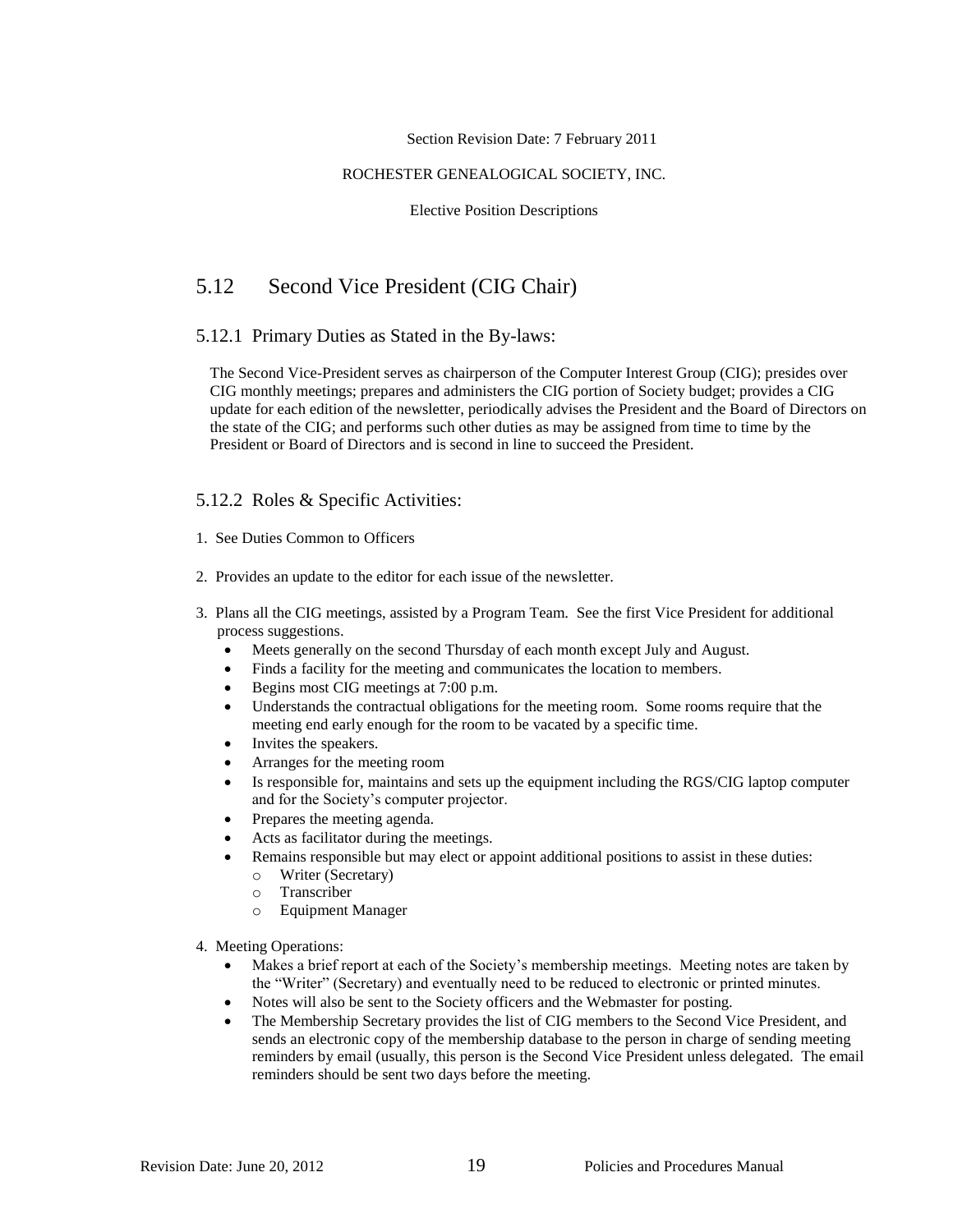- The Second Vice President maintains the attendance list that attendees are asked to sign in at each CIG meeting.
- From time to time copies of information that will be of interest to CIG members may be duplicated and made available to those present at the CIG meetings.
- If the Society has access to free duplicating services, use it. Otherwise, the CIG should use a relatively inexpensive professional duplicating service.
- Typically, at each CIG meeting the Second Vice President invites the Society's President to make announcements. Also, first-time visitors are asked to introduce themselves.
- There is usually also an opportunity at each meeting for attendees to ask questions about any computer-related problems that they are currently experiencing.
- 5. Finance
	- Submits a budget request at the Board meeting given over to the budget at the beginning of the fiscal year in June. This requires anticipation of income (in the form of dues) and expenses for the coming year. The expenses consist largely of postage, paper, and photocopying.
	- The dues for membership in CIG are \$5 annually. Membership in the Society is required to be a member of the CIG.
	- CIG does not usually offer honoraria to its speakers but this can be reconsidered.
	- Keeps track of CIG expenses that have been personally incurred and makes written requests to the Society's Treasurer for reimbursement.
- 6. Change of Duties:

If the CIG is disbanded the Second Vice President will be assigned other duties and responsibilities at the recommendation of the President and with the approval of the Board of Directors.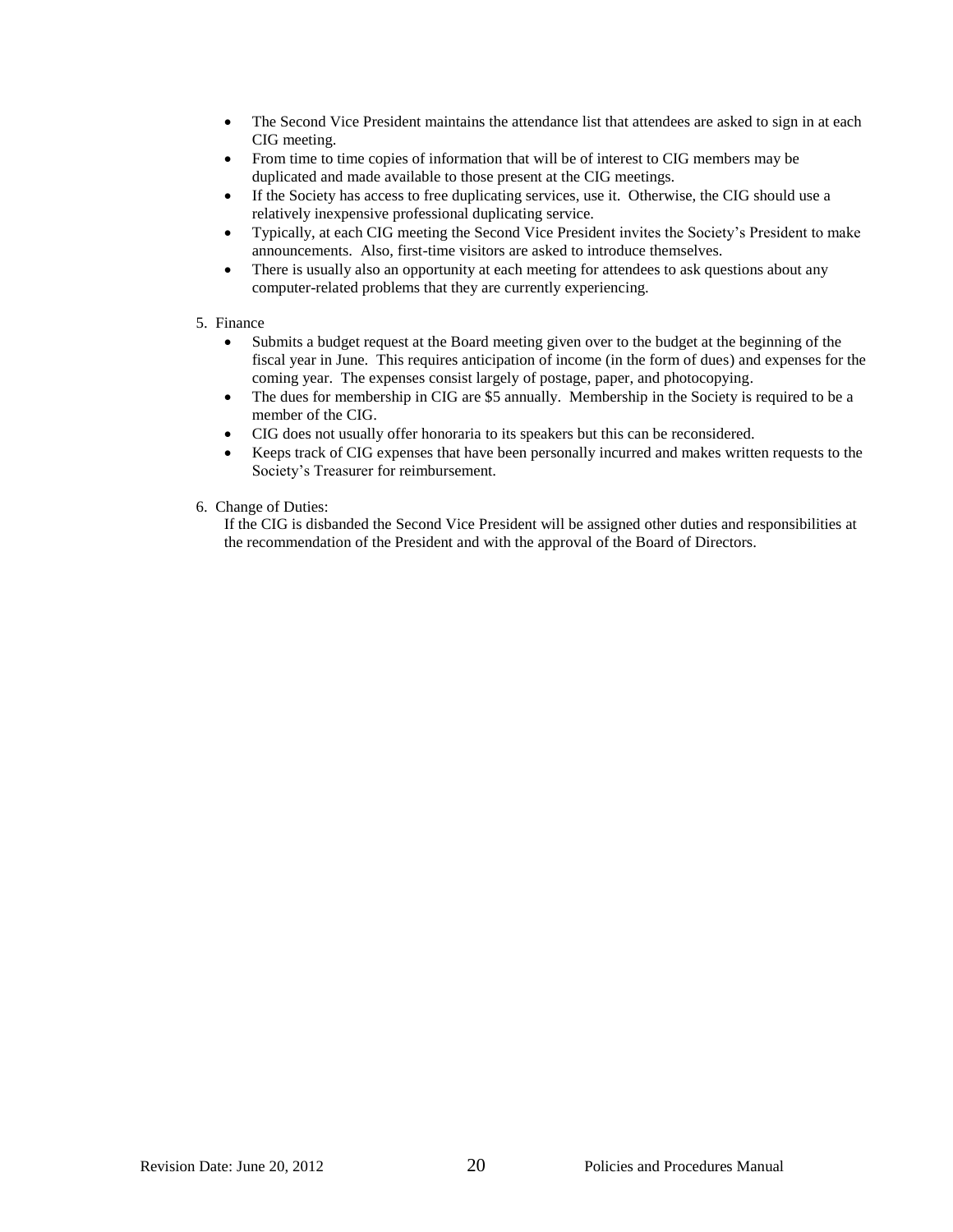#### Section Revision Date: 28 September 2008

#### ROCHESTER GENEALOGICAL SOCIETY, INC.

Elective Position Descriptions

# <span id="page-24-0"></span>5.13 Treasurer

#### 5.13.1 Primary Duties as Stated in the By-laws:

The Treasurer manages and administers all funds and securities of the Society; prepares and administers the Society's annual budget; assures that the budget is approved by the Board of Directors prior to expending funds; may approve all budgeted expenses for payment and all non-budgeted expenses up to \$100; is responsible for assuring that the President is an alternate signer on all Society accounts; is the alternate signing authority for contracts with the approval of the President; maintains an official file of current contracts, agreements, licenses, and insurance policies for the Society; maintains an updated inventory of material and equipment owned and/or leased by the Society, including donations; annually submits all Society accounts to audit, although accounts may be audited at any time as required by the President or the Board of Directors; maintains a historical file of Society financial records, contracts and related materials; periodically reports to the President, the Board of Directors and the membership on the state of the Society's finances and performs such other duties as may be assigned from time to time by the President and the Board of Directors.

#### 5.13.2 Roles & Specific Activities:

- 1. See "Duties Common to Officers"
- 2. Fiduciary
	- Manages and administers all accounts, funds and securities of the Society, and knows all of the passwords for all accounts. Passwords should be changed periodically and upon taking office, and should be shared with the President.
	- Receives dues and other monies collected or received by the Membership Secretary and other officers and members of the Society. Ensures that cash transactions are documented with paper receipts.
	- Deposits monies in an appropriate account.
	- Transfers money between or among the accounts of the Society as necessary to maintain proper balances.
	- Reconciles the accounts at appropriate intervals, and maintains a file of the account records and statements.
	- Ensures that the current President and Treasurer are the authorized signers on all accounts and that the signature cards on file are up to date. This is especially relevant after elections.
	- Monitors the money in the Society's postal bulk mail and returned mail accounts, and adds to them as necessary.
	- Pays, in a timely manner, bills and expenses for authorized events, projects, and activities of the Society.
	- Requires appropriate documentation and justification of bills and expenses prior to payment.
	- Reviews bills and expenses prior to payment to ensure they are consistent with the Society's budget, bylaws and policies.
	- Note: Bills and expenses to be paid by the Treasurer include but are not limited to: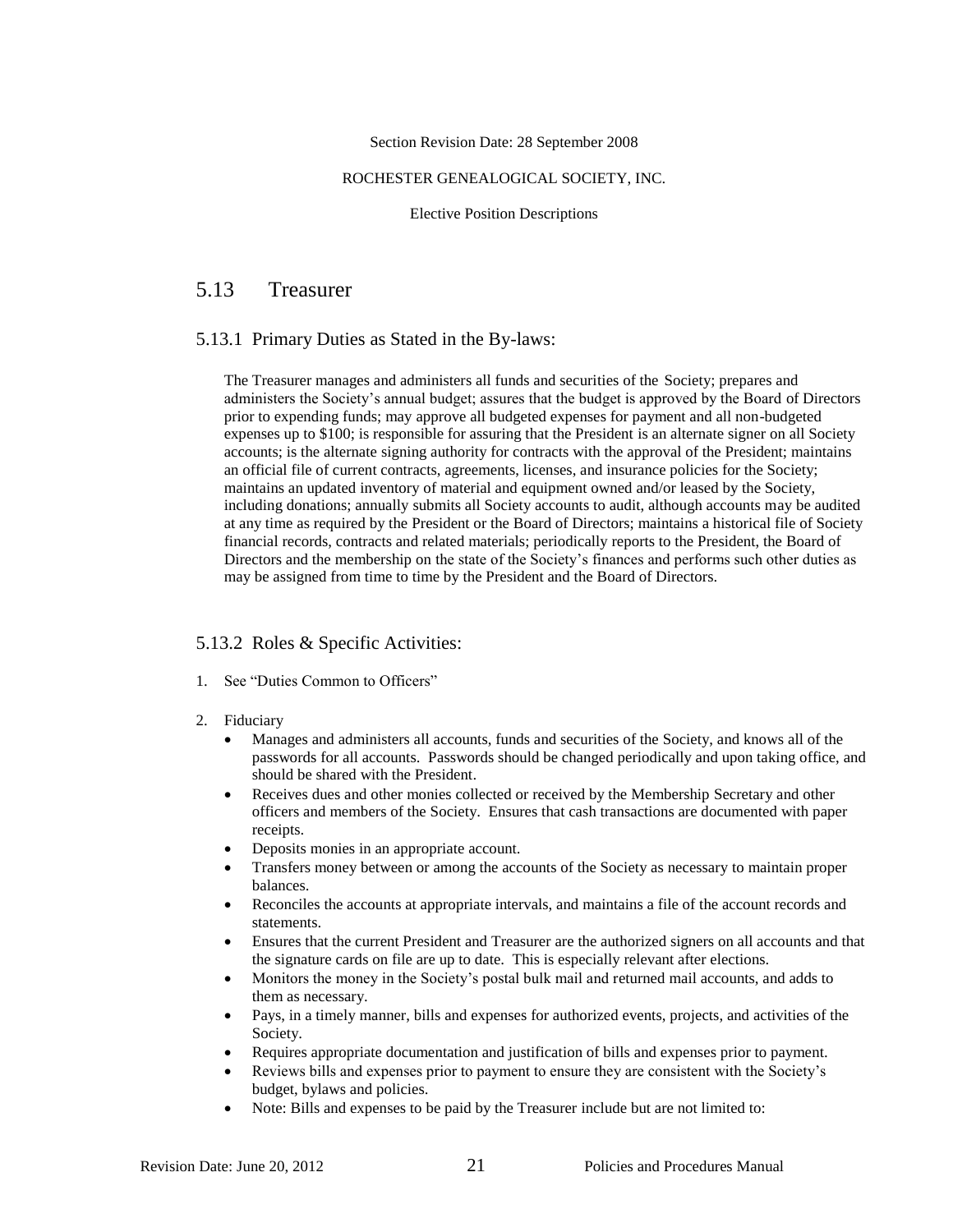- o Dues to organizations of which the Society is a member
- o Charges for the Society's post office box and bulk mail permit
- o Premiums for the Society's insurance policies
- o Charges for the Society's telephone service
- o Honoraria and expenses of speakers at the Society's meetings
- o Expenses of printing and mailing the Society's newsletter and publications
- o Rent for facilities used for Society meetings and functions
- o Society-related expenses that officers or members have personally incurred
- Maintains an up-to-date inventory of assets including equipment owned and leased by the Society.
- Presents an abbreviated oral or written report on the Society's finances at each membership meeting, and a complete written report at each meeting of the Board of Directors.
- Serves as a member of the Finance Committee, and provides all information, records and reports requested by the Committee.
- Keeps the official file of the Society's incorporation papers, tax-exempt determinations, insurance policies, contracts, agreements, licenses, and other important legal and financial documents. Completes and submits all forms and documents required to comply with Federal and State laws and regulations, and to maintain the Society's insurance policies and tax-exempt status. This includes 1099-MISC, 990-N, and CHAR500 forms when necessary.
- Cooperates with the Auditor, and provides all documents and information requested by the auditor.

#### 3. Budget

- Prepares and administers the Society's annual budget.
	- In January, and at other times if needed, recommend modification of the annual budget for review by the Finance Committee and action by the Board of Directors.

In May, ask all officers and activity chairs for the coming year to submit estimates of their anticipated budget expenses.

o In June, coordinate and prepare a proposed budget for the coming year, and submit it for review by the Finance Committee and action by the Board of Directors.

o For the rest of the fiscal year, maintain appropriate records of the income and expenses of the Society.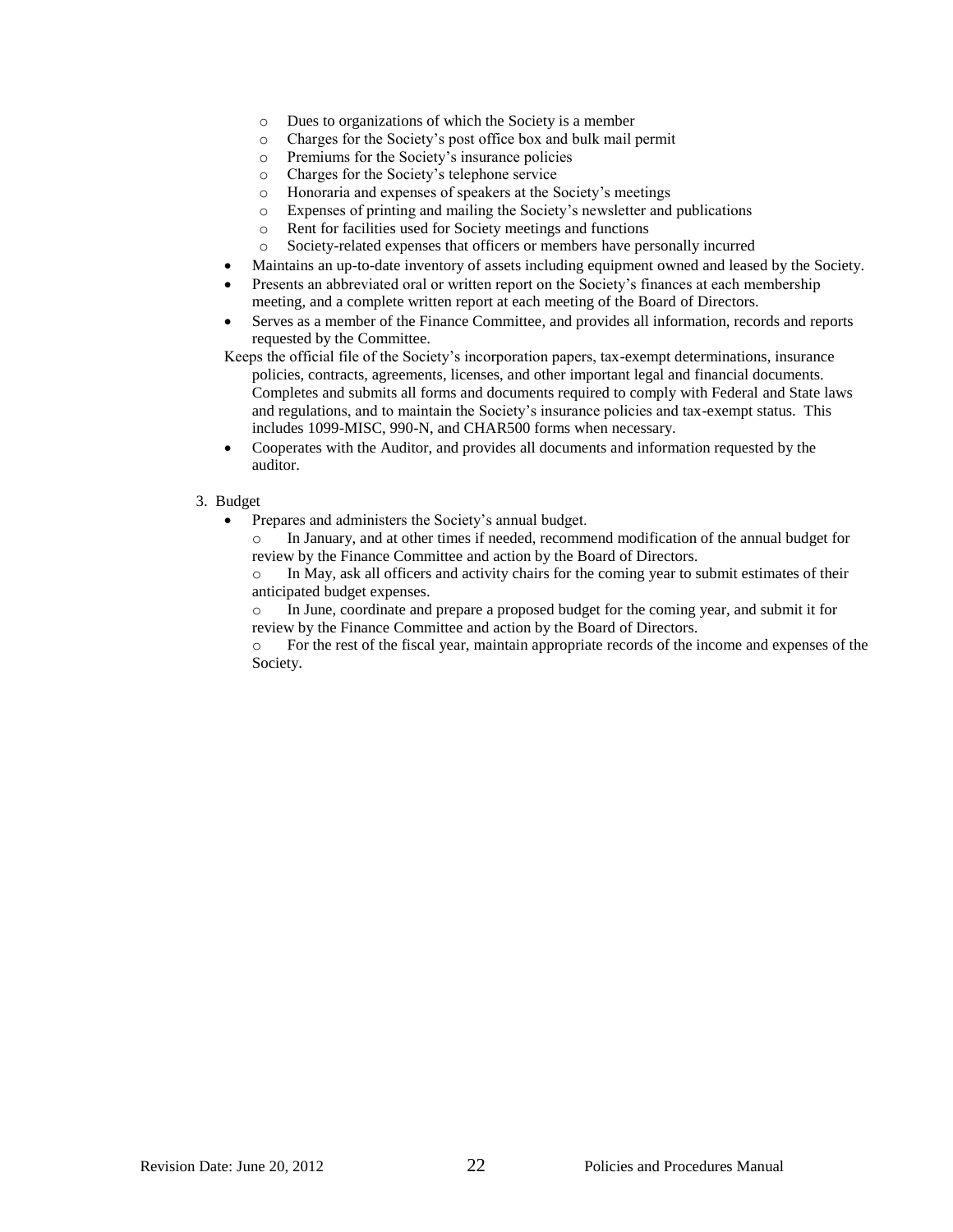#### Section Revision Date: 30 April 2008

#### ROCHESTER GENEALOGICAL SOCIETY, INC.

#### Elective Position Descriptions

### <span id="page-26-0"></span>5.14 Recording Secretary

#### 5.14.1 Primary Duties as Stated in the By-laws:

The Recording Secretary takes the minutes for the annual member's meeting (usually in May) and meetings of the Board of Directors; provides a copy of the Board of Directors minutes to each Officer and Director within fourteen (14) days; reads the minutes of the last meeting of the members when requested by the President; records the official results of the vote at the Society's Annual Meeting; maintains a separate file of Minutes and Resolutions of the Board of Directors for the preceding twelve (12) months; maintains the historical file of minutes, resolutions, and other documents of the Board of Directors; and performs such other duties as may be assigned from time to time by the President or the Board of Directors.

#### 5.14.2 Roles & Specific Activities:

- 1. See "Duties Common to Officers".
- 2. Maintains a current list of officers, chairs and committee persons and distributes as appropriate.
- 3. Attends each meeting of the membership and the Board of Directors, on time. No official meeting may start without a secretary. The Secretary should have an emergency backup plan in place ahead of time so minutes may be recorded or read by a designated substitute if the Recording Secretary must be absent. The President should also be advised in case the Secretary must be absent from a membership meeting and be informed of the substitution.
- 4. Records the minutes of the membership meetings and the Board of Directors meetings. Audio records may be used to supplement handwritten notes, but these recordings should be destroyed after the minutes are approved.
- 5. Sends minutes of the Board of Directors, via email, to all the persons on the President's notification list. This list includes the nine voting members of the Board, committee chairs, liaisons and others having business before the Board, and any member who requests them.
- 6. Minutes may also be sent to the Webmaster for publication on the Society's website.
- 7. Maintains a copy of the most recent membership and Board of Directors meetings minutes.
- 8. Creates the record copy of the minutes in a file for each year, and passes files older than the current year, to the Society Historian/Genealogist for retention.
- 9. Brings copies of the minutes to the annual membership meeting for reference.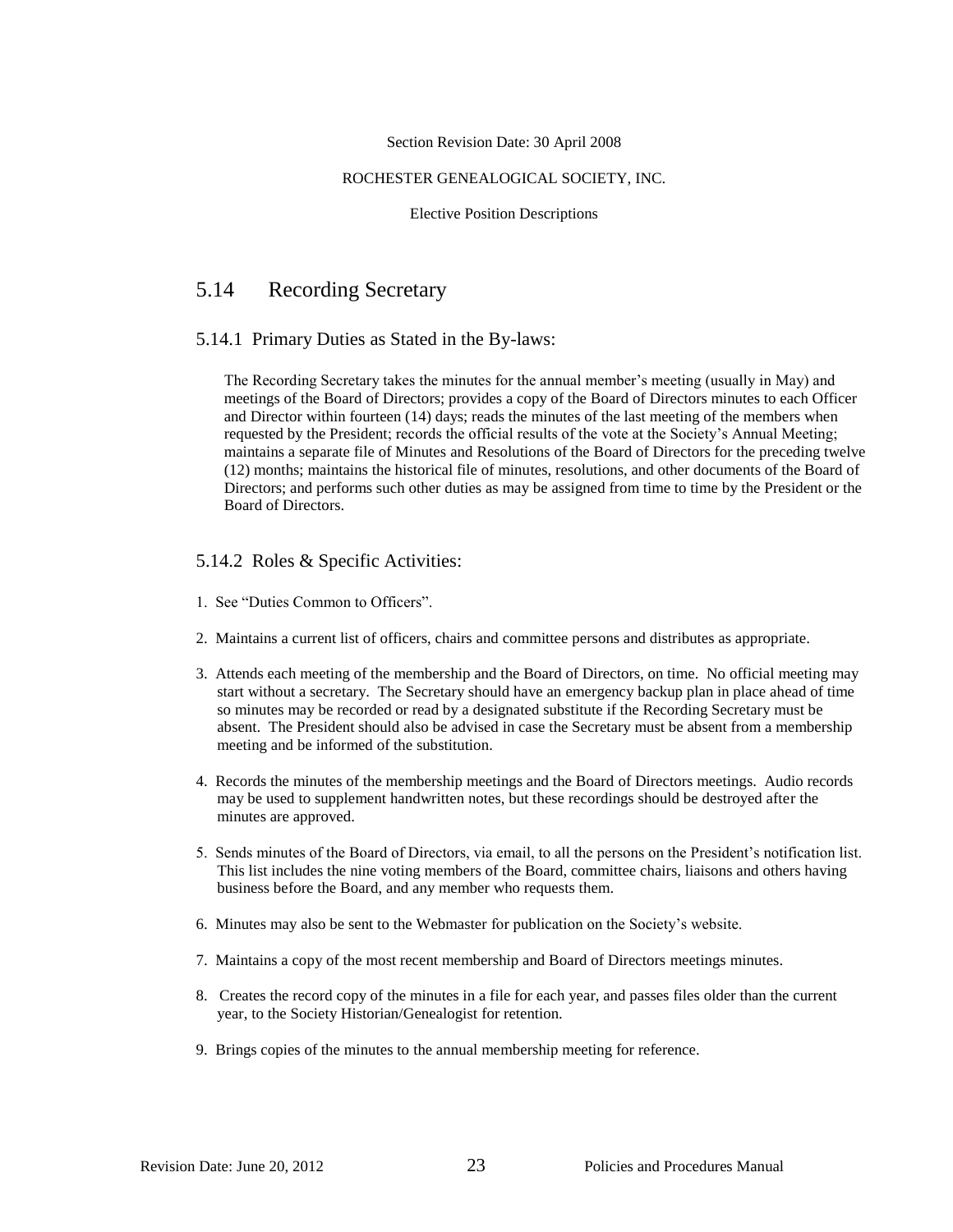This page intentionally left blank.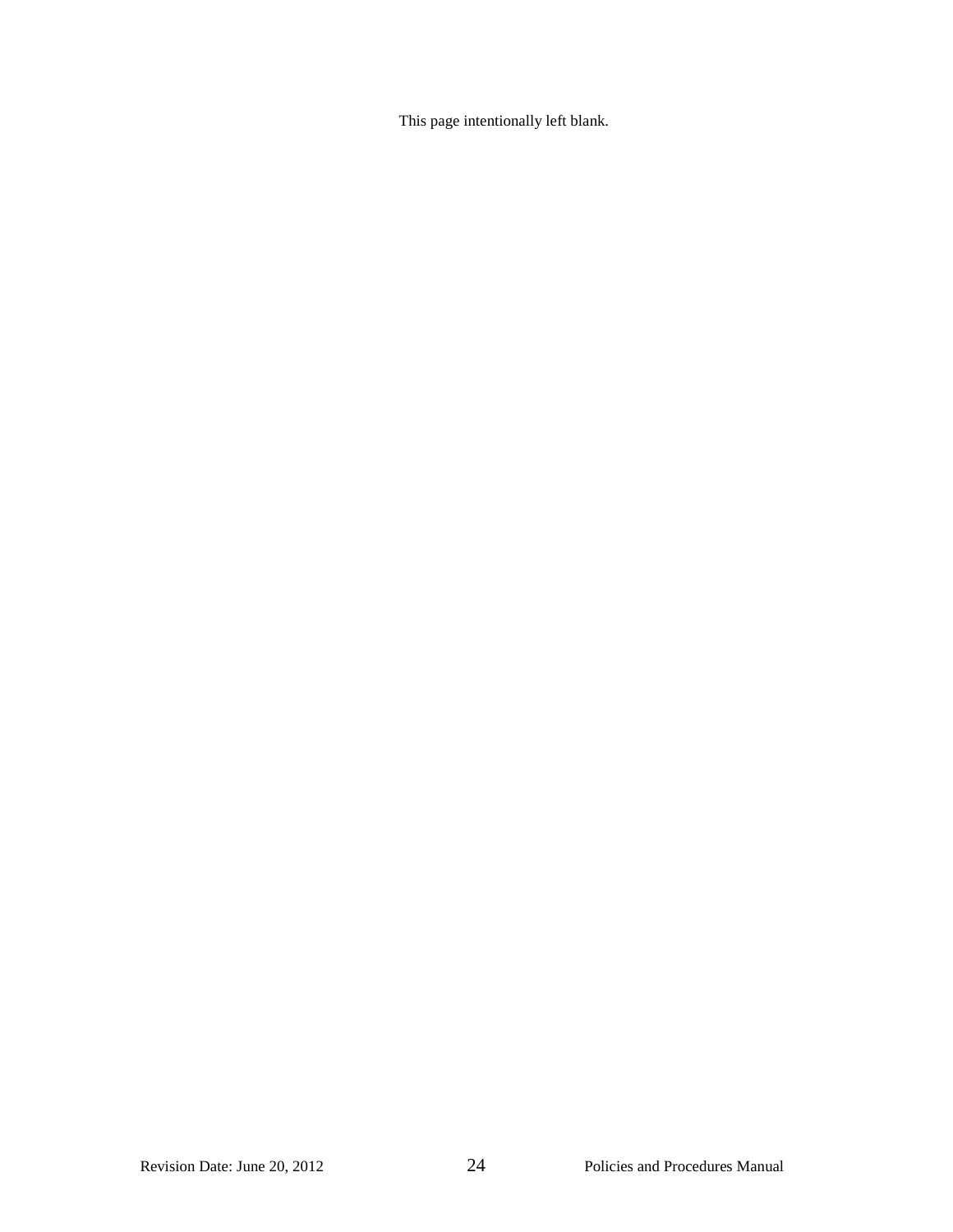#### Section Revision Date: 22 Nov 2007

#### ROCHESTER GENEALOGICAL SOCIETY, INC.

Elective Position Descriptions

# <span id="page-28-0"></span>5.15 Corresponding Secretary

#### 5.15.1 Primary Duties as Stated in the By-laws:

The Corresponding Secretary receives, sorts, edits, files, and answers all general correspondence addressed to the Society; manages genealogical queries for the Society; administers the Society's post office box and voice mail; prepares and manages that portion of the Society budget dealing with correspondence; and performs such other duties as may be assigned from time to time by the President or the Board of Directors.

#### 5.15.2 Roles & Specific Activities:

- 1. See "Duties Common to Officers"
- 2. Obtains receipt for all Society-related expenditures, using the New York State Tax Exempt form for purchases.
- 3. Submits expenditures, with receipts, to the Society's Treasurer.
- 4. Submits a budget request to the Treasurer prior to the Board Meeting in June in which the annual budget is set.
- 5. Checks the Society voice mail for messages left by persons attempting to contact the Society.
	- Note: The phone number is: (585) 234-2584.
	- Checks messages just prior to RGS and CIG meetings.
	- Updates the Voice mail message as needed. Includes information about the next CIG and RGS programs on a monthly basis. (Usually following the RGS meeting)
	- Note: The messages should be checked at least once weekly but daily is not too frequent, especially just before an event or meeting. Responds to phone messages appropriately.
	- Note: The Society does not accept collect long-distance phone calls, nor return them under normal circumstances.
	- Note: The Society may be contacted by e-mail at the address of the Corresponding Secretary.
	- Keeps the mailbox key safe. Only one key is available so keep it safe. The mail box's location is Box 10501, Brighton Station, North Winton Road, Rochester, New York 14610.
	- Checks the mailbox just prior to RGS and CIG meetings. The mailbox should be checked at least once weekly and more often during dues payment time. It is relatively small and cannot hold a lot.
	- Collects the receipts for any postage services purchased and forwards them to the Treasurer.
	- Maintains the money in the Post Office account and forwards postage deposit receipts to the Treasurer. This is used to pay for return postage (about \$10) and it saves having to go to the counter each time.
	- Separates RGS newsletter postage due for the Treasurer.
- 6. Opens ALL mail because sometimes it contains information or request for services by persons in the Society other than the addressee. Don't just forward them directly to the addressee unless it is marked "confidential to addressee".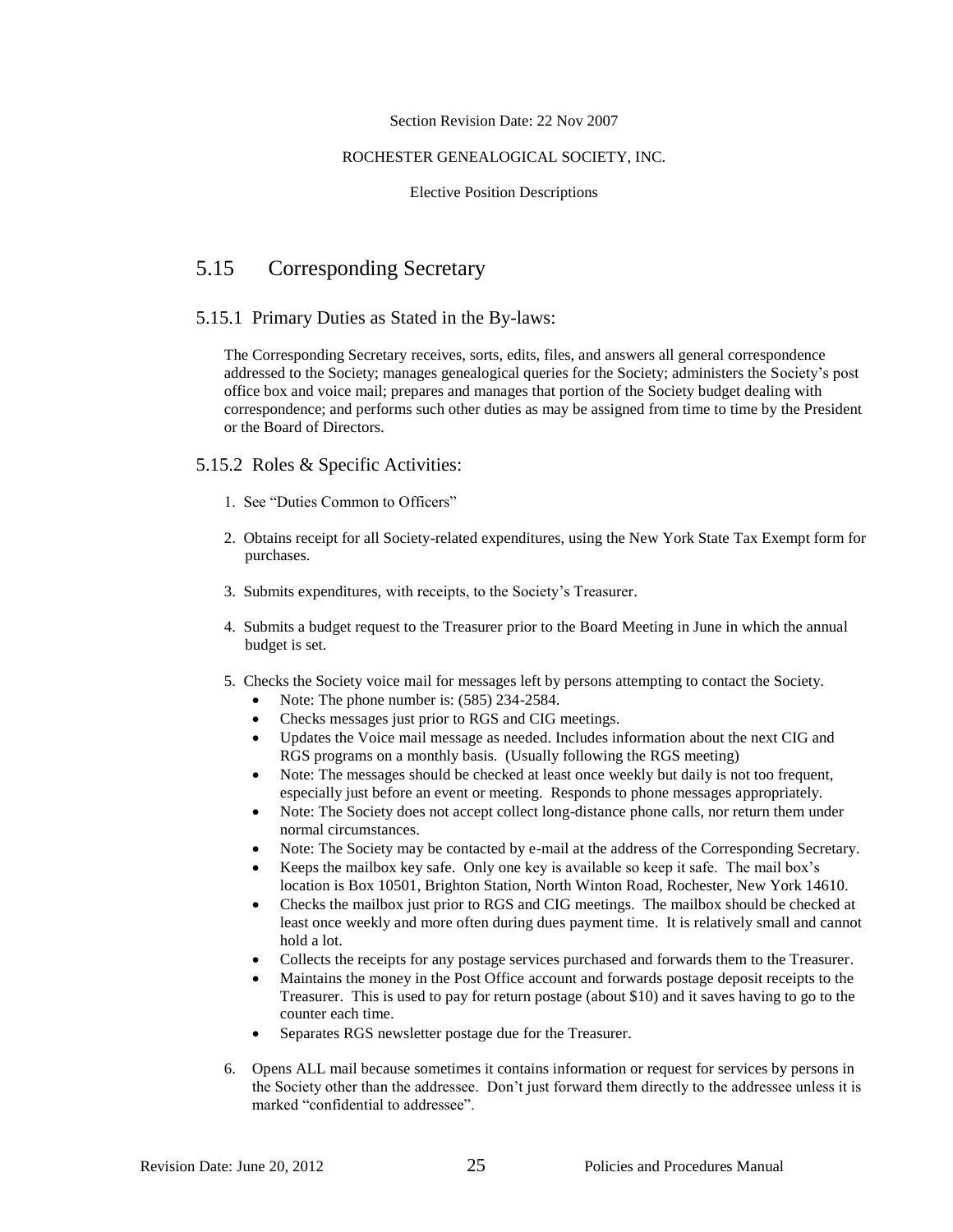- The envelopes to be forwarded should be kept with the contents.
- Pass all bills, payments and receipts to the Treasurer except for financial transactions having to do with RGS memberships or RGS publications..
- The Post Office bill goes immediately to the Treasurer.
- Any Society Newsletter correspondence goes to the newsletter editor.
- FGS (Federation of Genealogical Societies) magazine, Genealogical Computing Magazine, NGS Quarterly, NGS/CIG magazines and any other relevant publications can go to interested Board members or the "up-for-grabs" table.
- All "junk" mail (for example, advertisements, catalogs, business flyers) may be discarded or put onto the "Up for Grabs" table at membership meetings.
- Returned mail goes to the originator or to Membership Secretary so contact information can be checked and verified.
- The following documents should be passed to the Membership Secretary:
	- o Membership forms
	- o Dues
	- o Address changes
	- o Returned RGS newsletters
- Orders for RGS publications should be conveyed to the Publications Chair.
- Surname Lists, surname requests and mail to go the RGS Genealogist/Historian.
- 7. Responds to all queries:

At the discretion of the Corresponding Secretary, non-members who request research may be told that RGS does not have the staff or library to do research. They will be furnished with a list of local genealogists they can contact. Out of town members will be offered one hour of research in the public library and furnished the list of local genealogists.

Responses:

- Should be made by postal mail or e-mail.
- A form letter may be employed and personalized as needed.
- The Corresponding Secretary should rewrite and/or condense queries if needed and then relay them to the Newsletter editor, preferably by e-mail.
- On the bottom of each original query, the Corresponding Secretary should write a note and a date indicating what action has been taken.
- All queries containing more than one name should be copied; there should be one copy for each different surname.
- One copy of each newest query should be placed in the "Newest Queries" folder, where it remains for about four months; thereafter, the query should be re-filed into the Query folder.
- Clean out the Query folders when queries are more than two (2) years old.
- The Corresponding Secretary should reside at table with the "Box of Queries" at the RGS meetings. The documents remain at the table for the duration of the meeting.
- The Corresponding Secretary should find a substitute if not able to attend the meeting.
- Inquiries about membership in RGS should be responded to by sending a printed folder with membership information and/or by referring the individual to the RGS website.
- Individuals interested in the Query should be told that they are responsible for responding to the inquirer, and putting a copy of the query in the folder before returning it.
- 8. Writes "thank you" notes (or in the case of close relationships with Society Officers, verifies that a note has been sent by an Officer) to all non-RGS member speakers. Obtains the names and addresses from the First Vice President.
- 9. Enforces the policy that mailing and membership lists are only Society uses and member information should be treated as confidential.
- 10. May be asked by officers to send out sympathy cards from time to time, over the President's signature.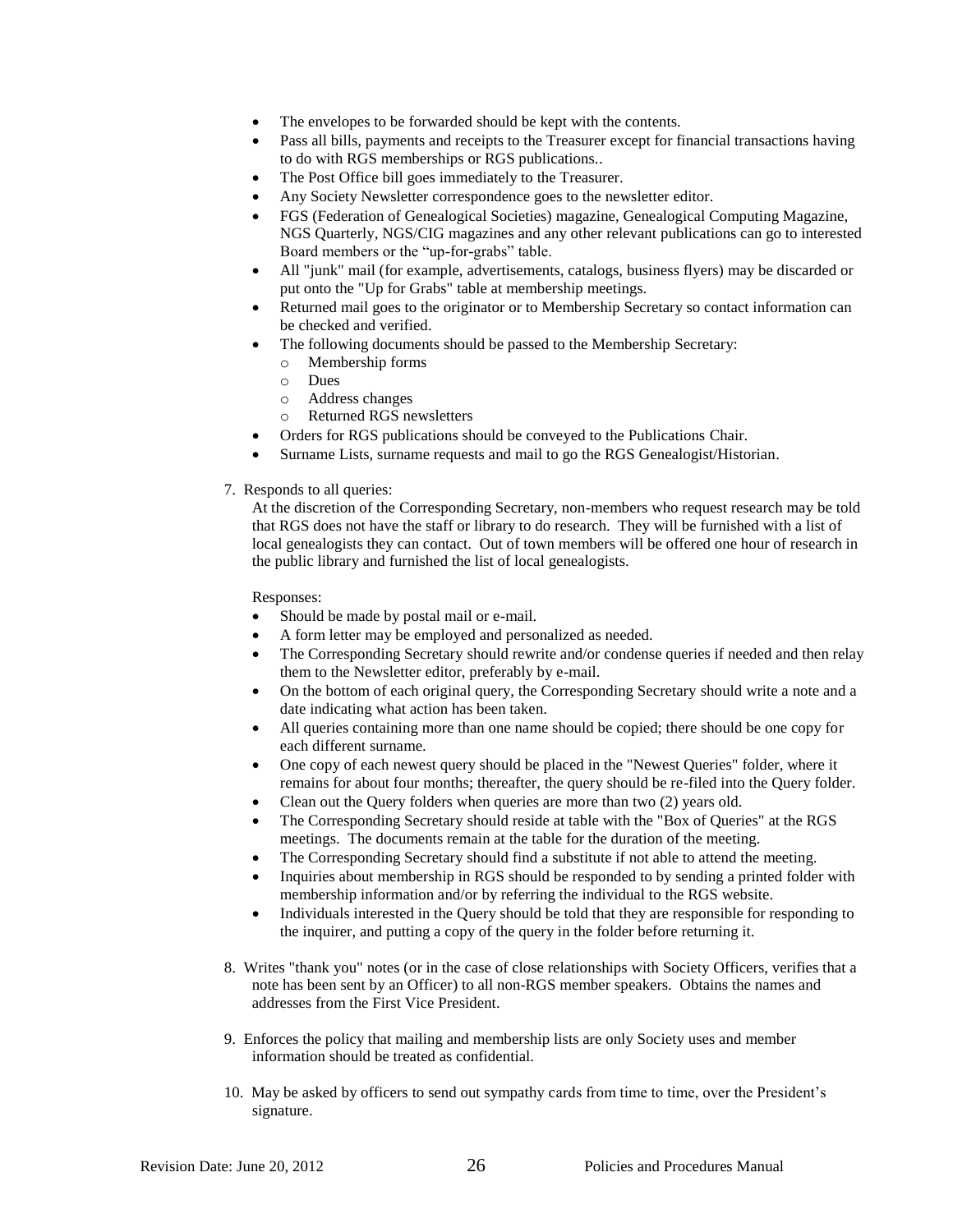This page intentionally left blank.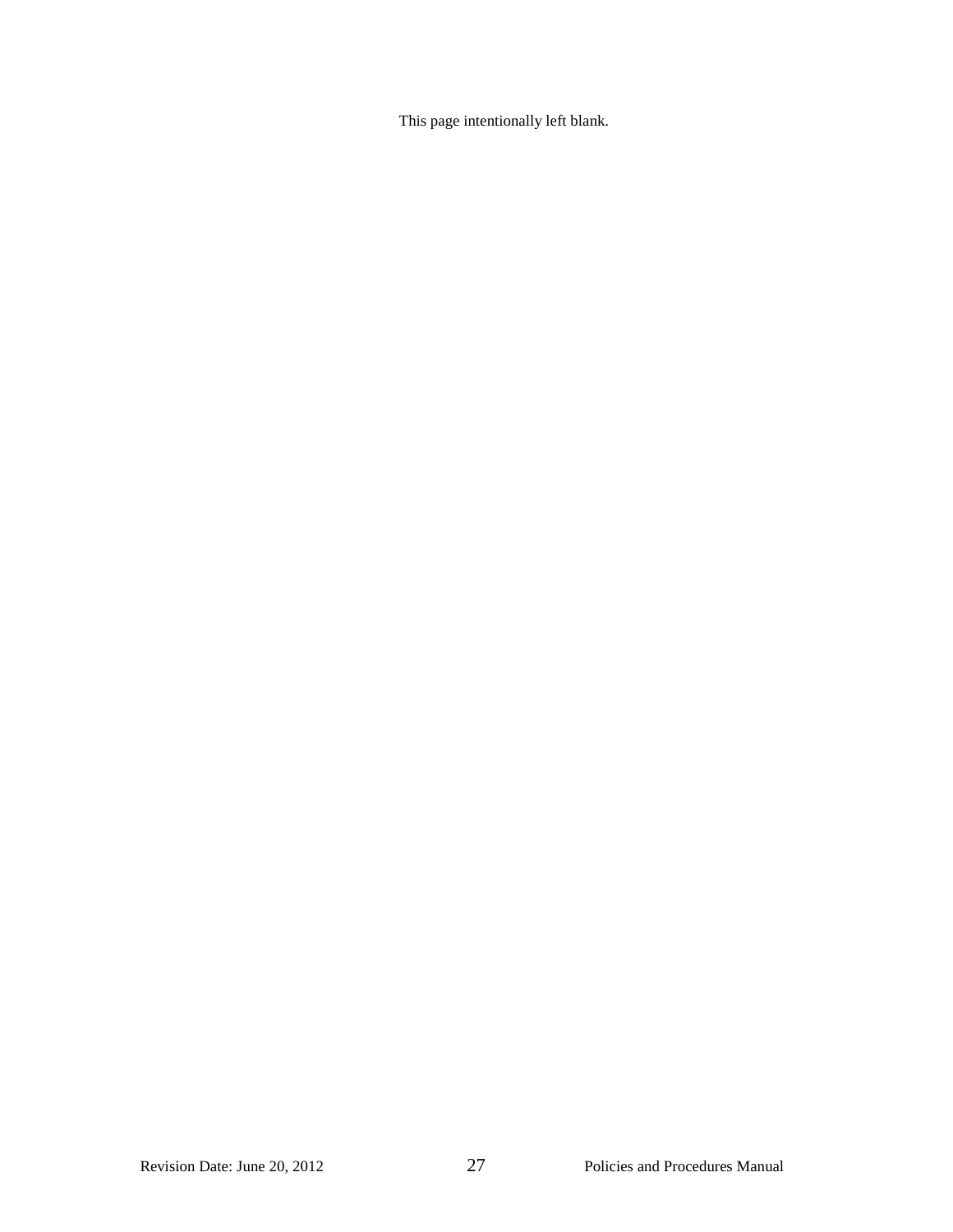#### Section Revision Date: 7 February 2011

#### ROCHESTER GENEALOGICAL SOCIETY, INC.

Elective Position Descriptions Section

# <span id="page-31-0"></span>5.16 Membership Secretary

#### 5.16.1 Primary Duties as Stated in the By-laws:

The Membership Secretary prepares and maintains the Society's membership records; collects dues, delivers funds and reports activity promptly to the Treasurer; prepares and administers the Membership portion of the Society's budget; and performs such other duties as may be assigned from time to time by the President or the Board of Directors.

#### 5.16.2 Roles & Specific Activities:

The Membership Secretary generates reports for the Historian/Genealogist and for inclusion in the newsletter and communicates with members as the need arises.

- 1. See "Duties Common to Officers".
- 2. The Membership Secretary:
	- Purchases supplies as needed and presents the receipts to the Treasurer for reimbursement.
	- Prepares and administers the Membership portion of the Society's budget. The budget proposal is usually submitted to the Treasurer in June for consideration at the Board of Directors budget meeting. The budget meeting is normally held in June at the last meeting before the beginning of the new fiscal year and before the new officers take office on July 1st.
	- Gives a report at each membership meeting, and may be asked by the Chair to give an oral report.
- 3. The Membership Process:
	- New membership applications and renewals (with check or cash) are received through the mail or at meetings.
	- Payments are conveyed to the Treasurer accompanied by a report which includes member name, date, the membership year being paid, check number, amount and CIG payment. This report should also note any additional financial contributions made to the Society.
	- Members are made aware, through reminders on the mailing labels and articles in the summer and fall issues of Newsletter that their memberships expire on June  $30<sup>th</sup>$ .
	- The Membership Secretary sends reminders, on about November  $1<sup>st</sup>$ , to all members who have not yet renewed their memberships. Using email or postcards for those without email is satisfactory.
	- When a new member joins, a member number is assigned and is reported to the Historian/Genealogist. A new Member Packet including a Welcome letter is prepared and sent as soon as possible. It may include:
		- o Membership list
		- o Contributors lists
		- o A copy of the most recent Newsletter
- 4. Meeting duties:
	- Accepts payment of dues and answers questions about membership.
	- Determines if a quorum is present before any vote or election and answer the President's Call for Quorum. A quorum means that 10% of the membership is at the meeting and ready to vote. If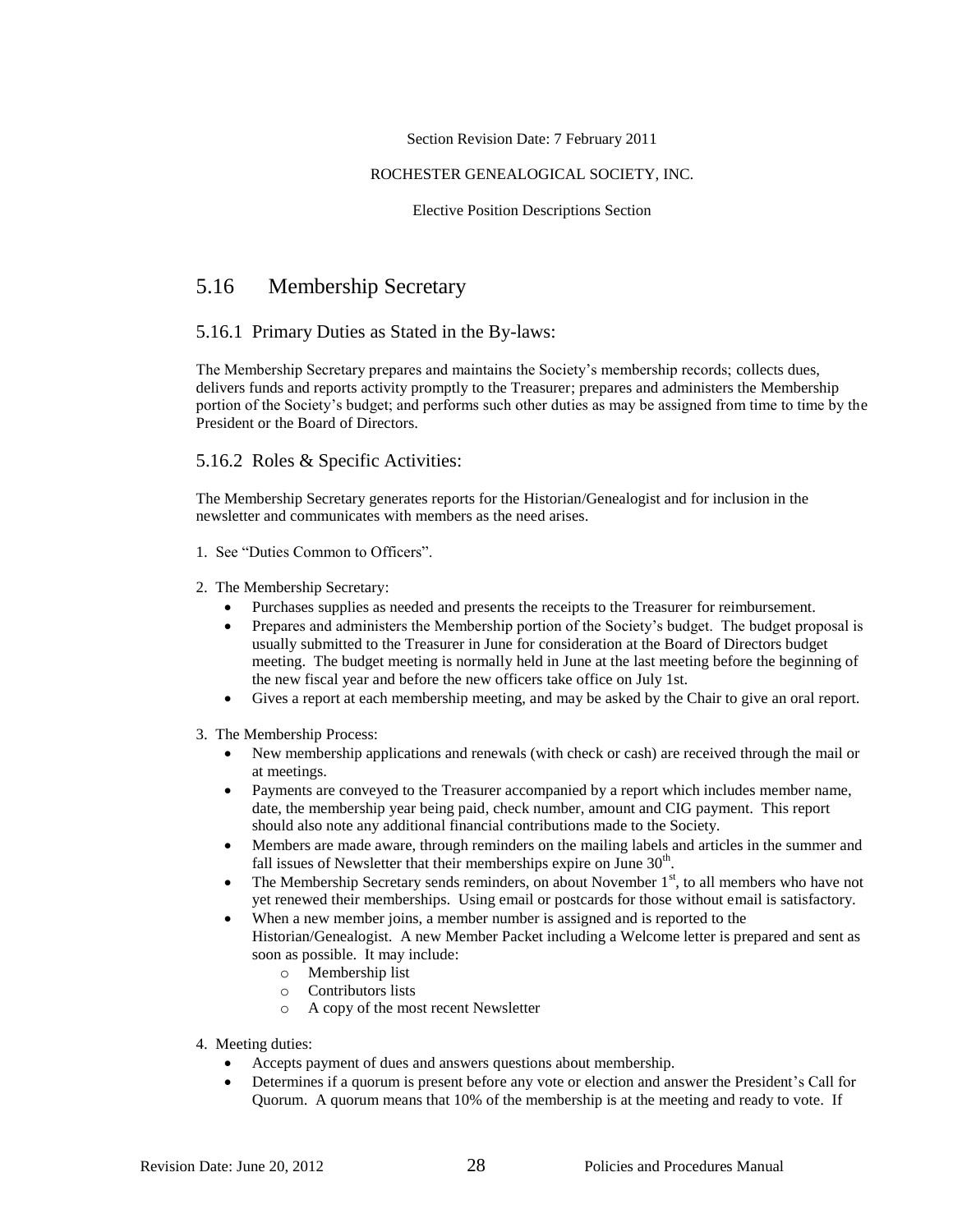there is no quorum, business votes, including elections are postponed, and a new date for the election is selected and announced.

- 5. Other duties:
	- Prepares nametags for new local members (or replacement nametags if requested by the Reception committee) that are used at membership meetings. Nametags for officers may be a different color so that they are easily identified.
	- Prints the labels from the database and gives them to the newsletter editor. (The postal codes are no longer used). The membership expiration data appears on every label and is highlighted on the fall issue for delinquent members.
	- Prepares a membership list for the December newsletter, which includes all the members who have paid the current year's dues.
	- Sends a list of members, with their membership numbers, to the Historian/Genealogist so the Surname Lists can be synchronized with the current member list.
	- Prepares a list containing new members, corrections to previous published lists, or recently deceased members, for each newsletter.
	- Writes an article for each newsletter that can include reminders or membership status.
	- Maintains a list of all members who regularly attend CIG meetings and provides it to the Second VP for a CIG attendance list.
	- Serves as a member of the Membership Committee.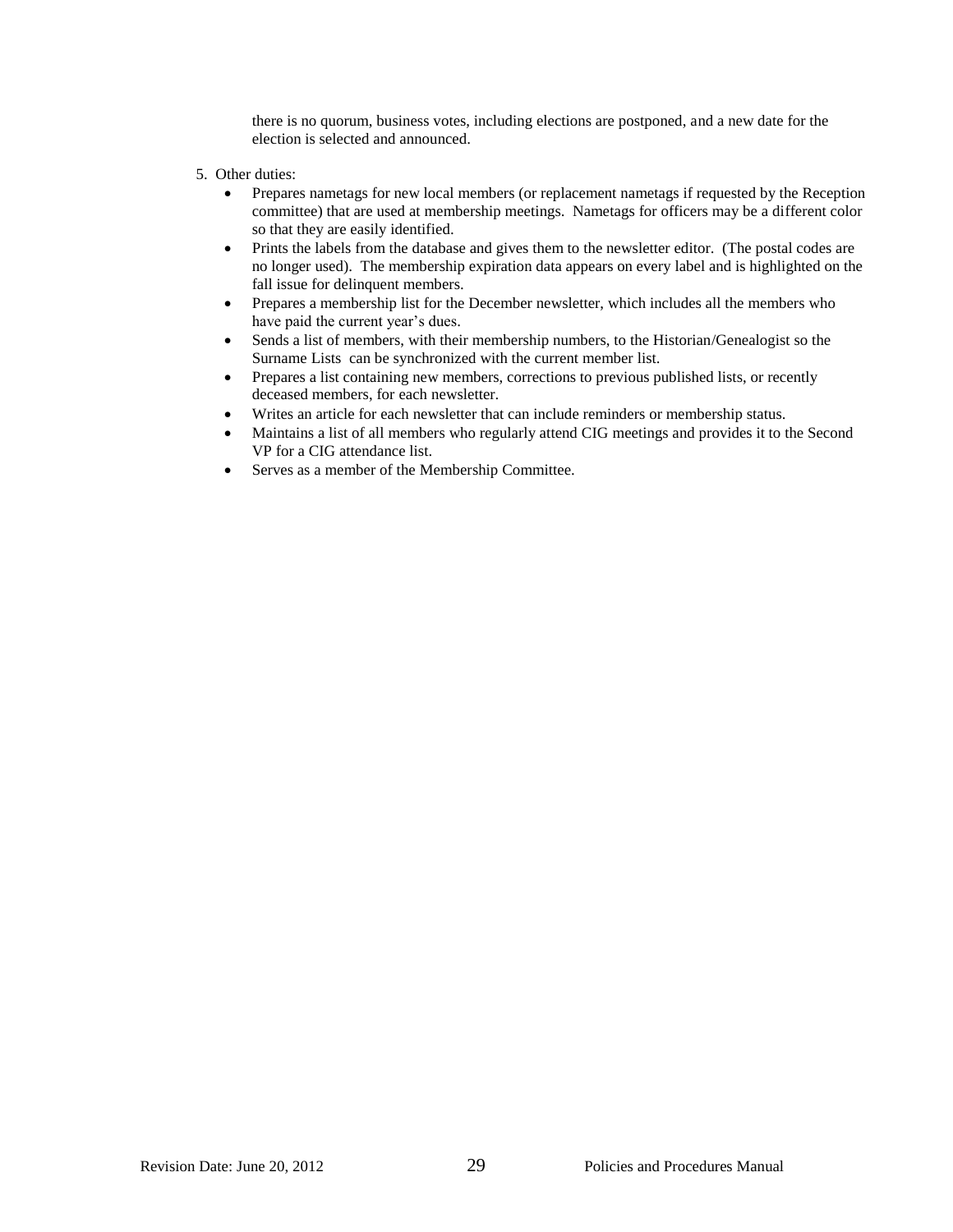Section Revision Date: 28 March 2011, Marian Henry

#### ROCHESTER GENEALOGICAL SOCIETY, INC.

Elective Position Descriptions

## <span id="page-33-0"></span>5.17 Historian/Genealogist

#### 5.17.1 Primary Duties as Stated in the By-laws:

The Historian/Genealogist maintains the official historical records of the Society; prepares, maintains and distributes the Society's Surname List; assists the Corresponding Secretary with the processing of genealogical queries; prepares and administers the Historian/Genealogist's portion of the Society's budget, and performs such other duties as may be assigned from time to time by the President or the Board of Directors.

#### 5.17.2 Roles & Specific Activities:

- 1. See "Duties Common to Officers".
- 2. Responsibilities:
	- Maintains the official historical records of the Society in a clean, dry, safe environment. These records should include minutes, resolutions and documents described in the Recording Secretary section.
	- Keeps a basic inventory of the different kinds of records that have been accumulated over the years. This record may contain other items in addition to the minutes such as the Treasurers' reports, meeting agenda, handouts, and committee reports.
	- Disposes of records from time to time with the advice of the Board that are deemed no longer useful or of sufficient historical interest to retain.
	- Prepares, maintains, and distributes the Society's Surname List, which is the list of surnames being researched by the Society's members during any given current fiscal year. Information about changes to the Surname List usually comes from the Corresponding or Membership Secretary.
		- o Accept up to sixteen surnames per member for inclusion in the Surname List. It is updated once annually. A hard copy is given to each new member in the membership packet, and the Surname List also appears on the Society's website.
		- o Although the Surname List is available to members and non-members alike, the identities of the individuals who have contributed the surnames are made known only to members. This information is a privilege of membership.
		- $\circ$  Usually, the list of submitters is provided to all members (other than institutions) in an attachment to the winter issue of the Newsletter. Even though the Surname List is on the Society website, not all Society members have access to, or familiarity with, computers. Members who request hard copies of the Surname List are given them free of charge.
		- o This updated list should be completed as soon as possible after November 1 of each year.
- 3. Updating the Surname List from the list of members, which is published annually, is explained below.

The Surname List, as described here, is an Excel workbook containing four worksheets:

- Current member names and numbers are in the "Member Numbers" worksheet;
- Lapsed member information is on the "Lapsed Member" worksheet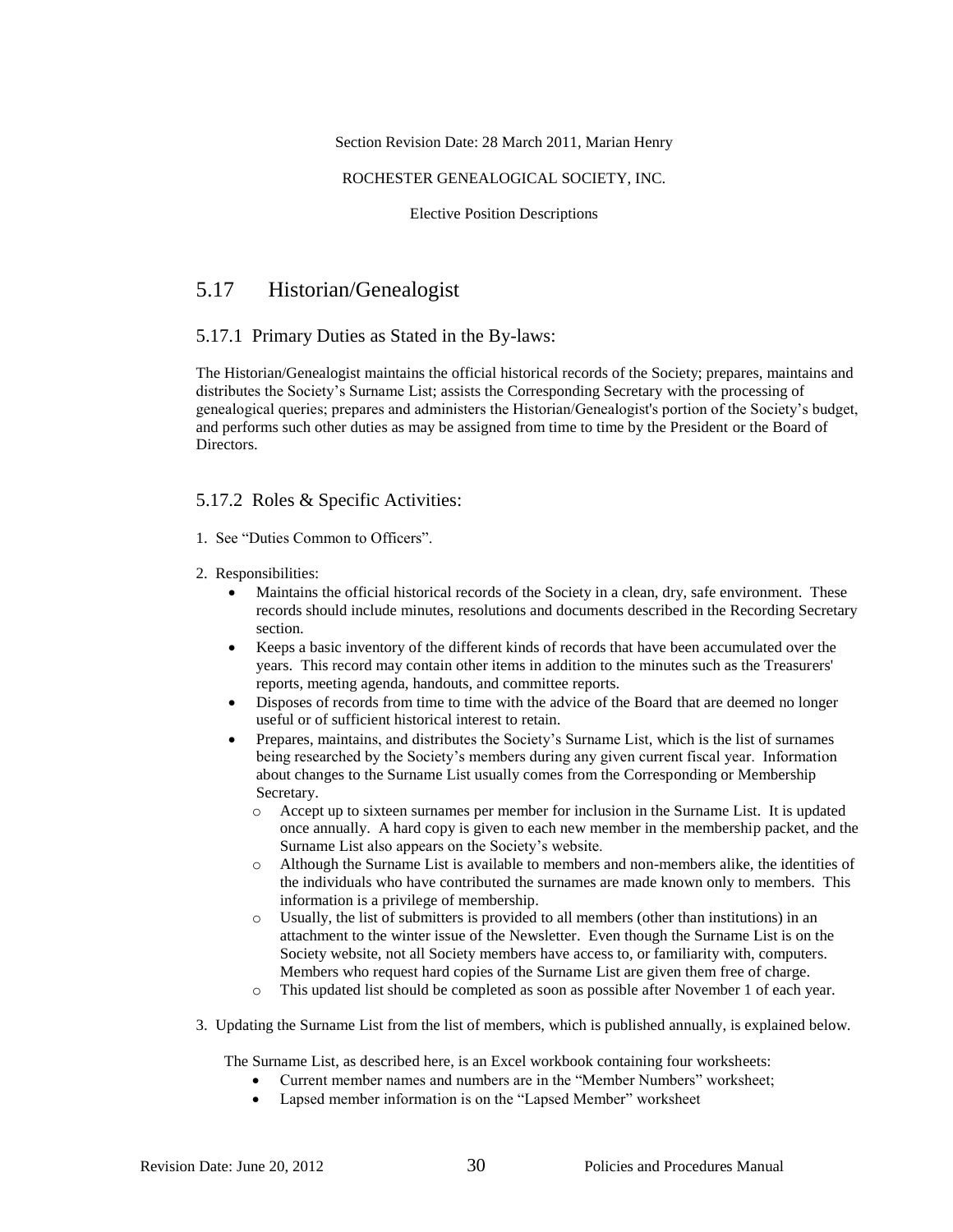- "Former Members" who could potentially rejoin, is in the "Former Members" worksheet.
- The current Surname List is in the "Current" worksheet.
- Similar information for lapsed members is in the "Dropped" worksheet.

A. The Surname List is kept reasonably current by incorporating new information throughout the year. Make sure this has been done before attempting this annual check against the published membership list.

B. Add the latest members:

Add the latest names and numbers at the end of the membership list to the "Member Numbers" worksheet. Not all members participate in the Surname List, so some of these names might not have been sent to the Historian/Genealogist before. Save the file.

#### C. Remove deceased members:

1. Locate a list of deceased members in the newsletter. If a separate list of deceased members has not been published, there may be a notation by each name in the list of members.

- 2. In the "Member Numbers" worksheet locate the member number for each name.
- 3. Go to the "Current" worksheet and sort the entire surname list by member number.

4. Go through the "Current" worksheet and delete all surname information for member numbers of deceased members. Save the file.

5. In the "Member Numbers" worksheet delete all member names of deceased members. Save the file.

#### D. Remove lapsed members:

1. Names of members who have not renewed will be on the Surname List but will not be on the current Membership List. Because these people are not current members, their information must be removed from the published surname list. However, the information should not be discarded because these people sometimes return to RGS. Therefore, the procedure is to move the names to the "Former Members" worksheet and the surname information to the "Dropped" worksheet.

2. Prepare a list of member numbers of lapsed members. This is done be comparing the published membership list with the "Member Numbers" worksheet. This must be done carefully and accurately, so as to prevent removing surname information of a valid member. It is much easier to do with an assistant. Read (slowly) the numbers on the "Member Numbers" worksheet and have the assistant reply "yes" if the number is on the published list or "no" if it is missing. Make a list of the missing numbers. This corresponds to lapsed members.

3. Go to the "Current" worksheet. If it is not sorted by member number, do so. For each number on the lapsed members list, locate the surname entry. Cut the surname entry (this can be up to 16 lines) and paste into the "Dropped" worksheet. Save the file after each cut-and-paste. If at any point there might have been an error, simply close the file without saving, open it again, and proceed from the last secure point.

4. Go to the "Member Numbers" worksheet. Using the same procedure cut and paste member names and numbers from the "Member Numbers" worksheet to the "Former Members" worksheet. Save the file. To remove blank lines in the "Member Numbers" worksheet, sort the whole list from top to bottom by member number. The blank lines will be collected at the top. Delete those rows. Save the file.

5. If this has been done correctly, the published membership list will match the list on the "Member Numbers" worksheet. Check that this is so (with the help of the patient assistant). If not, repeat from step 2.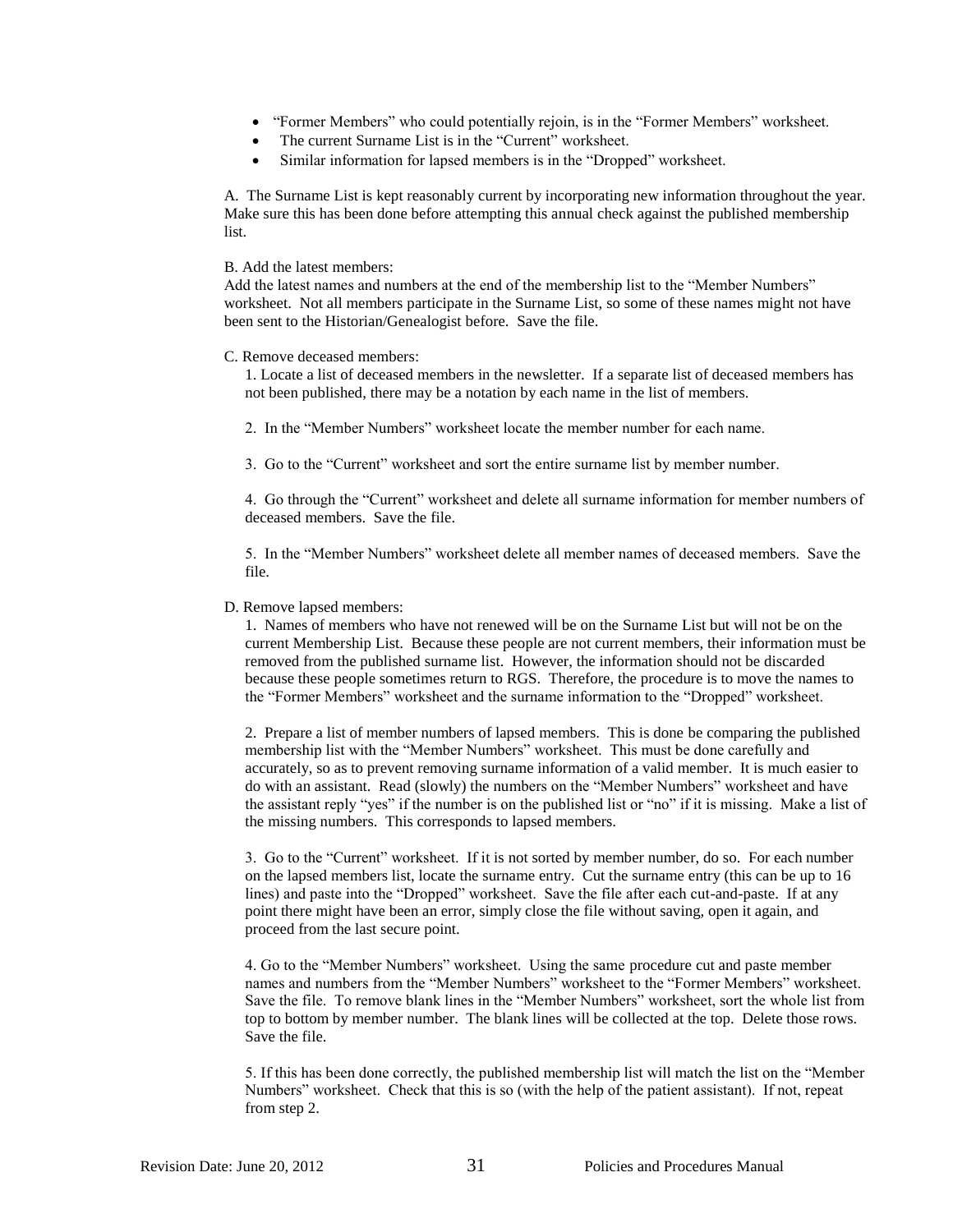- E. Send up-do-date Surname List to the Webmaster:
	- 1. Go to the "Current" worksheet. Sort the whole list by, first, "surname," and second, "where" and remove any blank lines that come at the top. Save the file.
	- 2. Copy the worksheet into a separate Excel file. Compress the file and send to the Webmaster.
- 3. Assists the Corresponding Secretary occasionally with responses to genealogical queries that have been sent to the Society, if the Corresponding Secretary requests such assistance.
- 4. Attends as many membership meetings as possible and all Board meetings. If unable to attend a Board meeting, prepares a written report for distribution at the meeting.
- 5. Budget:
	- Prepares and administers the Historian/Genealogist's portion of the Society's budget.
	- Submits a budget request to the Treasurer in June for consideration by the Board in its budget meeting normally held in June.
	- An incoming Historian/Genealogist may refer to past budget requests that the outgoing Historian/Genealogist has typically submitted as examples.
	- If Society-related expenses are incurred, submits dated receipts to the Treasurer for reimbursement.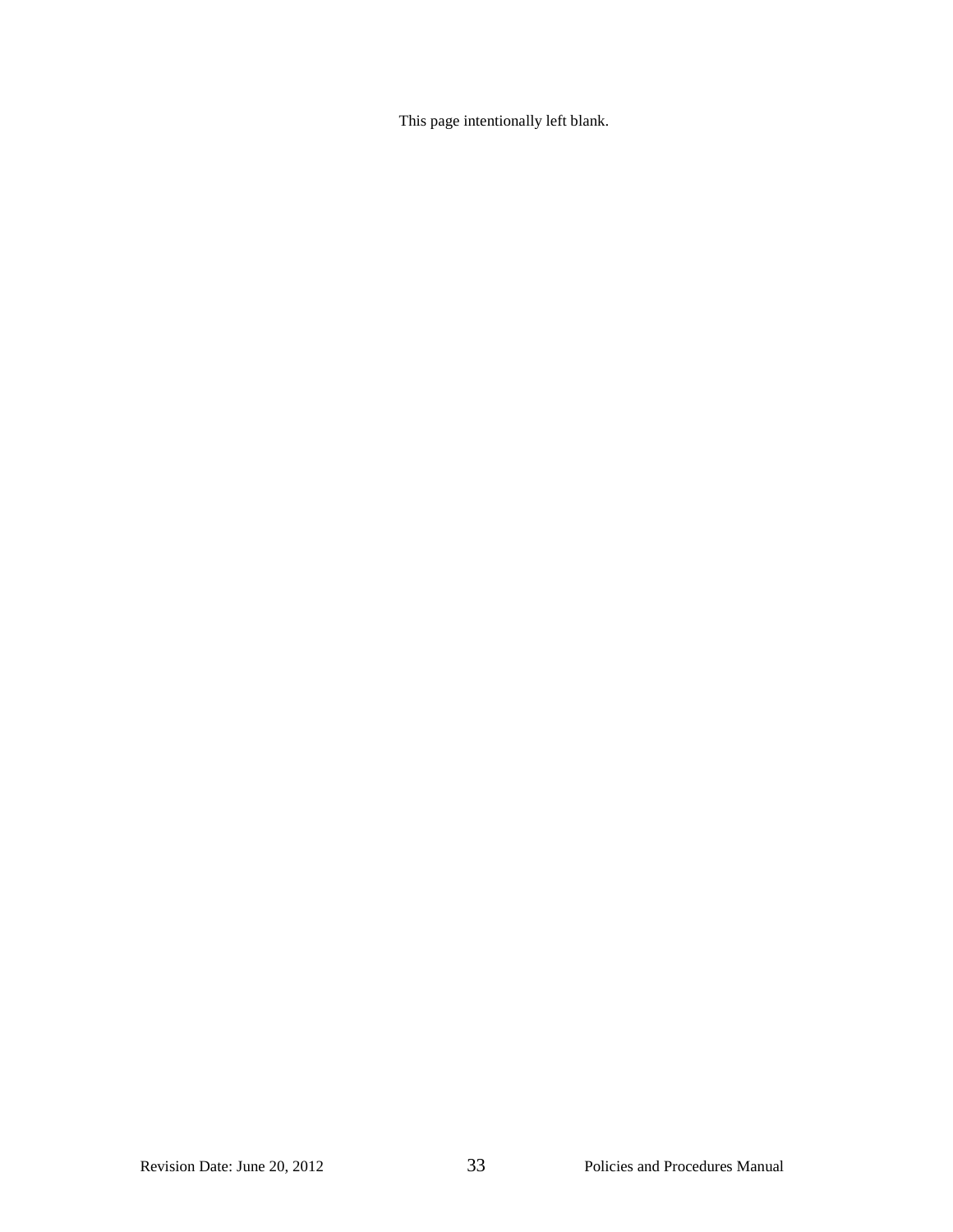Section Revision Date: 7 February 2011

#### ROCHESTER GENEALOGICAL SOCIETY, INC.

#### Elective Position Descriptions

# 5.18 Director

This section describes the general aspects of a Board Director.

#### 5.18.1 Primary Duties as Stated in the By-laws:

1. See Duties Common to Officers.

2. General Powers:

The Board of Directors shall manage all affairs of the Society.

#### 3. Composition:

The Board of Directors shall be composed of nine (9) directors, eight (8) of whom shall be the elected officers of the Society and the other shall be the immediate Past President of the Society.

4. Purpose:

The directors are expected to bring experience, competence and maturity to all endeavors of the Society. Elected officials constitute the majority of the directors as they are charged with the daily administration and operation of the Society. The immediate Past President of the Society has a seat on the Board of Directors to provide continuity and assistance to the President and the Board.

6. Term:

Officers of the Society shall serve as directors only during their incumbency.

The immediate Past President of the Society shall serve as a director until the current President has completed his/her term(s). Should the current President resign or otherwise vacate the office during his/her term, the immediate Past President shall serve as a director during the term of the interim administration and for the full term of the next elected President.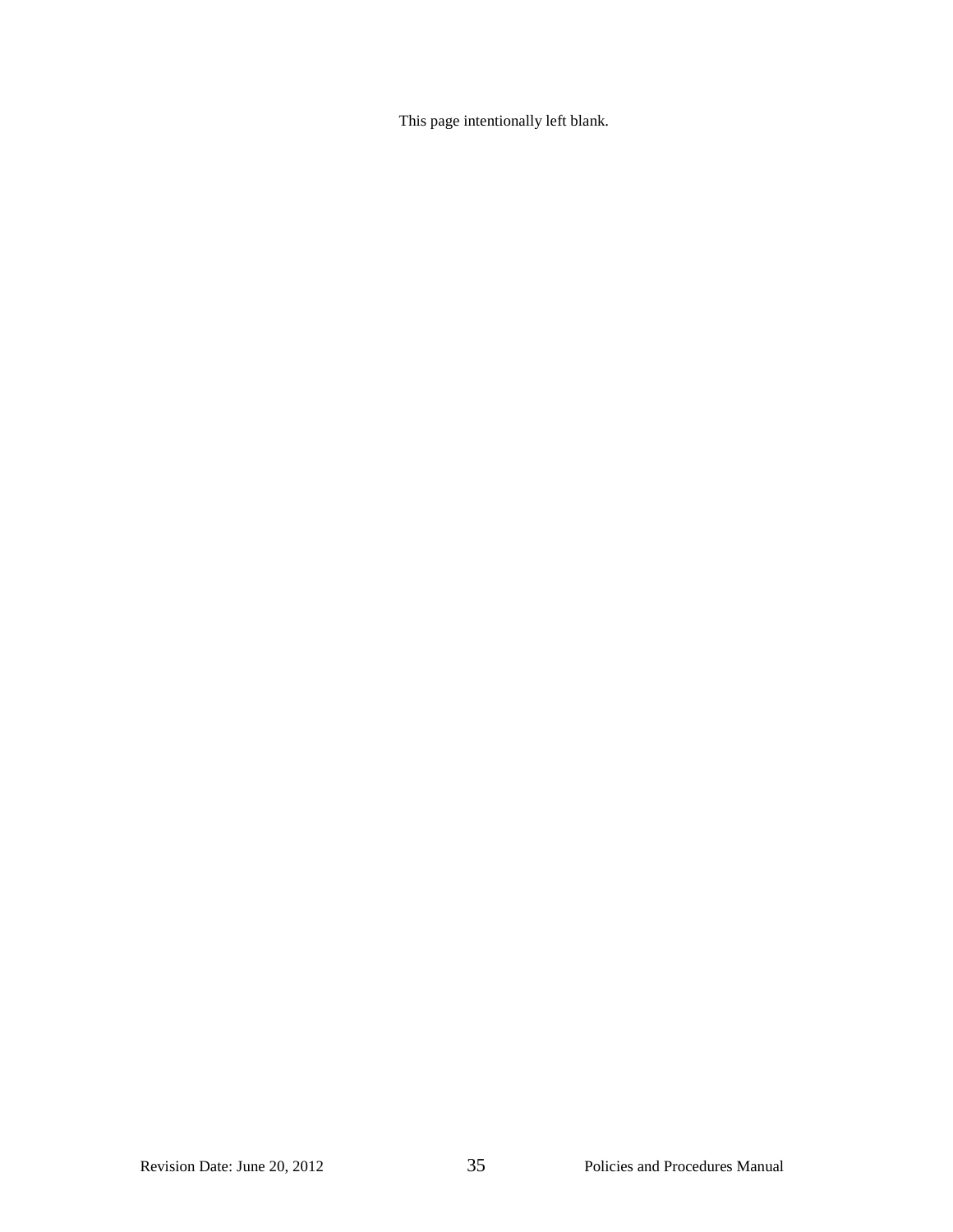Section Revision Date: 18 February 2008

### ROCHESTER GENEALOGICAL SOCIETY, INC.

Elective Position Descriptions

# 5.19 Past President

This section describes the general roles of the immediate Past President.

## 5.19.1 Primary Duties as Stated in the By-laws:

The immediate Past President serves as a member of the Board of Directors to provide continuity and assistance to the President and the Board.

## 5.19.2 Roles and Specific Activities:

1. See "Duties Common to Officers.

2. Advises the incoming President of all contractual arrangements, contracts and appointments upon change of Presidents.

3. Assists in a smooth transition at the end of his/her last year as President.

4. Serves as an institutional memory to insure continuity of appointments, programs, policies, and procedures.

5. Serves as unofficial parliamentarian at Board of Directors' meetings (that is, helps the Board with meeting processes).

6. Assists the President and the Board of Directors as requested, in other duties and responsibilities as assigned.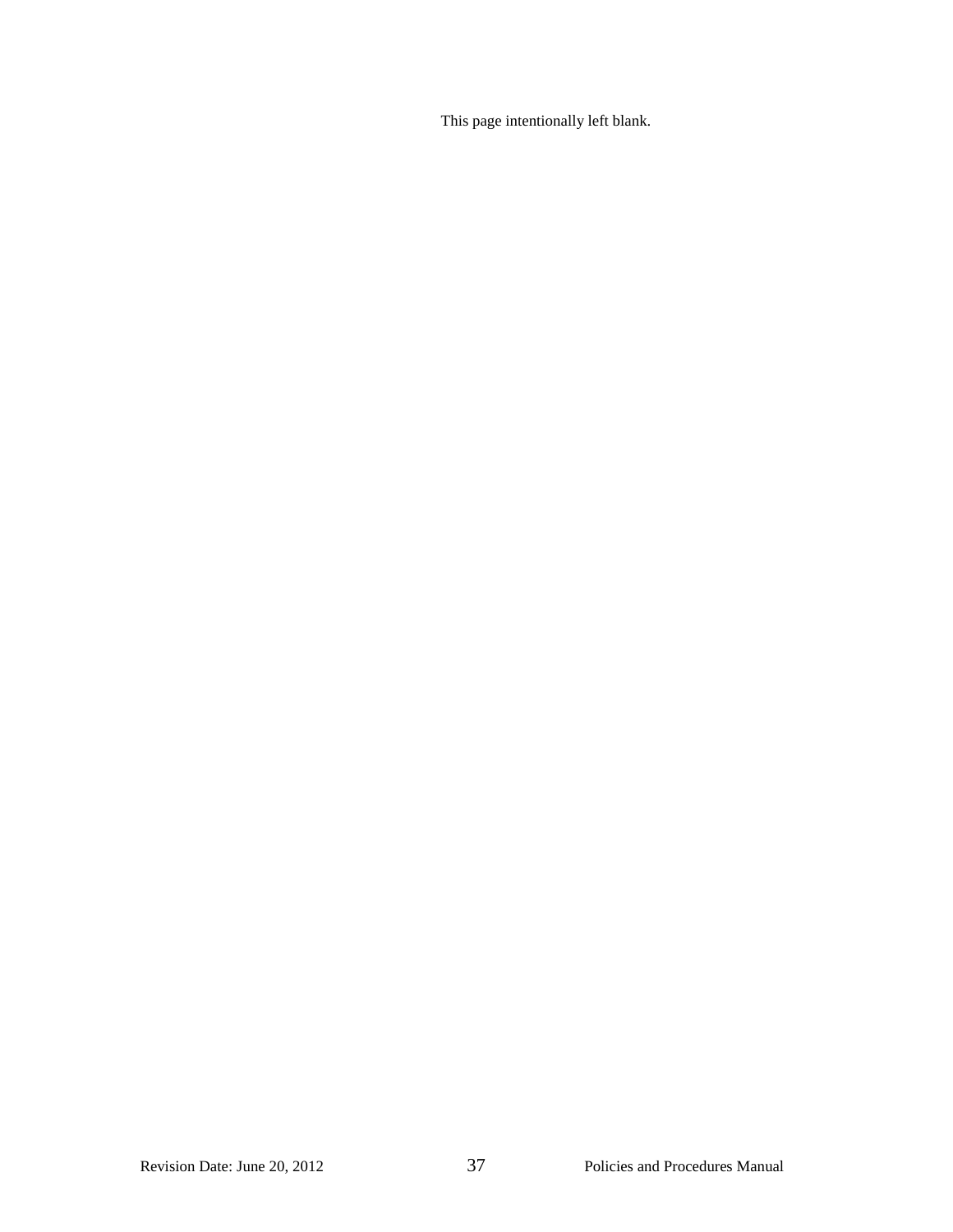#### Section Revision Date: 7 February 2011

#### ROCHESTER GENEALOGICAL SOCIETY, INC.

#### Appointed Position Descriptions

# **6 Committees**:

# 6.1 Primary Duties of Committees as stated in the By-laws

- 1. Standing and special committees shall be established by resolution of the Board of Directors or amendment of the Bylaws. Unless otherwise provided in the resolution, the President shall appoint a chairperson of the committee and fill any vacancies therein, with the approval of the Board of Directors. The President is an ex-officio member of all standing, special and ad hoc committees, except the Nominating Committee.
- 2. The Standing Committees are:
	- Church Records Preservation Committee
	- Education Committee
	- Finance Committee
	- Hospitality Committee
	- Liaison(s)
	- Membership Committee
	- Publications Committee
	- Publicity Committee
	- Reception Committee
- 3. Ad-Hoc Committees:

The President may, from time to time, appoint chairpersons and/or members to ad-hoc committees. These committees are usually organized to perform a single, specific function, after which they are disbanded. No action of the Board of Directors is required for these committees unless funding is required.

- 4. Special Interest Groups (SIG):
	- Any member may request the formation of a Special Interest Group (SIG) at any time and for any purpose consistent with the bylaws. All such requests shall be made to the Board of Directors in writing, stating the purpose of the SIG, names of interested members, the dues policy and any requirements for funding. All members of the SIG must be members in good standing of the Society.
	- The Board of Directors shall promptly review requests for SIG and their approval shall be in the form of a resolution. The President with the approval of the Board of Directors may then appoint a chairperson.
	- If the Board of Directors rejects the request for SIG, the Corresponding Secretary will promptly notify the principals. The notification shall state the reasons for the rejection.
	- The existing Computer Interest Group (CIG) is a Special Interest Group (SIG).

# 6.2 Other Duties

1. Chairpersons should maintain their Policy and Procedure Manual chapter as appropriate.

2. Any committee chair not able to make a meeting should arrange for an alternate.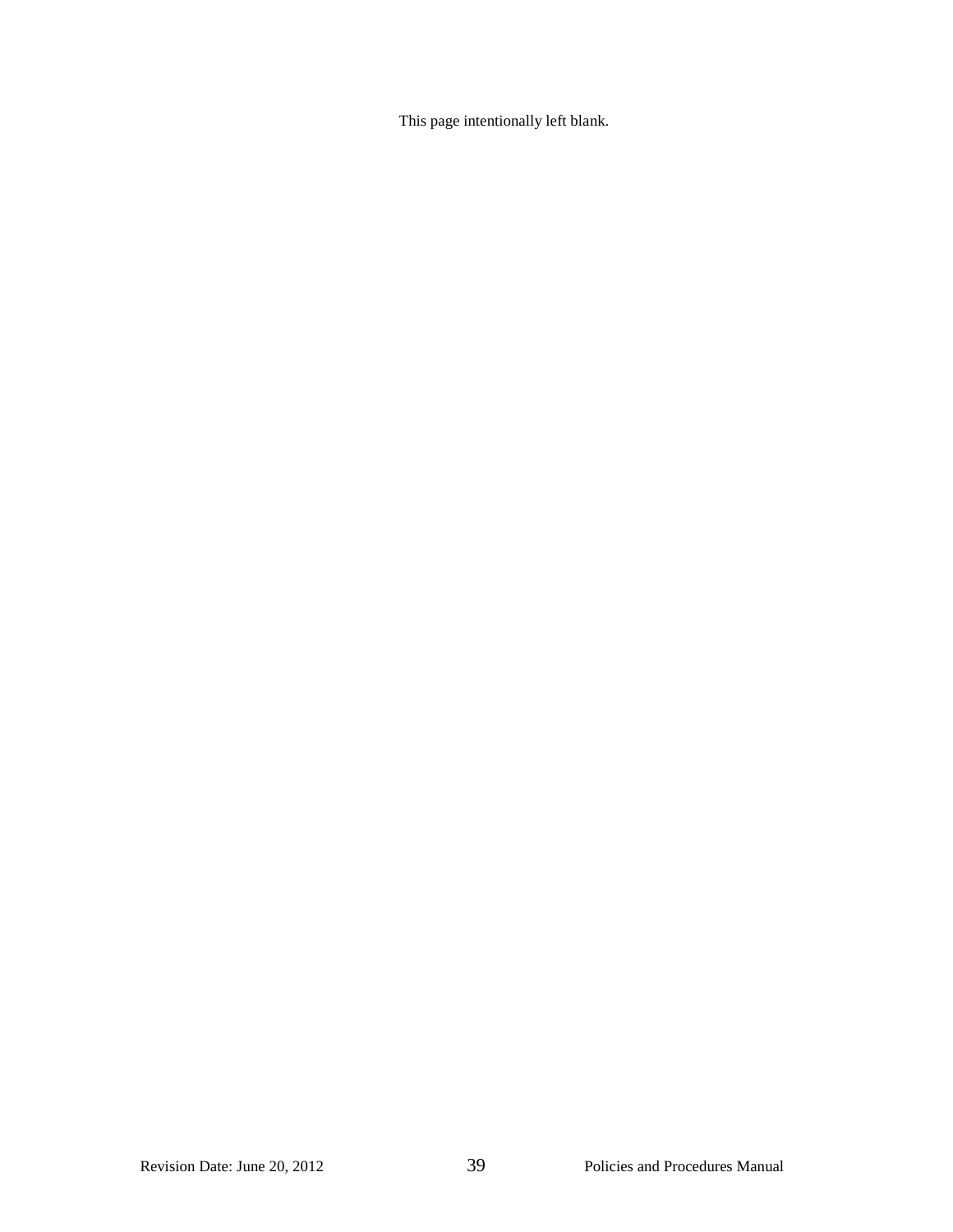Section Revision Date: 14 January 2008

#### ROCHESTER GENEALOGICAL SOCIETY, INC.

#### Appointed Position Descriptions

# 6.3Audio Librarian

## 6.3.1 Primary Duties

The Audio Librarian maintains the Society's collection of audio materials (e.g.: tapes and CDs) in a safe, secure place, makes circulating CD copies of these tapes on demand; shall be present or provide an alternate at membership meetings, and is encouraged to attend Board of Directors meetings.

## 6.3.2 Roles & Specific Activities

- 1. The Audio Librarian:
	- Reviews genealogical topics presented at national conference or at our meetings to identify those that would supplement our holdings and help our members.
	- Purchases professional recordings of lectures given at genealogical conferences after obtaining written permission from each speaker to make and loan a circulating copy to Society members and maintains a copy of these licenses.
	- Maintains the library of master tapes and a library of circulating CDs that are created when a member requests to borrow a recording,, makes lists of recordings available to the member's available to the Webmaster so they can be posted to the website and keeps the records and tapes in good order.
	- Takes to the Society meetings, the list of available recordings and
		- A log sheet on which members may order, copies to be borrowed at the next meeting, or mailed.
	- Loans CDs to members who deposit \$1.00 per recording and refunds the deposit when the CD is returned and loans CDs to members who request tapes be mailed to them and have paid the traditional \$2.00 per CD shipping and handling charge.
	- Finds and trains a substitute RGS member to take over if unable to attend a meeting.
	- Prepares identifying labels for master and circulating recordings, as well as dust covers, and instructions for the user.

2. The Audio Librarian uses a budgeted sum to acquire recordings, especially professionally-prepared recordings from conferences, blank CDs used to make circulating copies and recordings at Society meetings used as masters, self-adhering label material, envelopes, postage for letter and SASE sent to speakers; and debits and credits the appropriate items with the Treasurer by providing before the end of the Society year, a report of expenses and income from shipping and handling cost charged out-oftown members.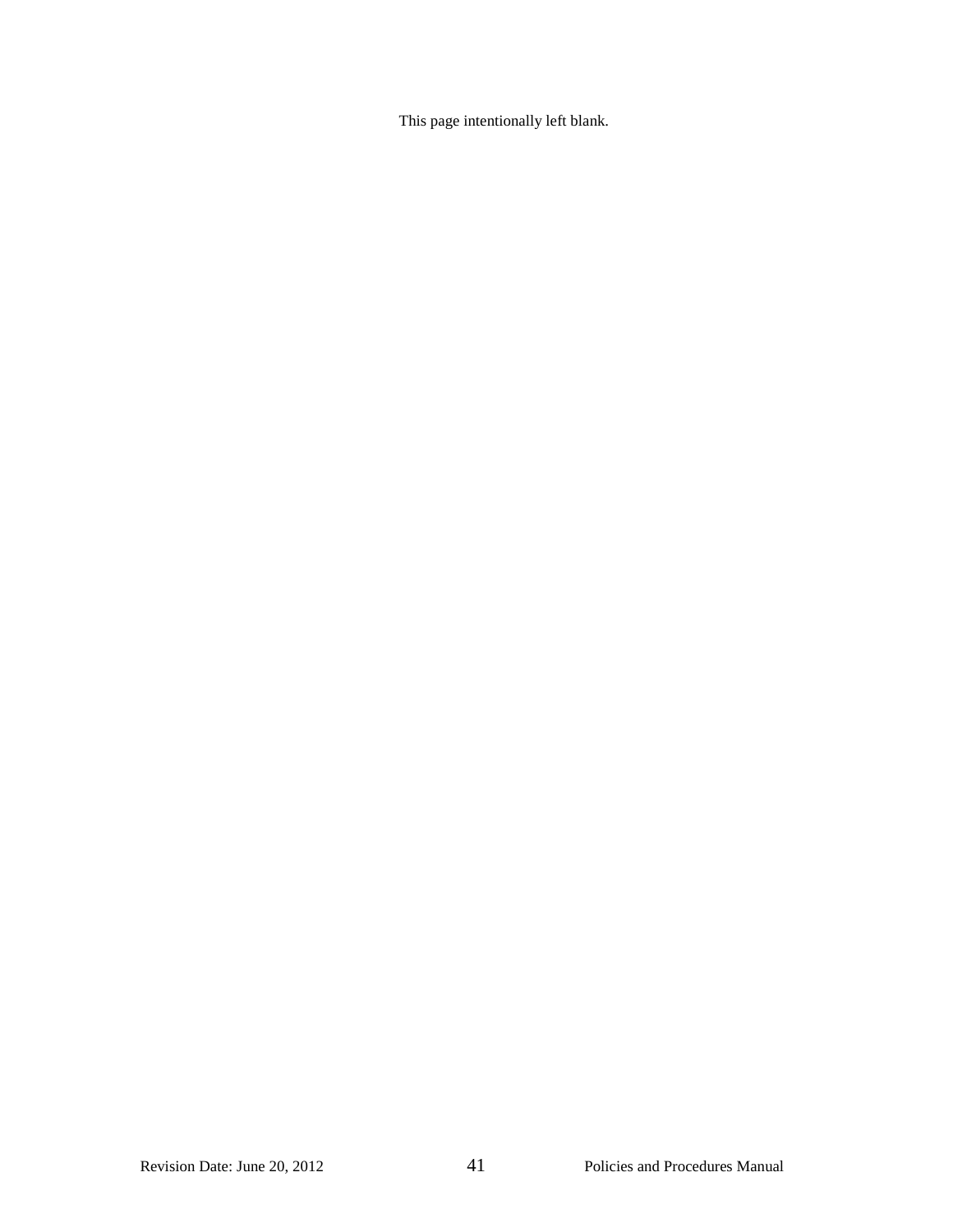### Section Revision Date: 7 Oct 2008

## ROCHESTER GENEALOGICAL SOCIETY, INC.

## Appointed Position Descriptions

# 6.4 Auditor

The President shall appoint the person(s) responsible for auditing the Society's accounts.

## 6.4.1 Primary Duties as Stated in the By-laws:

The Society's financial accounts shall be audited annually, usually during August. In addition, the President or the Board of Directors may require an audit at any other time (By-laws, section 4.9.4).

## 6.4.2 Roles & Specific Activities:

- 1. The Auditor should have some experience in accounting or some other financial field. The appointment should be made sufficiently early so that the Auditor will have time to complete the audit by the end of August.
- 2. The purpose of the annual audit is threefold:
	- Verifying accounts and explanations kept by the Treasurer for the information of the Board of Directors and the Society members.
	- Advising the Board of Directors of any inconsistencies, lack of adherence to acceptable accounting practices, deficiencies in records, information or explanatory notes, imbalances in accounts, etc.
	- If required, describing acceptable methods for collecting information, maintaining accounts, maintaining records, presenting financial data and operating effectively and efficiently.
- 3. The Society's fiscal year is from 1 July to 30 June.
- 4. The auditor is expected to:
	- Read the previous audit to determine the worksheets and schedules required.
	- Assemble all year-end financial reports, bank and investment company statements, checkbooks, invoices, budgets/actuals, notes, etc.
	- Review all of these items with the Treasurer, asking questions and taking notes.
	- Reconcile all statements, calculate all cash flows, and examine the books of the Society for completeness, accuracy, and compliance with generally accepted bookkeeping practices.
	- Review the following reports, schedules, and worksheets:
		- o Operating Budget
		- o Investment Fund Statements
		- o Financial Statement Reconciliation
		- o Consolidated Fund Statement
		- o Balance Sheet and Inventory
		- o Ledger Account Codes
		- o Financial Statement Reconciliation Worksheet
	- Complete all reports, schedules, and worksheets, and reconcile all accounts.
	- Prepare the Audit Letter, including comments, problems, and suggestions.
	- Submit the Audit to the Society's Board of Directors before August 30th.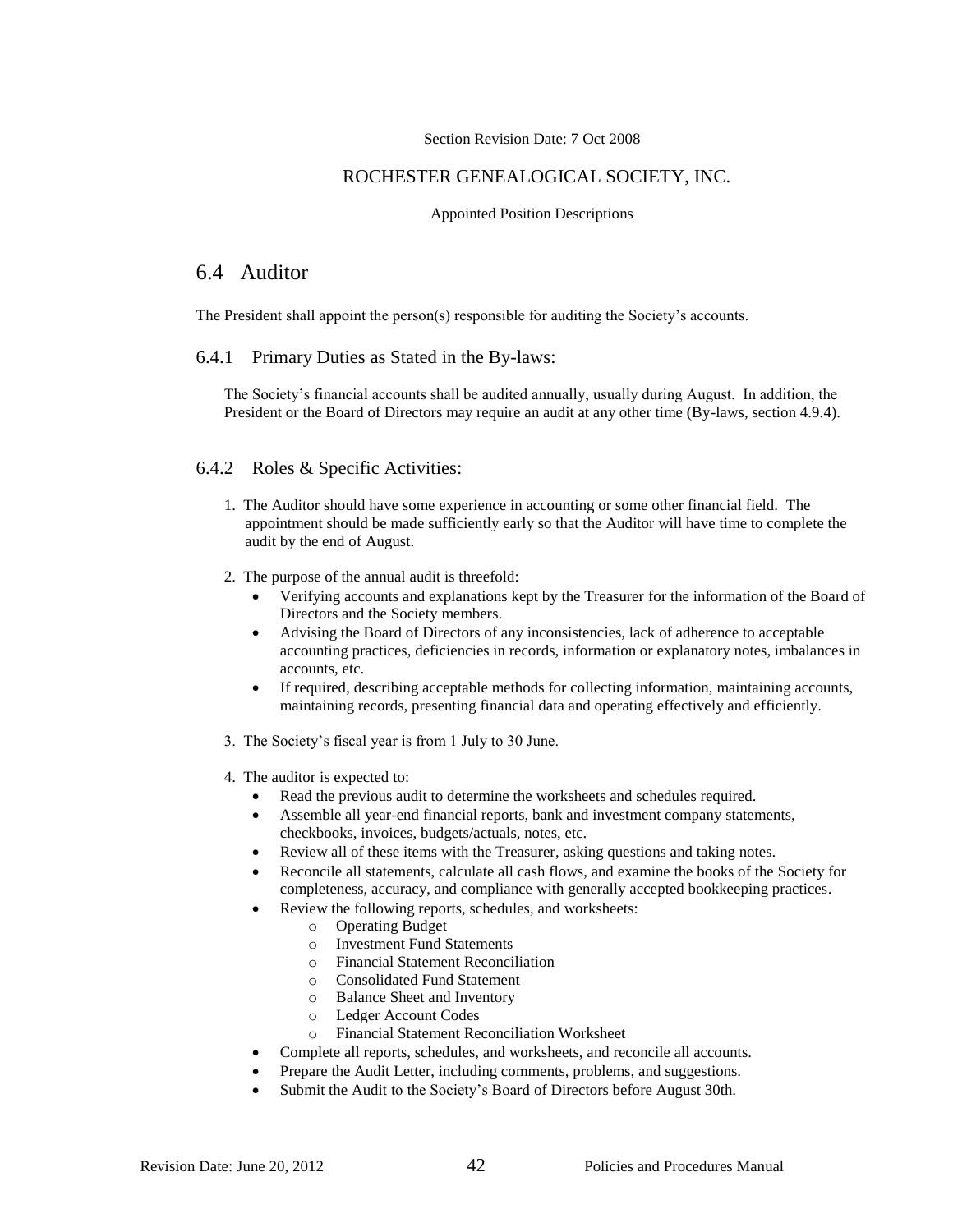- 5. In order to insure continuity, any incoming Auditor should become thoroughly familiar with the procedures, documents, etc. of the previous Auditor. It may be useful for a new Auditor to read the audits of the previous two or three years.
- 6. The Board of Directors may reward an Auditor in some appropriate manner for the time and energy expended in doing the audit.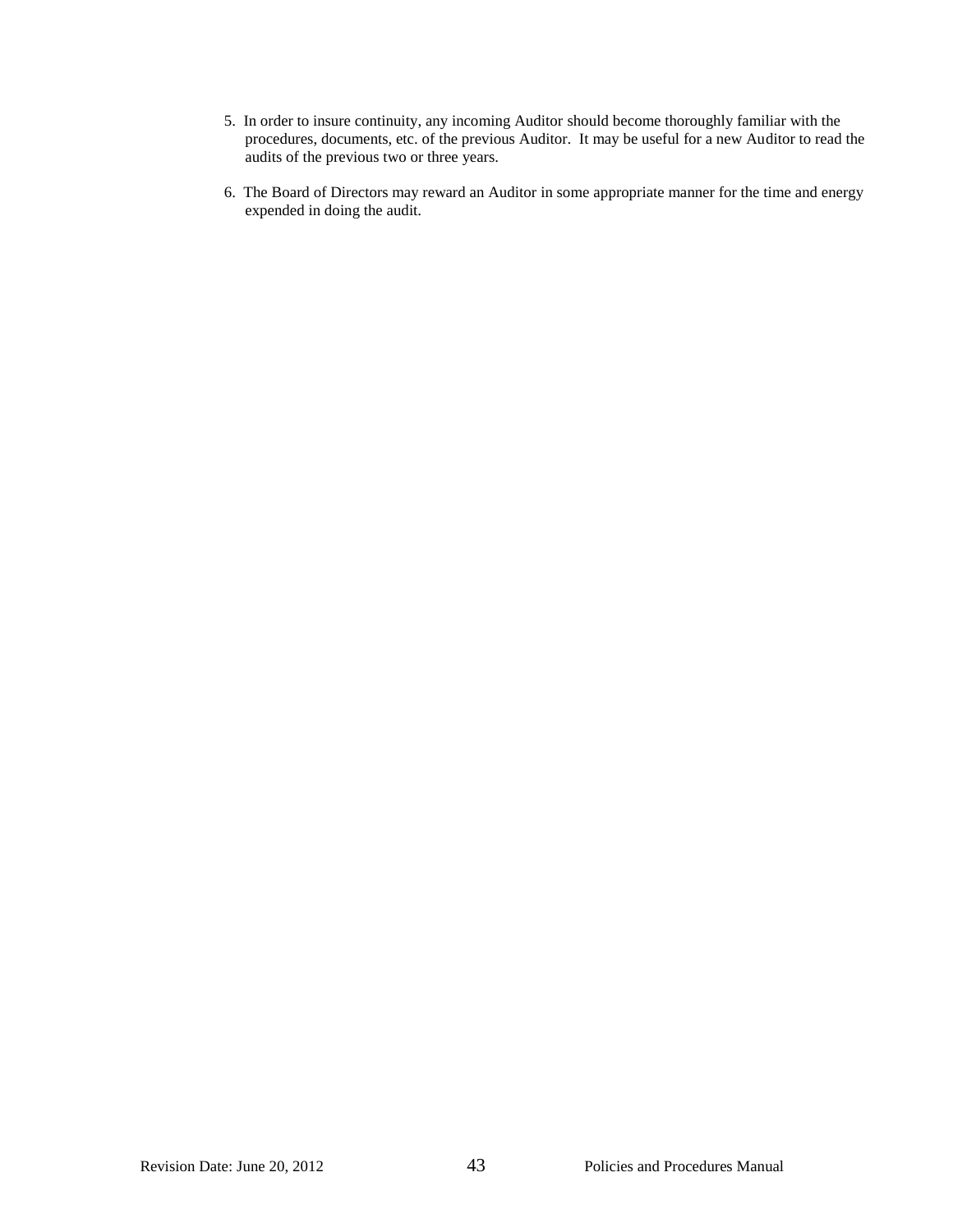#### Section Revision Date: 7 August 2007

### ROCHESTER GENEALOGICAL SOCIETY, INC.

#### Appointed Position Descriptions

# 6.5 Book Distribution Program Coordinator

## 6.5.1 Primary Duties:

The Book Distribution Program provides the Society with an entertaining way of promoting the members' awareness of published resources available in genealogy, family history, and related fields.

Manage the Book Program in a financially positive manner.

## 6.5.2 Roles & Specific Activities:

- 1. Things to do before the meetings:
	- Buy books based on the budget.
		- o Usually three books per meeting
		- o Genealogical how-to, and related subjects seem to be most popular
		- o Buying ahead of time from Amazon.com, Genealogical.com or other online sources works well
		- Submit the receipts to the Treasurer to obtain a reimbursement.
	- Prepare a very brief description of each book to be distributed and send it to the President and First Vice President prior to the meeting.

## 2. During the meeting:

- Bring the equipment to the meetings (tickets, containers for the purchased tickets, money can, and the books to be distributed).
- Be prepared to sell tickets before the program starts as well as during the break.
- The distribution usually follows the last speaker presentation. Approach the podium after the speaker is through answering questions, with the container of purchased tickets, to start the distribution.
- Ask the speaker to pick the first winner, and ask each successive winner to pick the next winning ticket. Announce the winner or ask the President to announce the winner.
- 3. Things to do soon after the meeting:
	- Count the money collected, and keep track for future reports.
	- Fill out a transfer of funds envelope and pass the money to the Treasurer.
- 4. Things to do for the Board meetings:
	- Prepare a report stating the amount of money collected during each of the meetings since the previous Board meeting and email it to the President.
		- Prepare a report for the end of the year Board meeting showing:
			- o The budgeted amount for the past year
			- o Details on how the money was spent.
			- o The total money collected broken down month by month
			- o Any overage or surplus
			- o Any books left in inventory for the next fiscal year
	- Make copies of the report and pass it out to the Board attendees at the last Board meeting.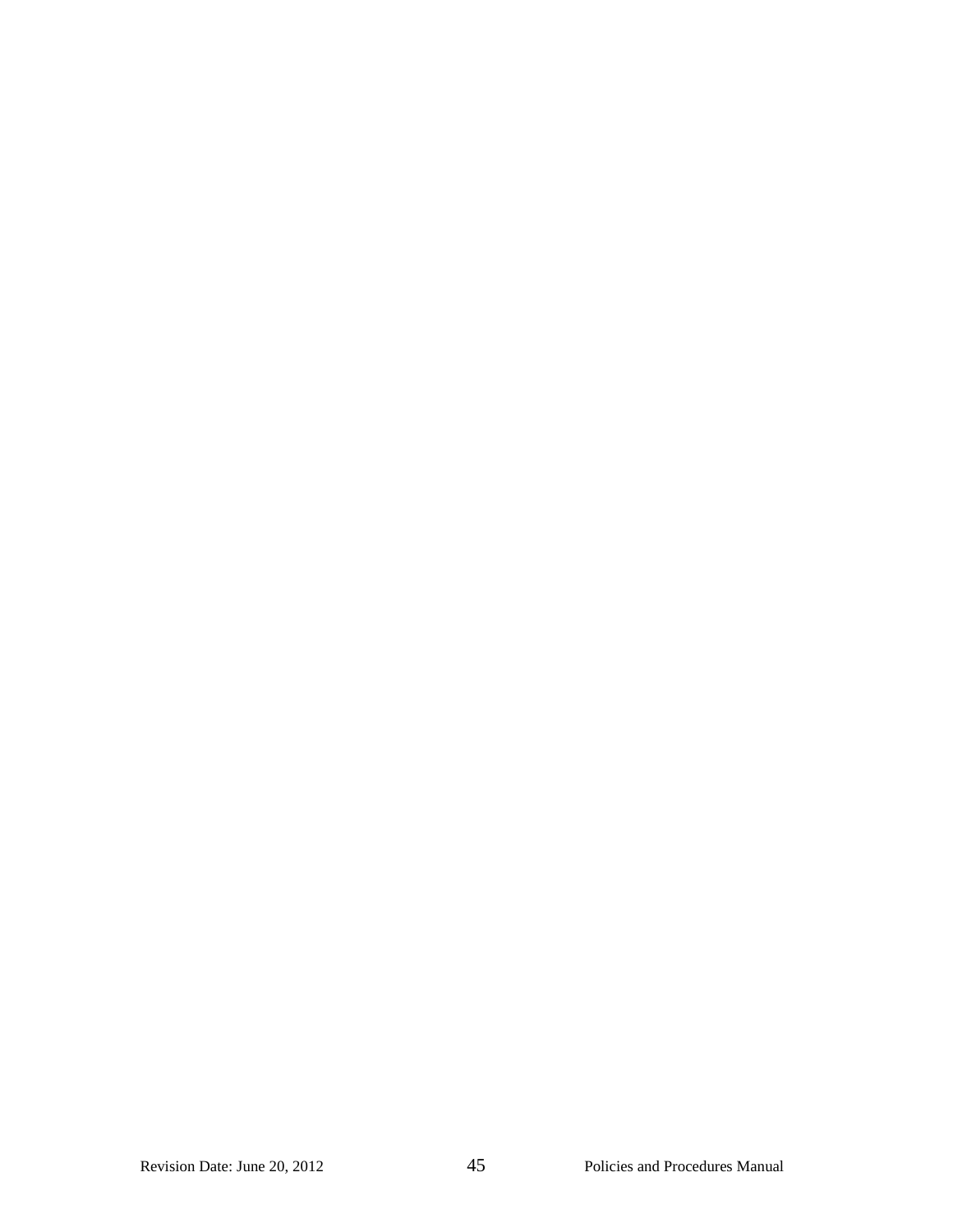#### Section Revision Date: 30 April 2008

#### ROCHESTER GENEALOGICAL SOCIETY, INC.

#### Appointed Position Descriptions

## 6.6 Central Library Coordinator

#### 6.6.1 Primary Duties:

The Central Library Coordinator coordinates the Docents at the Local History and Genealogy department of the Central Library of Rochester and Monroe County in the Rundel Memorial Library building. Docents are volunteers who are willing to help visitors understand the library's collections, and use their genealogical experience to help, research, guide, and educate. As such, knowledge of the library's collection and genealogical skills are important. This is a very important "outreach" program for the Society and can also introduce visitors and new genealogists to our Society.

#### 6.6.2 Roles & Specific Activities:

- 1. Makes a grid of dates and times open for Docent service. This is done with the support of the library Local History department head.
- 2. Sends emails to the Docent mailing list (created from the list of volunteers who have provided their email addresses).
- 3. Fills in the schedule with names and dates as they are offered.
- 4. Sends requests to fill open time slots. (Do not send out the entire document each time).
- 5. Sends out the completed schedule document when it is filled.
- 6. Keeps a copy of the document at the library's reference desk. Changes or alterations can be made over the phone, by email, or in person and a new copy is printed up for the reference desk. It's important to keep this paper "desk copy" updated so part-time, regular staff and on-call staff can access the information.
- 7. The Sunday-only staff may also look at the reference desk copy so that they can advise patrons when and which Docent will be available later in the week.
- 8. The actual schedule is in MSWord format. It can also be sent in plain text or RTF format to those without Microsoft Word. Volunteers should specify their preference along with their email addresses.
- 9. Maintains a record of Docent contacts and time spent by Docents assisting customers and makes an annual report of the program statistics to the Board of Directors in June.
- 10. Docents: notify the librarian on duty when you arrive and leave. There is a table reserved for the Docents in the Local History and Genealogical Department. This table helps indicate that someone is available to provide help. A nametag also helps. You can work there or a different table. You may work on your own projects while you wait. However, it is important that you keep an eye out for questions and visitors and make them your first priority.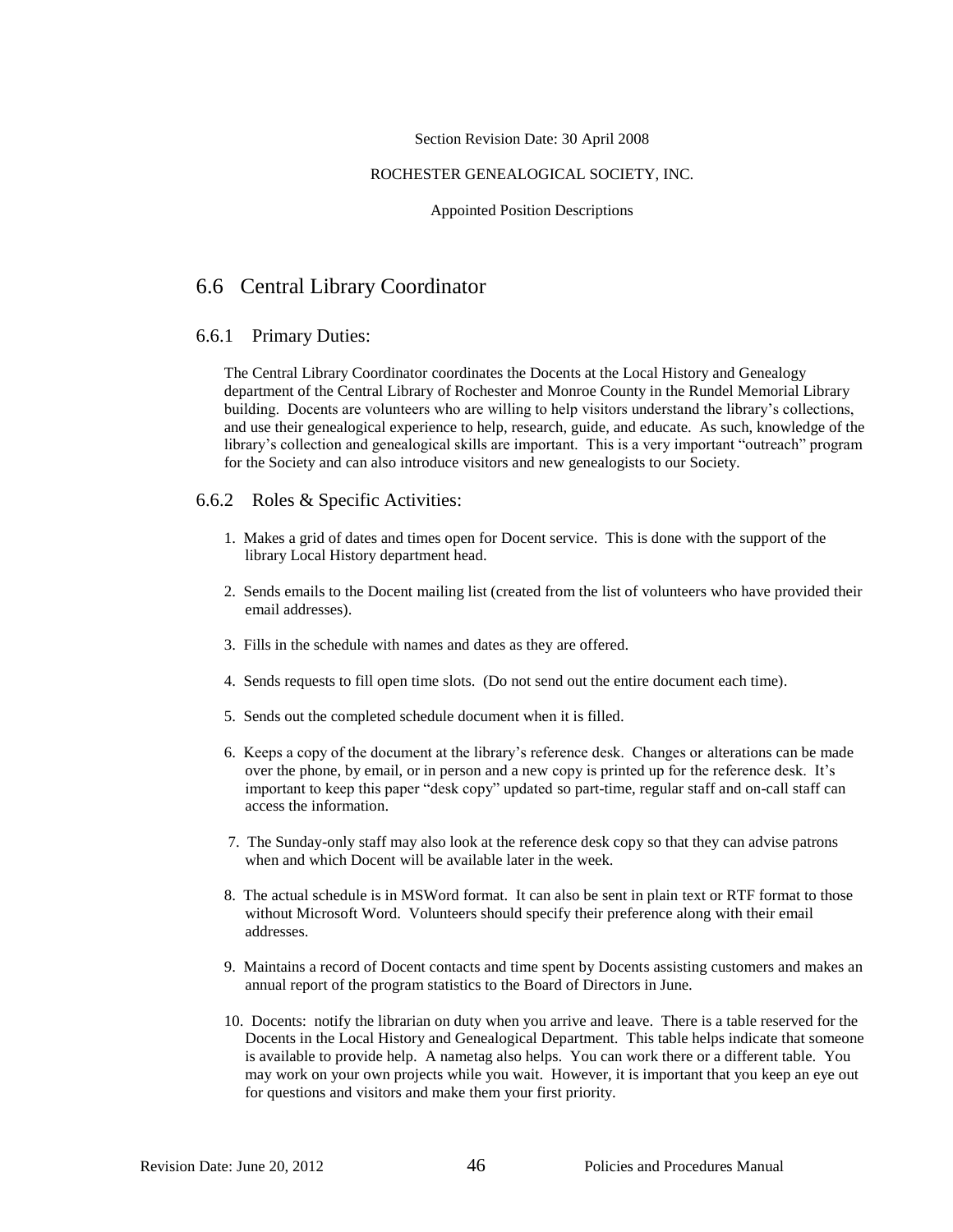Section Revision Date: 26 September 2008, Larry Lavery

#### ROCHESTER GENEALOGICAL SOCIETY, INC.

Appointed Position Descriptions

# 6.7 Church Records Preservation Committee

## 6.7.1 Primary Duties:

The Church Records Preservation Committee is a Standing Committee of the Society, created by Board resolution (2006). Its mission is to safeguard the church records of the Monroe County area and make them available to genealogists and other researchers.

The Committee members are volunteers from the general membership who have an interest in preserving Church records. The Chair is appointed by the President, holds a one-year term and may be reappointed.

6.7.2 Roles & Specific Activities:

- 1. Compile the locations of church records.
- 2. Archive:
	- Capture images of church records that have not been filmed.
	- Provide one copy to the church and another copy, edited to meet the New York State privacy guidelines, to the Rochester Central Library, Local History department.
	- Make digital images of the records, edited to meet the New York State privacy guidelines, available on the RGS website if permission is received from the church.
	- Archive the original images on appropriate long-term digital storage media.
- 3. The chair shall keep the Board of Directors informed of the Committee's progress and activities and shall request funds as needed.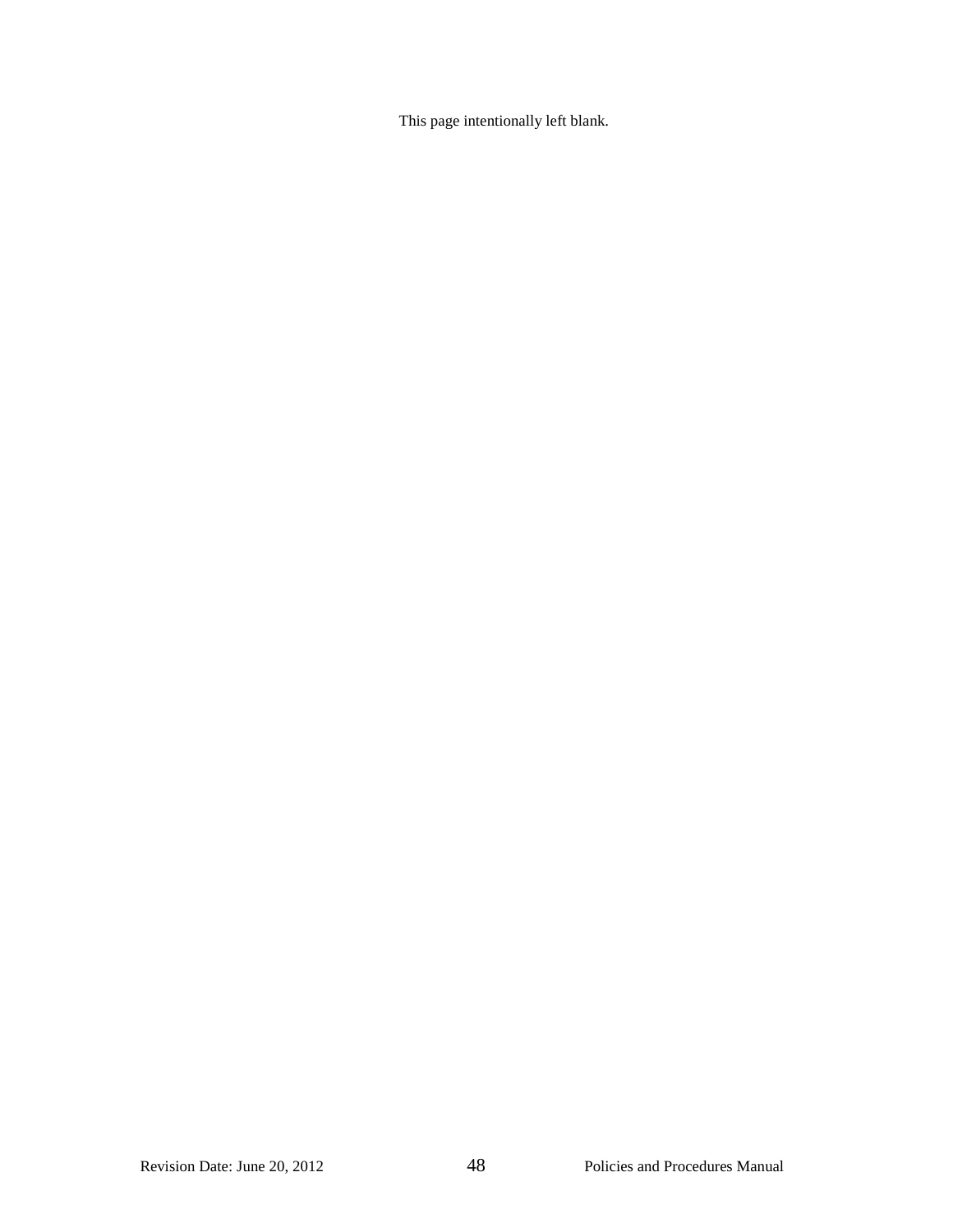#### Section Revision Date: April 2007

#### ROCHESTER GENEALOGICAL SOCIETY, INC.

#### Appointed Position Descriptions

## 6.8 Education Committee

## 6.8.1 Primary Duties:

The Education Committee is a Standing Committee of the Society created by the By-laws adopted 18 September 1997. The RGS President appoints the Chair. This person is responsible to lead the Educators' Committee in planning genealogical related presentations for such groups.

## 6.8.2 Roles & Specific Activities:

- 1. Works with the First Vice President to plan each season's monthly meetings and help supply speakers as needed. This includes main speakers and the mini-series.
- 2. Responds to requests from various groups around the area for presentations related to genealogy.
- 3. Organizes and carries out presentations/workshops for the general public. A convenient place in recent years has been the downtown Central Library on Sunday afternoons.

This chairperson calls committee meetings as needed to achieve the above. It is usually held in a private home. At other times, it is sufficient to utilize Email to organize an event.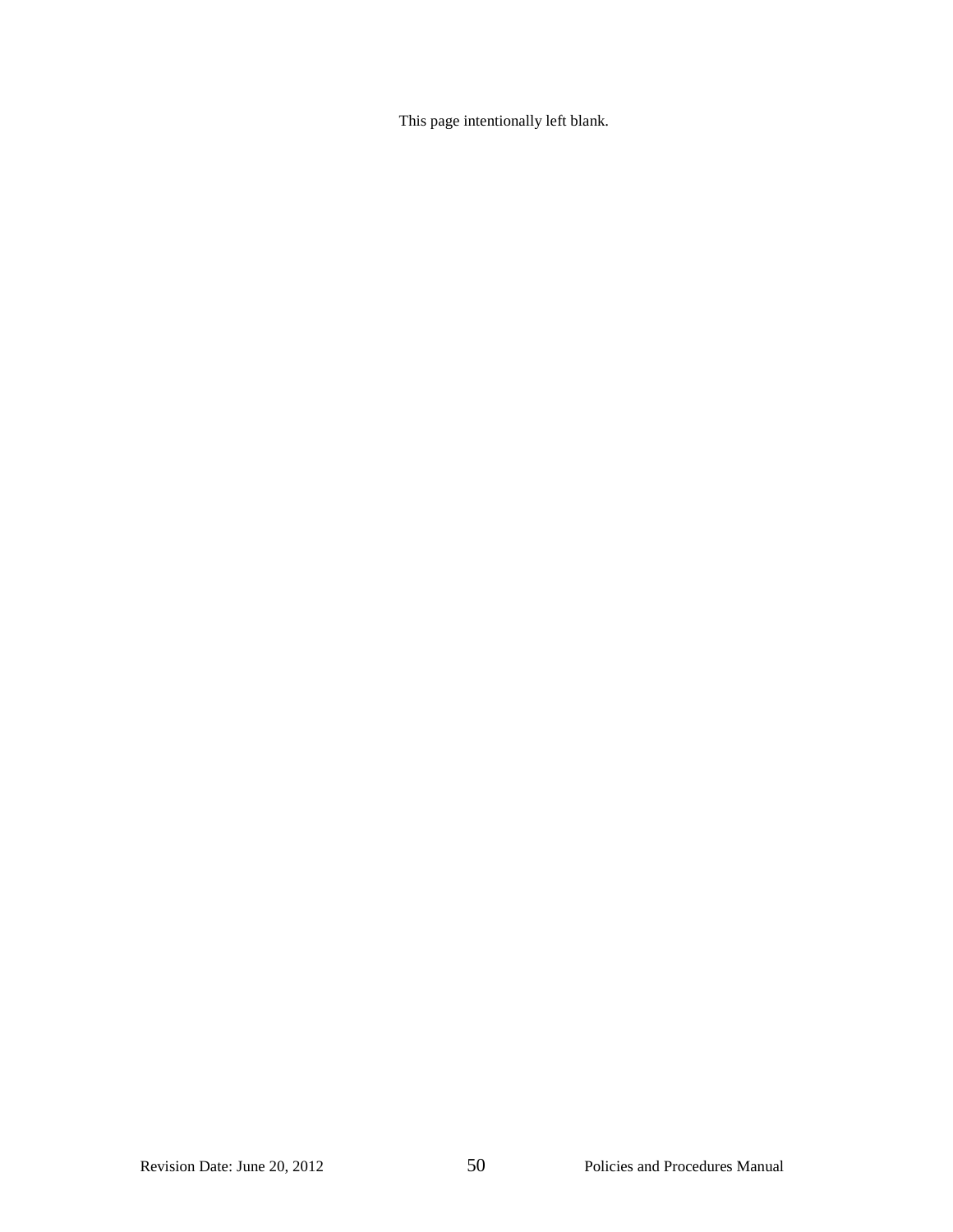Section Revision Date: 20 June 2012

#### ROCHESTER GENEALOGICAL SOCIETY, INC.

#### Appointed Position Descriptions

## 6.9 Equipment Manager

### 6.9.1 Primary Duties:

Provide support to presenters and RGS officers to enable or enhance presentations to the membership using both projection and sound system tools. Facilitate internet access for presentations as needed.

#### 6.9.2 Roles & Specific Activities:

1. Overview:

.

Asbury has a Public Address system that they supply with one microphone. Since their good microphones were stolen, we no longer use the supplied microphone. RGS owns three wireless microphones and a preamplifier/mixer. All of the RGS Wireless microphones are connected to the mixer and then output to the Asbury amplifier. With the new sound cabinet it should take about 15 minutes to set up the sound system. Add another 10 minutes to setup the projector and computer.

- 2. Step-by-step process for set up:
- Set up the preamplifier, tape recorder and wireless microphone receivers about 4 rows from the speaker, into the audience, by replacing one of the isle chairs with the sound system box. Remove the sound system box cover and the front lower door where the receivers are and power the panel. Deploy the antennae by turning them away from the receivers. Extend the top antenna.
- There are three connections that must be made to get the system working. There is a 50-foot extension cord that must be plugged into a power outlet and there is a 50-foot microphone cable that must be plugged into the Asbury amplifier. Both 50-foot cables are located in the sound system box. There is a power plug that goes into the pre-amplifier that is lying loose in the bottom of the sound system box. It is a typical computer 115 Volt cable with the molded 3 female connections.
- The 50-foot extension cord should be connected to the duplex outlet next to the Amplifier on the right side of the stage. On the end by the RGS sound system box the cord should be connected to the power strip in the bag. The podium also requires power and there is a multiple outlet 25-foot extension cord for that purpose.
- The cords should be taped down to prevent members from tripping over them. There is a roll of duct tape for that purpose. If the roll becomes depleted, purchase one and submit an expense report to the Treasurer.
- Turn on the sound equipment by pushing the rocker switch on the built-in power strip (red). All the receiver power-on lights should light.
- Be sure that all microphone receivers show that the power is on. Occasionally, one of the transformers falls out of the built-in power strip.
- The 50-foot microphone cable should be connected into the Asbury amplifier by removing their cable and inserting ours. Set the master gain and the microphone levels both at level 1.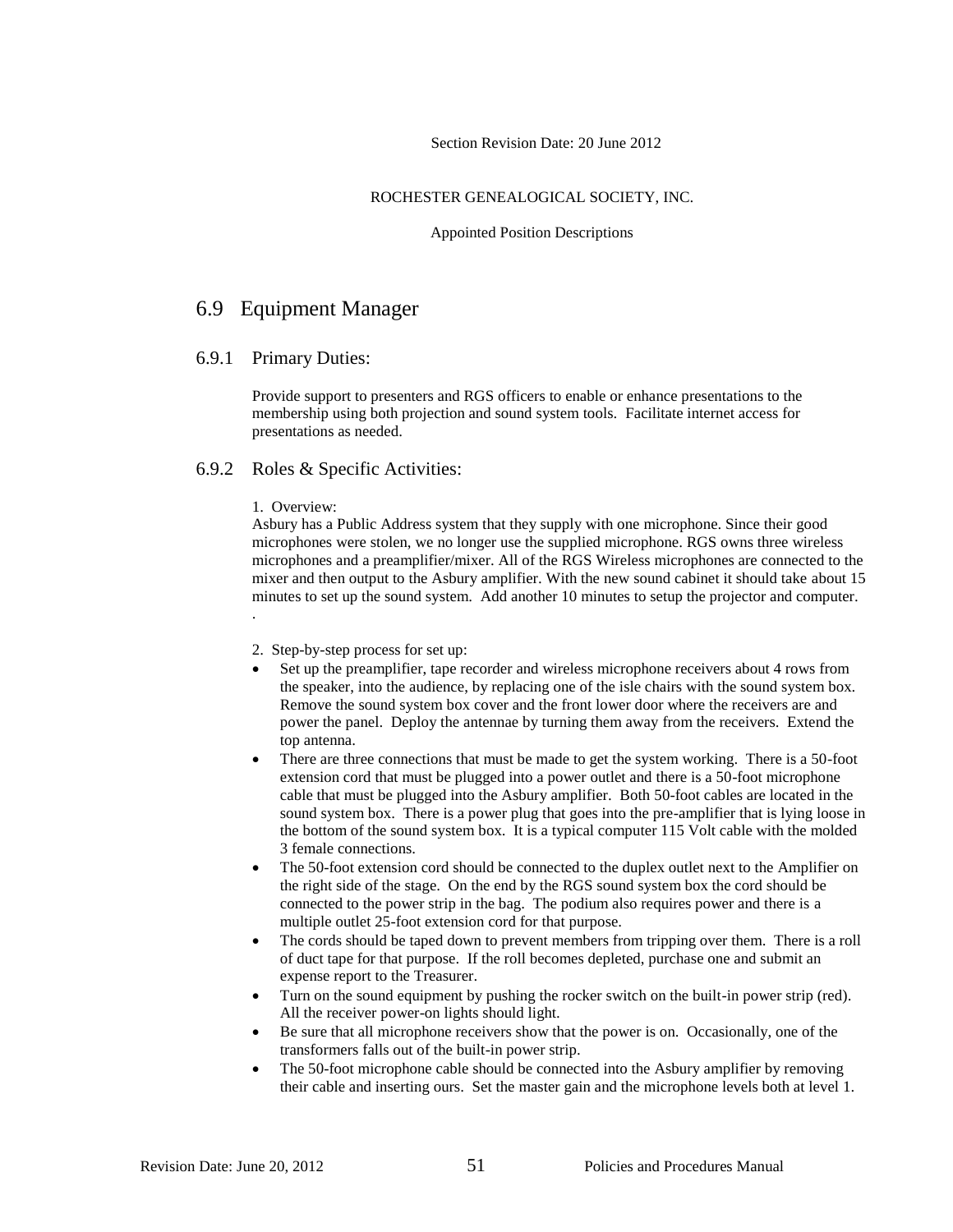- Note: While you never should have to change this setting, be sure that the button next to the Main Mix Out is depressed. This button changes the output level of the mixer. When depressed, the level is low enough to go into a microphone input. When raised, the level is too high.
- Remove all microphones from the microphone case. Install all 9 Volt batteries. Assemble the lapel microphone to the transmitter unit. All microphones should be turned on and check the low battery light on both microphones and the lapel microphone transmitter unit. Replace any battery that indicates a low charge. Be sure to only use the mute button to turn off the transmission. We learned that turning the power off on one of the units makes the other receiver try to pick up the signal of any microphone that is transmitting.
- All levels on the preamplifier should be set at nominal level but may require adjustment for different speakers.
- Return all equipment to the places it was found.
- 3. Step by step set-up for RGS meeting projection equipment.
	- The kitchen usually has a cart on which the projector can be placed. If none is available, improvise. (There is usually a table in the room in the rear with a light on it if necessary).
		- The projector should be set up on the cart or table
		- Slide the lens cover to expose.
		- Take out the cables from the bag and the small wood board for leveling.
		- Install the power cord to the power strip.
		- Install the video cable (2 twenty-five pin connectors) to the video out on the laptop and the Computer In on the projector
		- Push the ON-OFF switch on the top of the projector.
		- After the projector completes its warm up, turn on the video-out on the laptop. This is accomplished by pressing and holding the blue "Fn" (function) key on the keyboard and then pressing "F8" (CRT/LCD). Usually the AUTO IMAGE button should be pressed to synchronize the signal from the computer with the projector (or do this step before the projector is turned on).
		- Adjust ZOOM and FOCUS as required.

If presenters require access to the Internet:

- Insure wireless is turned on by:
- Pushing the slider switch on the front of the computer that is next to the audio connections to the left.
- When wireless is on an orange light goes on.
- Right click on the wireless icon on the bottom right of the screen and select the Fellowship hall.
- Load the presentations on the laptop as required.
- At the end of the presentations, push the ON-OFF button twice to power down the projector.
- Be sure not to unplug the projector until the fan has stopped running. The projector bulb can be damaged if moved while it is too hot.
- Replace the lens cap, cables, adjusting board and projector into the carrying bag.
- Return the cart to the kitchen or the improvised platform as appropriate.
- Support the First Vice President and Treasurer prepare an annual asset inventory.
- 5. CIG Meeting Support:

The CIG used the projector and the sound equipment and so the procedures are very similar to the above step by step from the RGS meeting. The main difference is that we use our own sound system in the CIG meeting so only the 50-foot microphone cable is run to the portable speaker system. Generally, the meetings are not taped.

6. Step by step set-up for CIG meeting sound equipment (if required).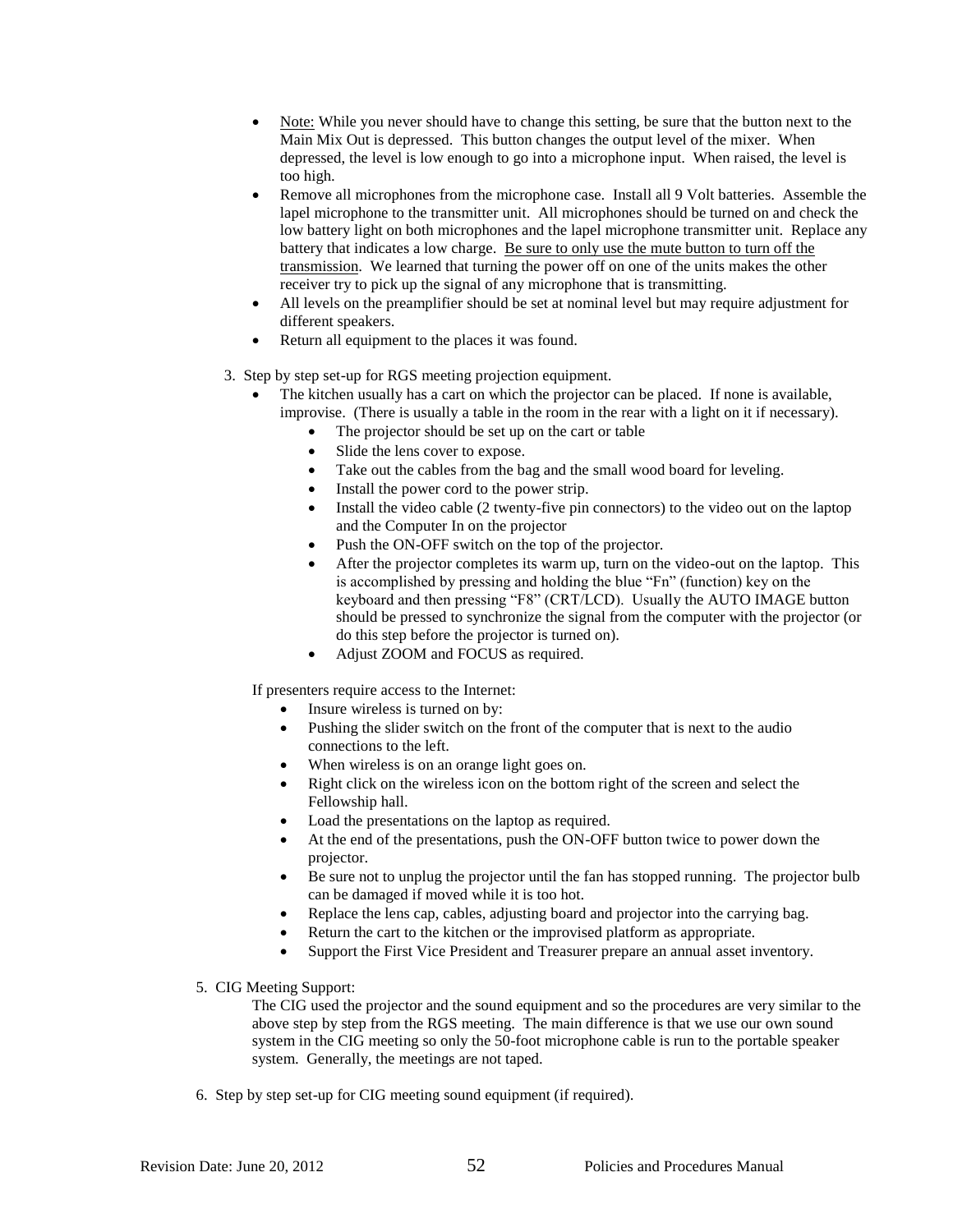- Set up the preamplifier, tape recorder and wireless microphone receivers on the stage steps near the duplex outlet in the middle left of the stage. Remove the cover and the front lower door where the receivers are and the power panel. Deploy the antennae by turning them away from the receivers, and extending the top one.
- There are three connections that must be made to get the system working. The power panel plug should be plugged into the duplex outlet. The 50-foot microphone cable must be plugged into the GIG Portable amplifier. The 50-foot cable is located in the sound system box. The final connection is the power plug that goes into the pre-amplifier, which is lying loose in the bottom of the sound system box. It is a typical computer 115 Volt cable with the molded 3 socket female connections.
- The 25-foot extension cord should be connected to the duplex and run down to the table to power the CIG Laptop and the projector.
- Turn on the sound equipment by pushing the rocker switch on the built-in power strip (red). All the receiver power ON lights should be lit.
- Be sure that all microphone receivers show that the power is on. Occasionally, one of the transformers falls out of the built-in power strip.
- The 50-foot microphone cable should be connected into the building's amplifier by removing their cable and inserting ours. Set the master gain and the microphone levels both at same level.
- Note: While you never should have to change this setting, be sure that the button next to the Main Mix Out is depressed. This button changes the output level of the mixer. When depressed, the level is low enough to go into a microphone input. Raised, the level is too high.
- Remove all microphones from the microphone case. Install all 9 Volt batteries. Assemble the lapel microphone to the transmitter unit. All microphones should be turned on and check the low battery light on both the microphones and the lapel microphone transmitter unit. Replace any battery that indicates a low charge. Be sure to only use the mute button to turn off the transmission. We learned that turning the power off on one of the units makes the other receiver try to pick up the signal of any microphone that is transmitting.
- All levels on the preamplifier should be set at nominal level but may require adjustment for different speakers.
- If the meeting is being recorded, do the following:
	- Ensure that the Control Room main mix selection button is depressed and this will control the signal to the tape recorder. Adjust accordingly.
	- The recorder is already connected and pushing the power button on the lower left of the recorder will turn in on. The lights will come on. Place one of the tapes that the Audio Librarian supplies into the tape recorder with the supply reel on the left and push the Record button  $\langle$  REC>RECMUTE> button with red dot). It is automatically on  $\langle$ || REC PAUSE> and this does allow you to test the levels of the microphone inputs from a recording perspective. The digital VU meters should flash all the way to the red but not stay on the red. Adjust the Volume control knob on the recorder to set the record levels. Be sure the tape direction is to the right. Push <DIRECTION> button to adjust. To begin recording push the  $\leq$ || REC PAUSE> button. Note: the Audio Librarian would like to have the introduction for the speaker recorded as well. Start the recorder when the First Vice President starts the introduction. Adjust the recording level so that the signal occasionally reaches the red.
		- o Verify that a fresh tape is available.
		- o Usually, only the main program is recorded. After the question and answer period, push the stop button and then rewind the tape. Power down.
		- o Label and deliver the tape to the Audio Librarian.
- Return all equipment to the places it was found.
- 7. Step by step set-up for CIG meeting projection equipment.
	- The projector should be set up on the table near as close to the center of the screen as possible
		- Remove the lens cover and put it in the bag.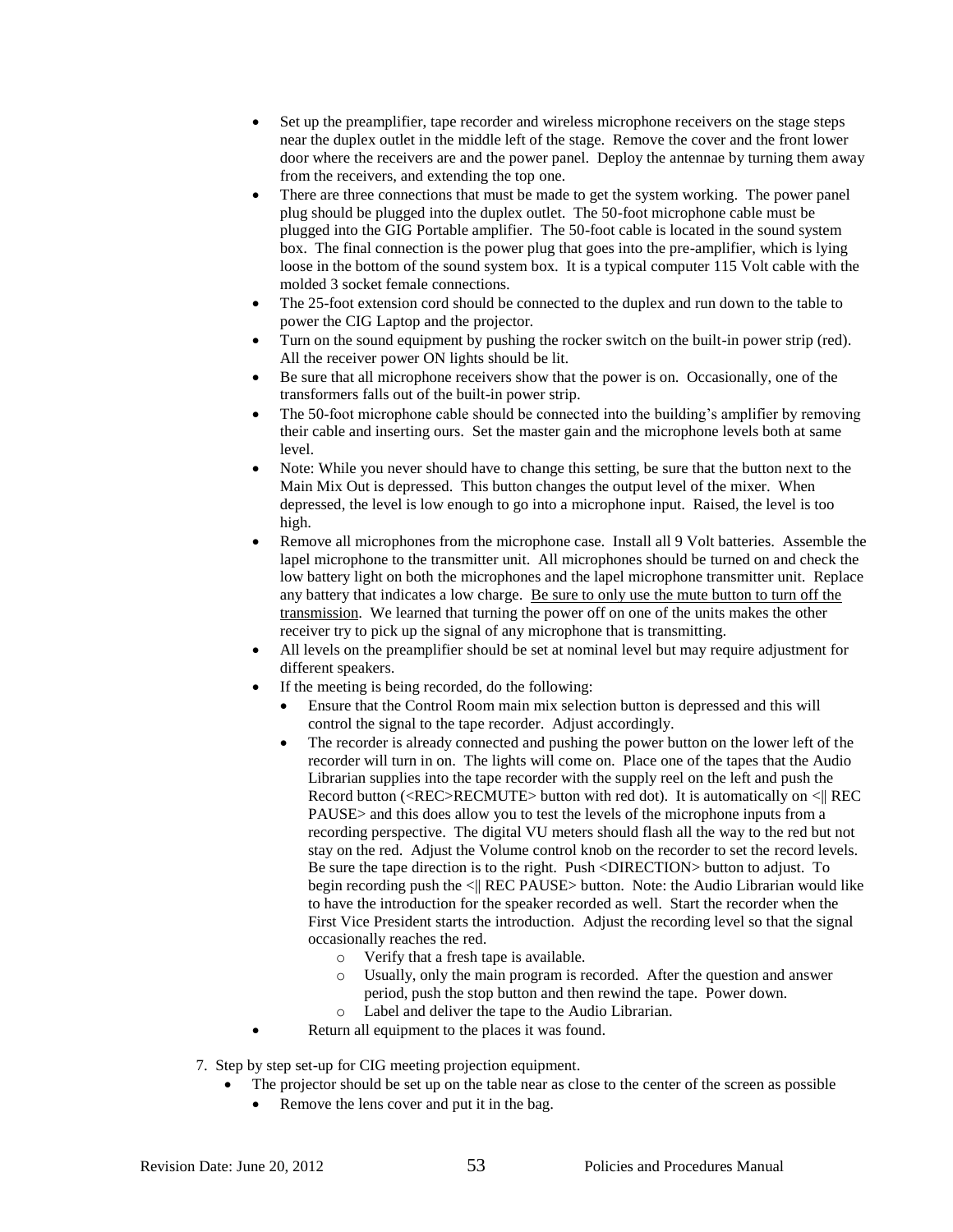- Take out the cables from the bag and the small wood board for leveling.
- Install the power cord to the power strip.
- Install the video cable (2 twenty-five pin connectors) to the video out on the laptop and the Computer In on the projector
- Push the ON-OFF switch on the top of the projector.
- After the projector completes its warm up, turn on the video-out on the laptop. This is accomplished by pressing and holding the blue "Fn" (function) key on the keyboard and then pressing "F8" (CRT/LCD). Usually the AUTO IMAGE button should be pressed to synchronize the signal form the computer with the projector (or do this step before the projector is turned on).
- Adjust ZOOM and FOCUS as required.
- Load the presentations on the laptop as required.
- At the end of the presentations, push the ON-OFF button twice to power down the projector.
- Be sure not to unplug the projector until the fan has stopped running. The projector bulb can be damaged if moved while it is too hot.
- Replace the lens cap, cables, adjusting board and projector into the carrying bag.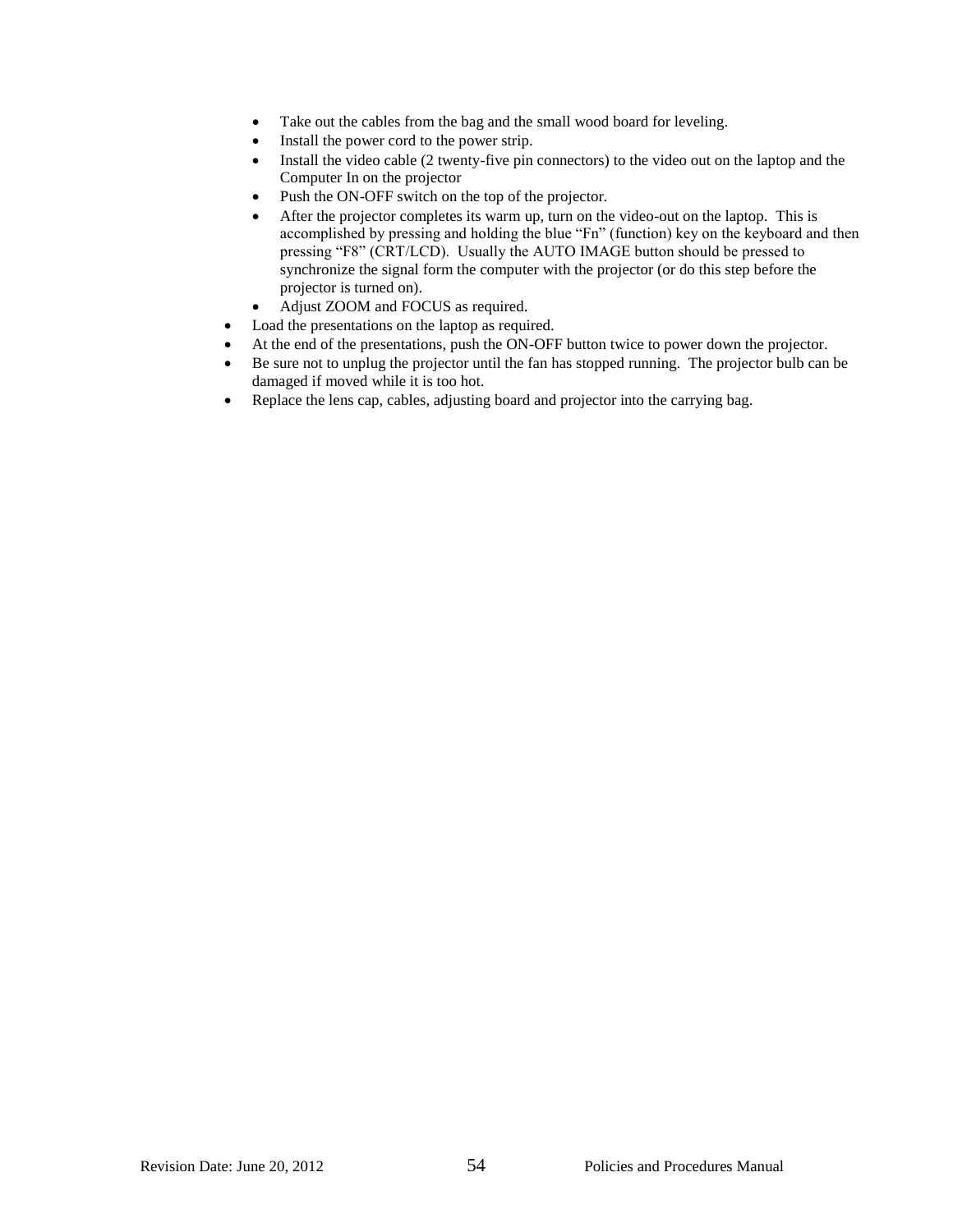### Section Revision Date: 7 April 2011

### ROCHESTER GENEALOGICAL SOCIETY, INC.

#### Appointed Position Descriptions

# 6.10 Finance Committee

## 6.10.1 Primary Duties

The Finance Committee is a standing committee of the Society. It was created by Board resolution on June 22, 2006.

In addition to the Treasurer, the committee includes one or more directors and one or more other members of RGS, to be appointed by the President with the approval of the Board. The President also names the chair of the Committee, other than the Treasurer. Committee members serve one-year terms coinciding with the RGS fiscal year, and may be reappointed. The committee meets at least two times each year and has the following Responsibilities:

## 6.10.2 Roles & Specific Activities:

- Review the proposed budget of the Society prepared by the Treasurer, prior to submission of the budget to the Board of Directors for approval.
- Review the financial statements, records and condition of the Society.
- Review the monthly, quarterly and annual reports of the Treasurer.
- Make recommendations to the Treasurer and/or the Board of Directors relative to the financial policies and procedures of the Society, including investment policies, adequacy of membership dues, and adequacy of insurance coverage.
- Discuss and recommend to the Board possible programs to encourage membership donations and inclusion of RGS in members' wills.
- Any other duties assigned to the committee by the Board of Directors.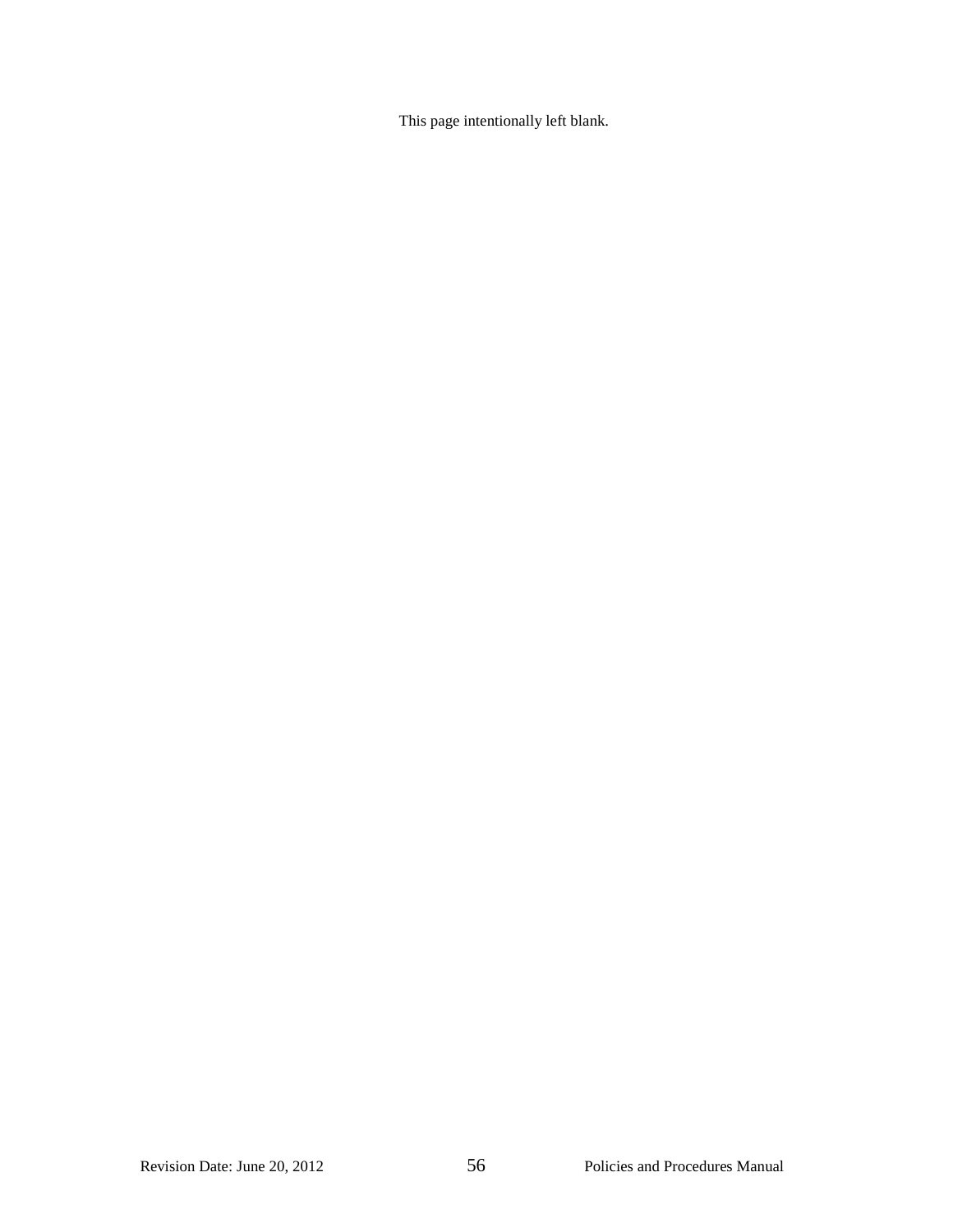### Section Revision Date: 28 March 2011

#### ROCHESTER GENEALOGICAL SOCIETY, INC.

#### Appointed Position Descriptions

# 6.11 Hospitality Committee

## 6.11.1 Primary duties:

The Hospitality Committee is a standing committee of the Society. The President, with approval of the Board of Directors (By-laws, Article 6.2), appoints its Chairperson and members.

#### 6.11.2 Roles and Specific Activities:

- 1. Arranges refreshments including hot and cold beverages and dessert items at all regular meetings of the Society.
- 2. Arrives prior to the meetings with sufficient time to set up the table, equipment and refreshments.
- 3. Clears the table and puts away equipment and supplies at the conclusion of meetings.
- 4. Purchases food and supplies as needed. Submits receipts to the Treasurer after the last regular RGS meeting of the program year. Requests reimbursement as necessary.
- 5. Collects donations made by members, counts them, and uses the money toward the necessary purchase for the next meeting. Turns the balance over to the Treasurer after the last regular RGS meeting of the program year.
- 6. Makes reports as requested by the President or the Board of Directors.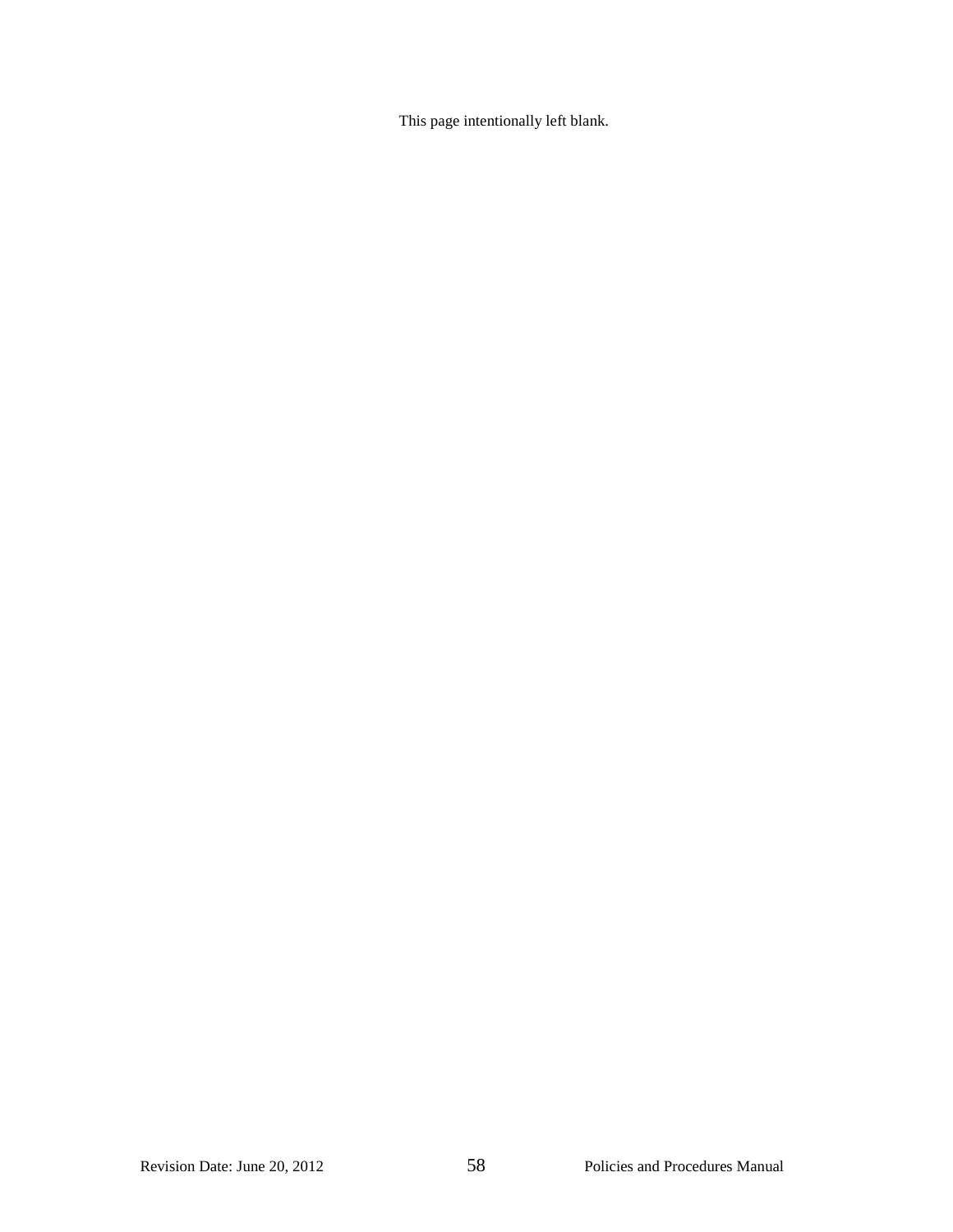#### Section Revision Date: 7 February 2011

#### ROCHESTER GENEALOGICAL SOCIETY, INC.

#### Appointed Position Descriptions

# 6.12 Hear Ye Hear Ye Editor

## 6.12.1 Primary Duties:

The Hear Ye Hear Ye Newsletter Editor (Editor) produces the "Hear Ye Hear Ye" Newsletter (Newsletter), including its preparation, editing, and copy and proof reading, and arranges for its printing and for its addressing and mailing. Two persons may hold this position jointly.

#### 6.12.2 Roles & Specific Activities:

- 1. Determines what newsletter content has the greatest value and interest for Society members.
- 2. Solicits and utilizes such material as:
	- The President's message
	- RGS program information for the coming quarter
	- Membership activity
	- Members' projects and activities
	- Computer Interest Group programs for the coming quarter
	- A list of officers and committee chairs and activity chairs
	- **Oueries**
	- NYSCOGO news
	- Government records and archives developments
- 3. Collects articles that may be published in the future.
- 4. Edits all submissions for spelling, punctuation, grammar, factual correctness, and conciseness.
- 5. Insures that copyrighted works from other publications or sources are not reprinted without permission.
- 6. Assembles and lays out the content on (approx.) twelve pages, following the format previously established, reserving one-half page for the address and stamp.
- 7. Publishes the Newsletter:
	- Ascertains the most cost-effective mode of reproduction including duplicating, stapling, and folding.
	- Receives the mailing labels from the Membership Secretary.
	- Insures that the newsletter is printed and distributed.
	- Determines the best mail rate, whether domestic or foreign.
	- Maintains a comprehensive document that tells exactly how the Newsletter is prepared for distribution and how the mailing is accomplished.
	- Forms a team as needed, to assist with the above tasks.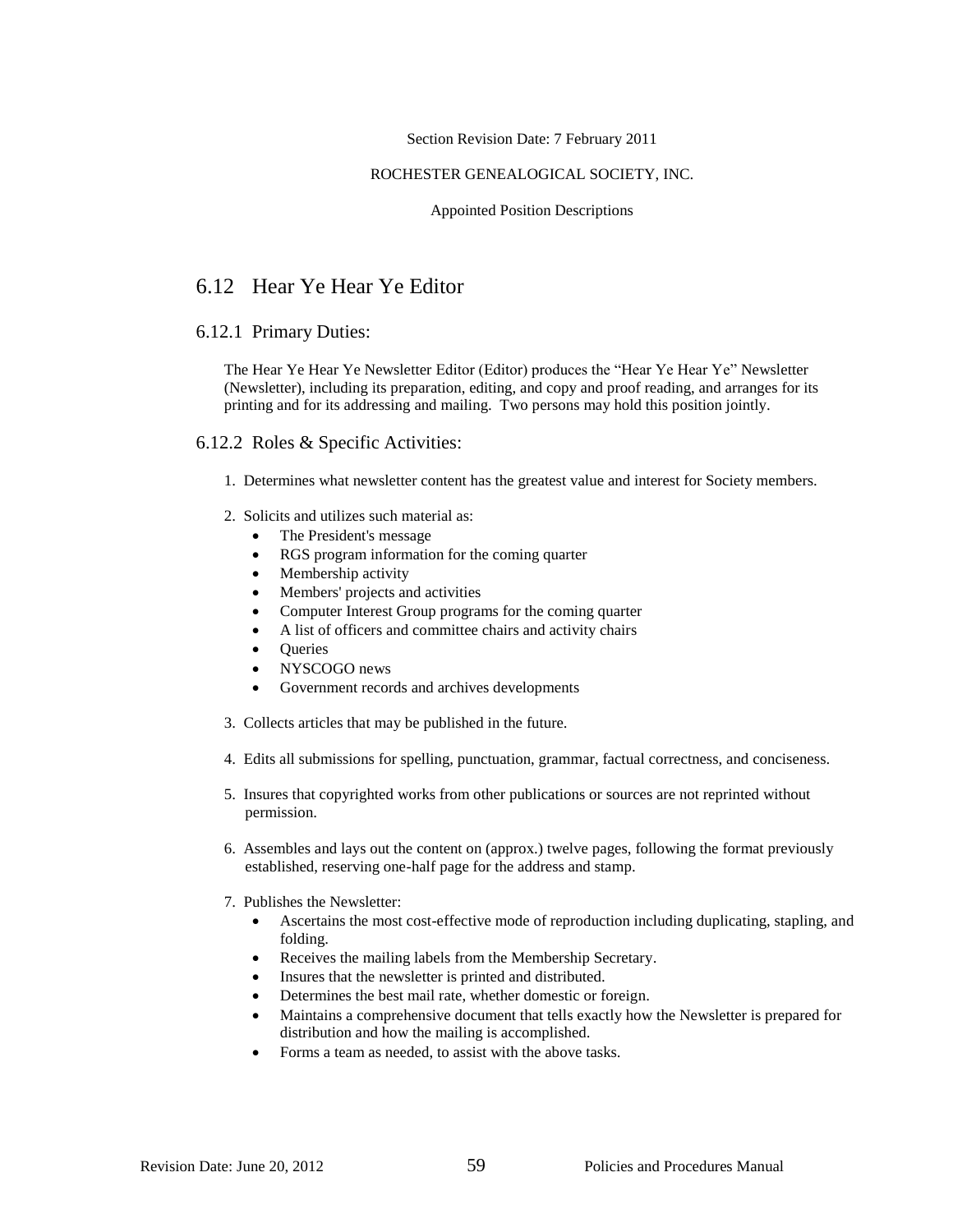- 8. Mails the newsletter early enough so that copies arrive in the members' mailboxes prior to meeting of that particular month. The Newsletter is a quarterly publication, which typically comes out in September, December, March, and June. For example, if the September CIG meeting falls on the 14th, the Newsletter for September should arrive prior to September 14th. Of course, there is no membership meeting in December, so the December issue might be mailed somewhat later in the month.
- 9. Arrange for electronic distribution of the Newsletter to members who have indicated a preference to receive it in digital form.
- 10. Attends as many membership meetings as possible, and make every effort to attend every Board meeting.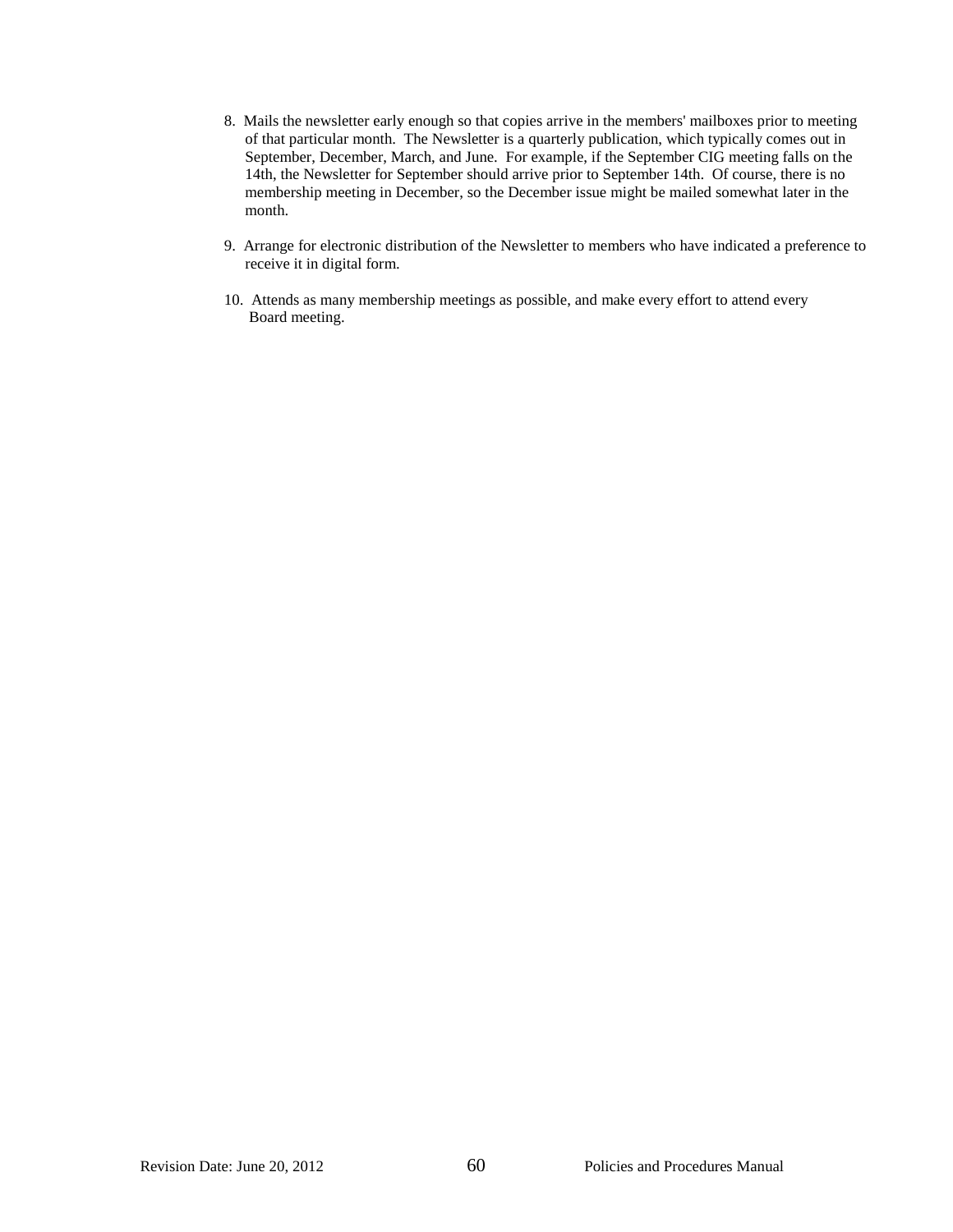Section Revision Date: 5 April 2011

### ROCHESTER GENEALOGICAL SOCIETY, INC.

Appointed Position Descriptions

# 6.13 Membership Committee

6.13.1 Primary Duties:

The purpose of the Membership Committee is to propose, implement and in some cases maintain programs and activities that will:

- Attract new members.
- Promote member satisfaction.
- Foster opportunities for members to interact and help one another.
- Increase the likelihood of membership renewal.

6.13.2 Roles & Specific Activities

1. Conduct formal and informal Membership Surveys to determine what we are doing right and what can be improved.

2. Find ways to improve the new member experience by getting input from the more recent RGS members.

- 3. Benchmark against other genealogical societies to determine best practices.
- 4. Review current RGS processes and practices to look for improvement opportunities.
- 5. Review and revise and maintain and supply the following:
	- RGS meeting handouts
	- Help Line Directory
	- RGS Tri-fold Brochure
	- RGS bookmarks
	- First-Time Visitor's Folders
	- RGS Speaker's Packets

6. Propose special events and programs to attract new members as well as to entice past members to return.

7. Seek ways to increase the RGS presence in the greater Rochester community in ways that will attract new members.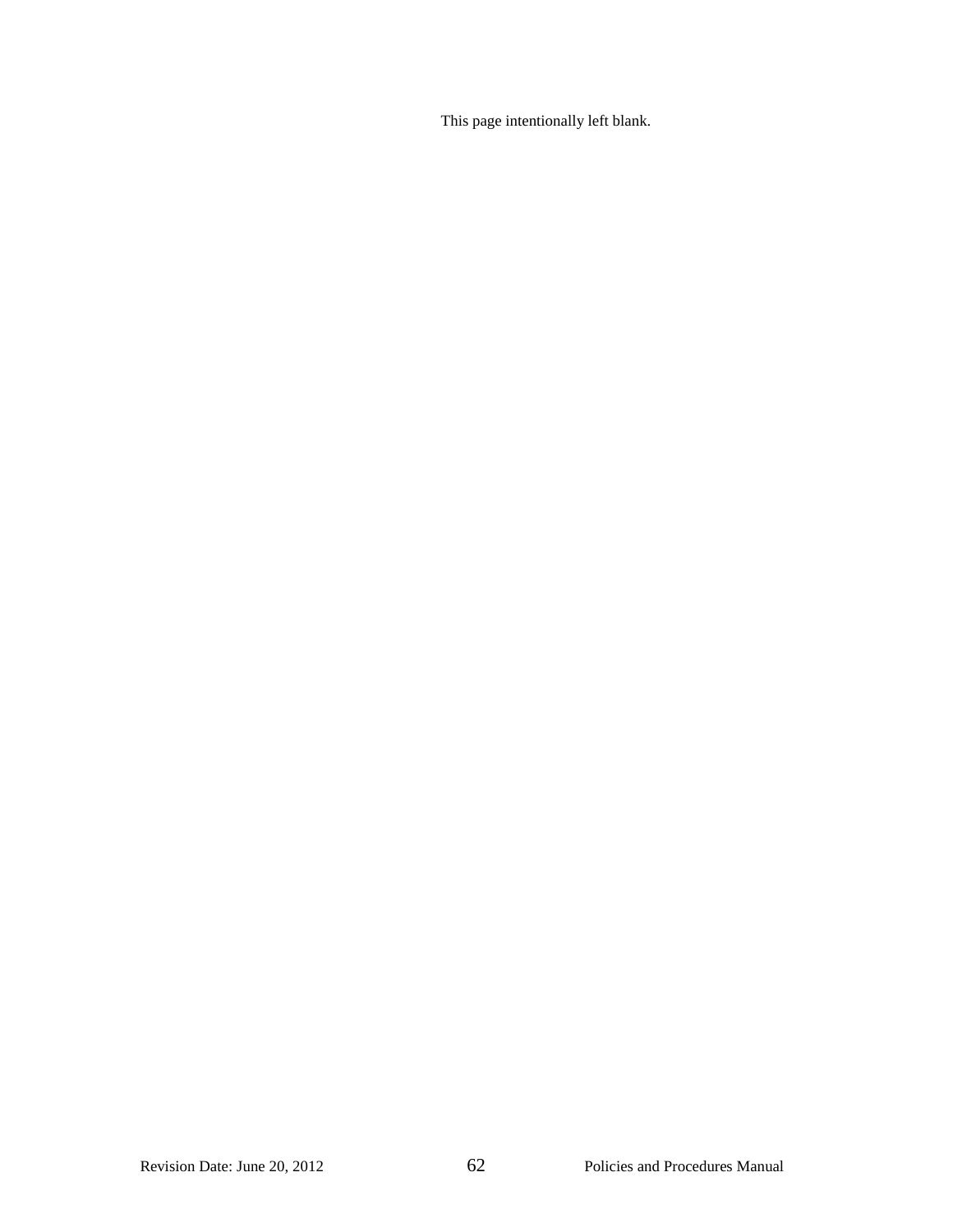Section Revision Date: 30 April 2008

#### ROCHESTER GENEALOGICAL SOCIETY, INC.

Appointed Position Descriptions

## 6.14 Nominating Committee

## 6.14.1 Primary Duties as Stated in the By-laws:

Prior to the March meeting of the members each year, the President shall appoint a chairperson of the Nominating Committee and at least two (2) other members, none of whom shall be an officer whose term is expiring. It shall be the duty of this committee to identify qualified candidates for open offices. Obtain permission of the candidates before adding their names to the recommended slate. Upon completion of the annual election, their work being done, the Nominating Committee is automatically dissolved.

#### 6.14.2 Roles & Specific Activities:

- 1. Asks the members of the Society if anyone would like to be nominated for any position, not just vacant ones. The request for nominations should be made in the March meeting and the coincident Newsletter. Any person who indicates the desire to be considered for an office is recognized on the floor and their name recorded in the minutes. They may be allowed to indicate their qualifications. The nomination committee will research the individual's skills in committee.
- 2. Sends a written note to the current officers and chairs, expressing appreciation for their commitment and leadership. Ask them if they would consider remaining in that position for another term. Since the President is not part of this Committee, the letter should come from the Chair. Personal contact can replace the note at the chair's discretion.
- 3. Thanks those that accept and focus on finding candidates for the positions being vacated.
- 4. Asks for recommendations, suggestions and comments from those who are vacating, other committee members and the membership.
- 5. Divides up the list between committee members to call and solicit candidates. Be prepared with copies of the specific position's descriptions from this document. Candidates have to agree to run for office.
- 6. Notifies any candidate who was not selected after the Nominating Committee's recommendations are made. If the committee explains their recommendations and empathizes with the individual, it can increase the chances of a smooth election and a pool of future potential candidates.
- 7. Presents candidates at the April meeting. The announcement of the slate of candidates may be presented like this:
	- Introduce the Nomination Committee and thank them for their committee work.
	- Thank the officers who are willing to remain and are unopposed.
	- Thank everyone who answered the call for candidates.
	- Announce the committee's recommendations for the open positions(s).
	- Announce the time and date of the election, which is usually the annual meeting in May.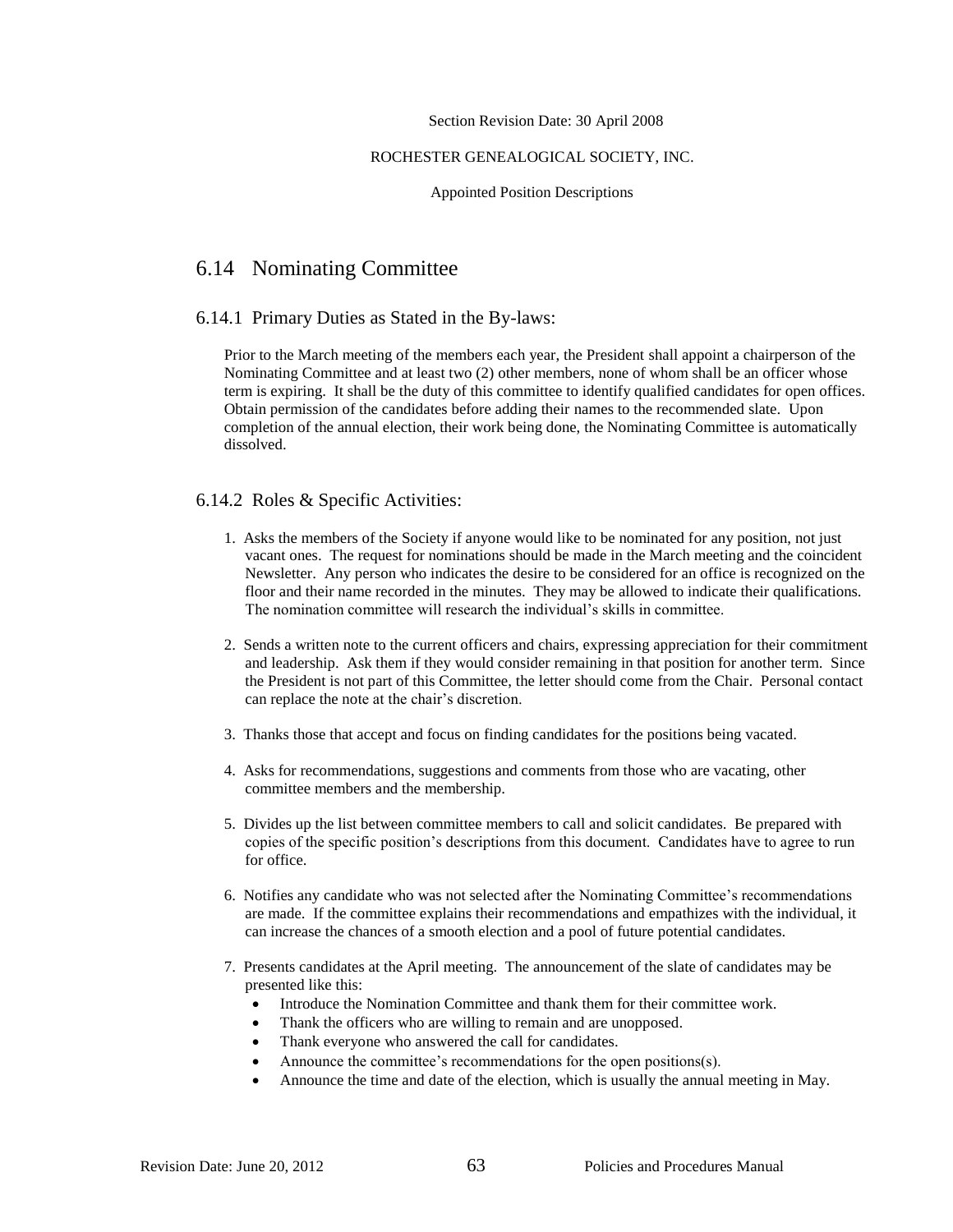- 8. At the election:
	- In even year, when the President is not up for election, the President runs the following process. In odd years, the President is elected. If the President is standing for reelection, the First Vice President can be asked to take over the following duties for the duration of the elections.
	- The President asks the Membership Secretary if there is a quorum present. If not, the elections are postponed to the next announced election meeting.
	- The Nominating Committee Chair presents the slate of officers.
	- The Chair asks for other nominations from the floor. If no nominations from the floor are heard, announce that the nominations are closed. If there are nominations from the floor, then the slate may be defined as the unopposed candidates. Positions with more than one candidate must be voted, one position at a time after the slate is approved. The Chair may appoint a Teller (probably the Recording Secretary in even years and the Treasurer or Membership Chair may be appointed and substituted below) to distribute and count votes.
	- The Recording Secretary moves to elect the slate recommended by the Nominating Committee and the Nominating Committee Chair should be prepared to second the motion if it is not seconded from the floor. The Chair may then announce the motion on the floor and ask for discussion.
	- After discussion (if there is any), the Chair may ask for any objections to the motion.
		- If there are no objections, the Chair should announce to the Recording Secretary that there were no objections and that the slate was elected by unanimous consent.
		- $\circ$  If there was an objection, a vote should be taken. The motion passes with a simple majority of the votes cast by the members present.
		- o The Chair needs to announce the result to close the process and to allow it to be recorded in the minutes.
	- If any position was opposed, and the opposition is qualified to be a candidate, each position must be voted on separately. The Teller counts the vote and marks it on a paper. This Teller Report is given to the Chair. If any candidate achieved a majority the chair announces a winner and moves on to any other opposed position. If no candidate receives a majority, the number of votes per candidate is read by the Chair and the candidate with the most votes wins.
	- The President should then thank the membership, thank the candidates, congratulate the officers, and formally thank and dismiss the Nominating Committee.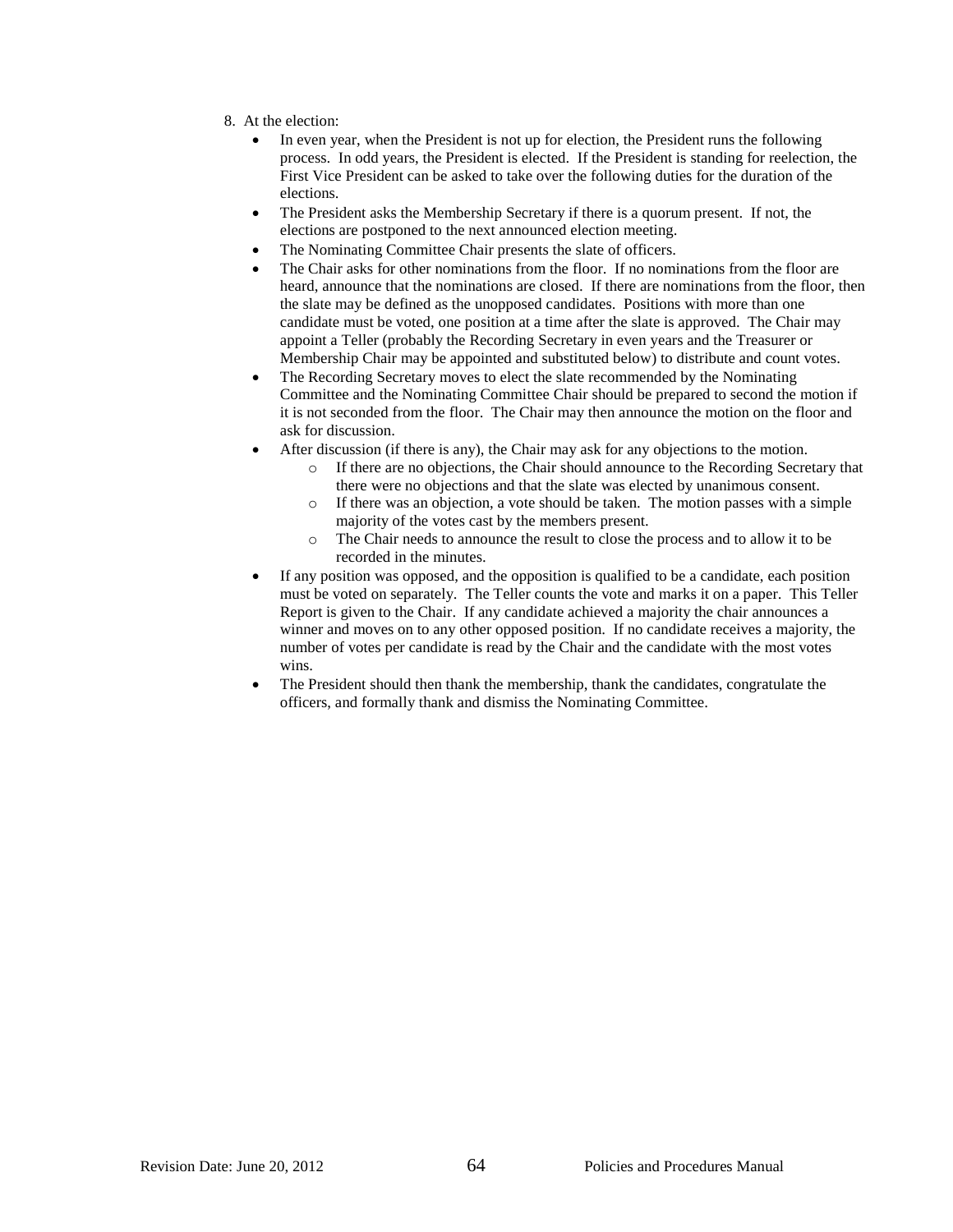#### Section Revision Date: 12 December 2007

#### ROCHESTER GENEALOGICAL SOCIETY, INC.

#### Appointed Position Descriptions

## 6.15 Other Society Liaison

### 6.15.1 Primary Duties:

The Other Society Liaison is appointed by the President with the approval of the Board of Directors (Article 6.2).

The Other Society Liaison Chairperson shall collect, maintain and disseminate information from and to the Society's membership about other genealogical groups in the greater Rochester area including Western and Central New York and their programs.

#### 6.15.2 Roles & Specific Activities:

- 1. Serves as representative of RGS to other genealogical societies in Western and Central New York:
	- [Prior to August 1 of each year] The Chairperson contacts each of the area's genealogical groups which hold regular meetings to determine current name, address, meeting dates, meeting time, contact person and web page addresses. (This annual data shall be provided in electronic format (see below) to the RGS web master by September 1.)
	- [On a monthly basis] The Chairperson shall also secure program information from each of the area's genealogical groups, either from their contact person or web page, and provide that information, in electronic format, to the RGS Web master and the President for posting. For those genealogical groups, which publish multi-month program schedules, the Liaison must reconfirm specific programs with contact persons monthly.
- 2. Facilitates cooperation and collaboration between RGS and the other genealogical societies.
- 3. Keeps RGS and the other societies informed of activities, events, issues and new developments of mutual interest.
- 4. Presents a written monthly report at each RGS regular meeting, listing information about the upcoming meetings of the other genealogical societies including dates, times, places and presentation topics.
- 5. Attends meetings of the Board of Directors, receives copies of the Board meeting minutes, and makes reports to the Board when appropriate or requested.
- 6. Suggested format for presentation of information on Other Societies to RGS:
	- Name of genealogical group
	- Address of genealogical group
	- Regular meeting time, day, week, and months of the year
	- Name of contact person, phone number and/or web address
- 7. Suggested format for presentation of Other Society's program Information to RGS:
	- Name of genealogical group
	- Name of contact person, phone number and/or web address
	- Program date, title and presenter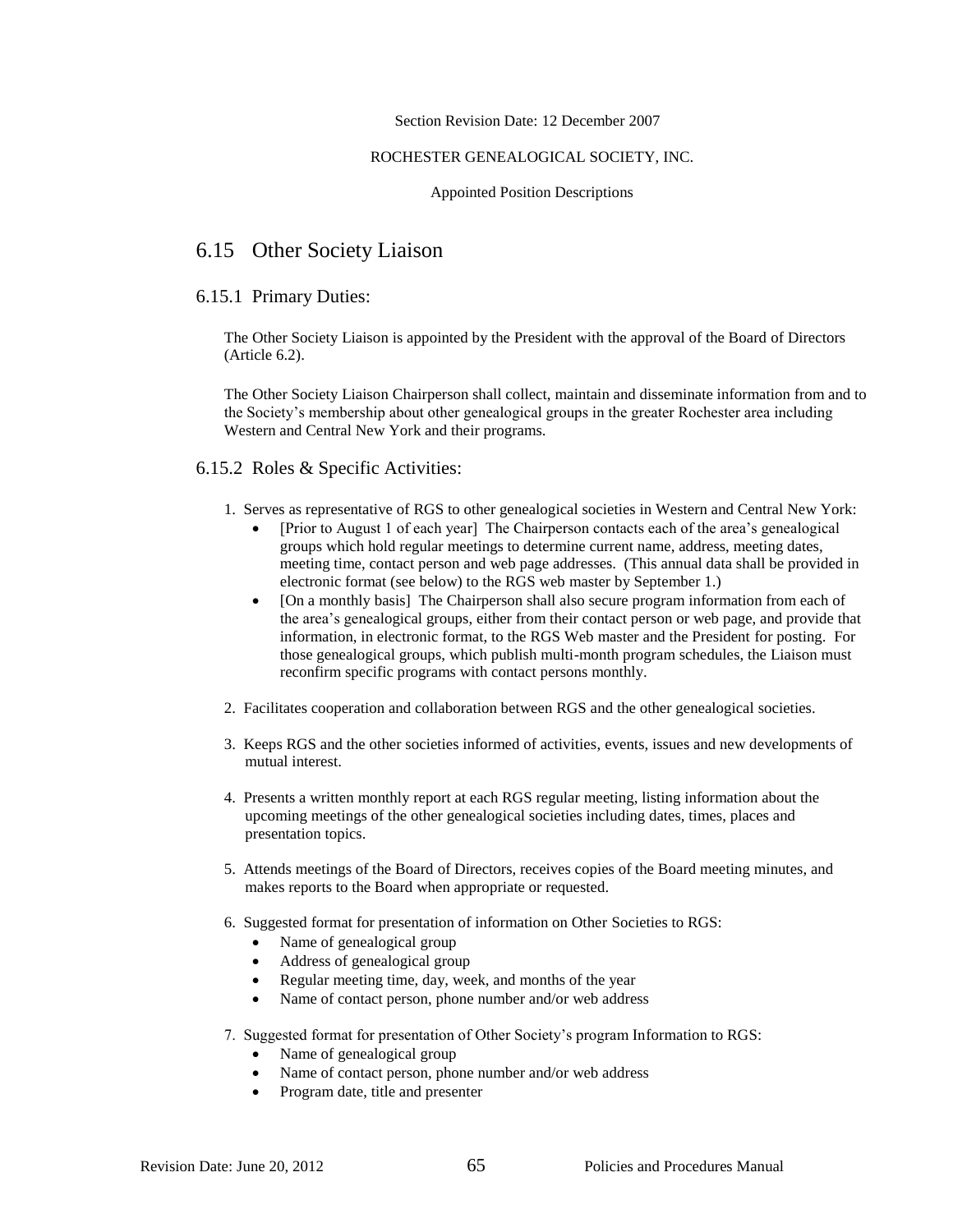#### Section Revision Date: 30 April 2008

### ROCHESTER GENEALOGICAL SOCIETY, INC.

#### Appointed Position Descriptions

# 6.16 Publication Chair / Committee

## 6.16.1 Primary Duties:

- 1. The Publications Chair has three main responsibilities:
- Aid Society members who need assistance in publishing material that has resulted from their genealogical research.
- When there is a need, suggest certain publishing projects that the Society itself might undertake.
- Manages the storage, marketing and sales of documents that the Society has already published and may be offering for sale.

## 6.16.2 Roles & Specific Activities:

- 1. To help Society members who need assistance in publishing their own work, the Publications Chair must be knowledgeable about the publishing process including the wide variety of current modes. The Publications Chair may put them in contact with persons in or outside the Society who have the necessary skills to produce a document, for example, those who are familiar with desk-top publishing or with printing firms. If requested to do so, the Publications Chair may help organize the material and/or determine what sort of publication might be appropriate, for example, a book of family history, a pamphlet, a reference work, etc.
- 2. Evaluates whether there is a publishing project for the Society to undertake. The Publications Chair may help evaluate its potential value and feasibility. Consideration should be given to the following questions among others:
	- Who will prepare the document?
	- How will it be financed?
	- How will it be produced?
	- How will it be distributed and sold?
- 3. The Publications Chair might present to the Board of Directors an analysis of the project's potential value and feasibility and indicate the degree of support for it.
- 4. Helps or leads the publishing project if the Society decides to proceed.
- 5. Leads the marketing and sale of Society-published documents, working closely with the Treasurer, and the Corresponding Secretary who sometimes receives requests for the Society's publications.
- 6. Works in conjunction with or leads a team comprising a Publications Committee, the members of which should be selected by the Chair.
- 7. Safely stores the Society's publications and original artwork (digital or printed matter).
- 8. Prepares and administers the portion of the Society's budget that has to do with its publications. An incoming Publications Chair should refer to budget requests that the outgoing Publications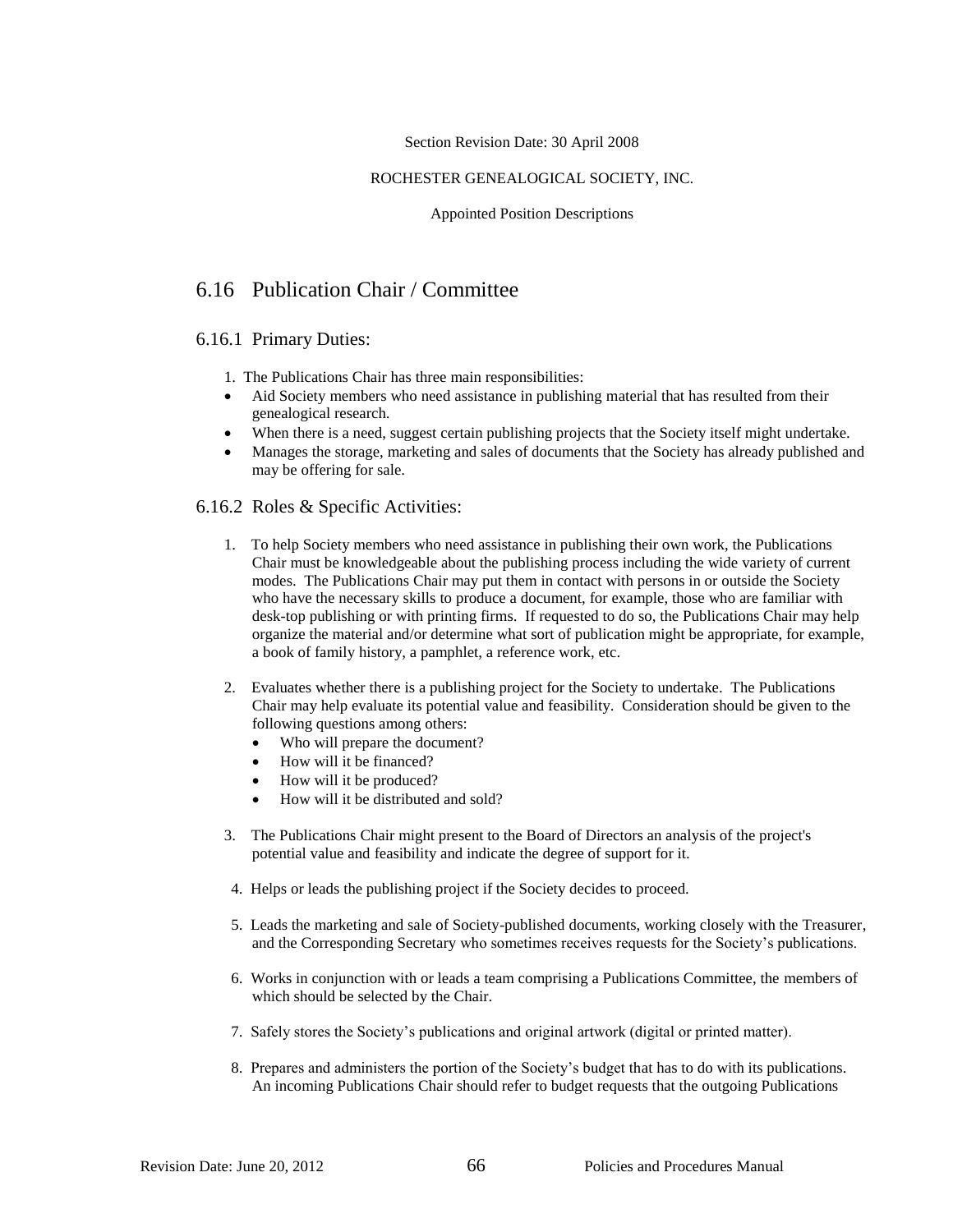Chair has typically submitted in the past. The budget proposal is usually submitted to the Treasurer in June for consideration at the Board of Directors meeting in June.

- 9. Purchases supplies as needed, and gives the receipts to the Treasurer for reimbursement. These should normally be items that have been approved (budgeted) by the Board of Directors in its annual budget meeting in June.
- 10. Inventories of all supplies and publications should be maintained and submitted annually to the Treasurer. Publications should be replenished or as needed and/or for sales event opportunities.
- 11. Recommends pricing for new and /or existing publications. Pricing recommendations should be recommended to the Board of Directors for approval and should be based on current print and mailing costs.
- 12. Transfers funds to the Treasurer if involved in sales. Provides sales receipts to the customer and sends the duplicate receipt and the money promptly to the Treasurer.
- 13. Works with the Webmaster to assure accurate descriptions of the publications are posted on the website.
- 14. Makes recommendations to the Board of Directors for publication donations to worthy organizations and communicates the value of the donation to the Treasurer.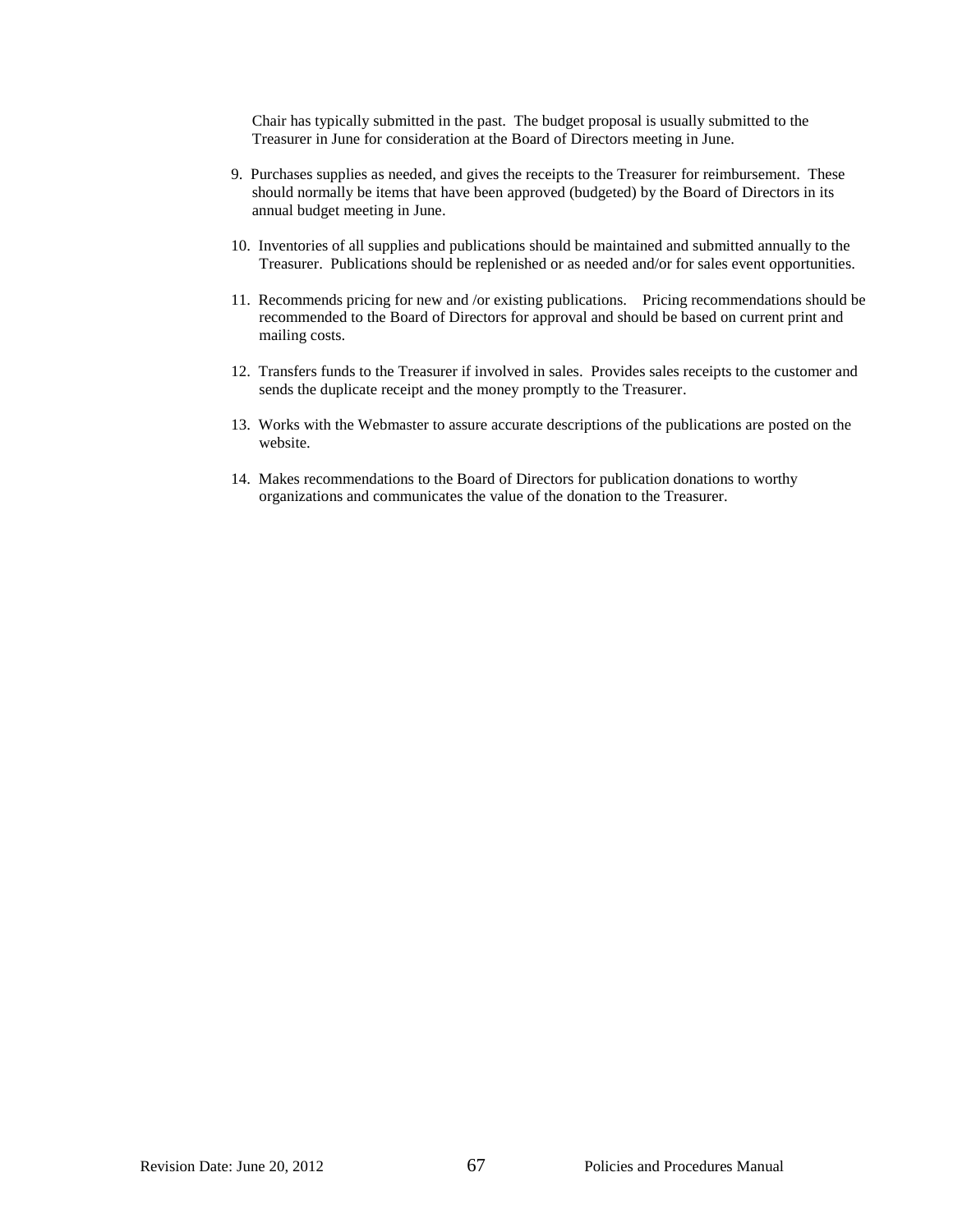Section Revision Date: 7 February 2011

#### ROCHESTER GENEALOGICAL SOCIETY, INC.

#### Appointed Position Descriptions

## 6.17 Publicity Chair / Committee

#### 6.17.1 Primary Duties:

The Publicity Chair promotes the Society through timely releases of information to the media and interested groups and sometimes by personal contact.

## 6.17.2 Roles & Specific Activities:

- 1. Prepares (or receives from the First Vice President) announcements of upcoming membership meetings, which are circulated to:
	- The Society website, currently at [http://nyrgs.org](http://nyrgs.org/)
	- The Monroe County, NY Genealogy message board at <http://boards.rootsweb.com/localities.northam.usa.states.newyork.counties.monroe/mb.ashx> (as of Feb. 20, 2011).

Public libraries in the city of Rochester and Monroe County and six local college libraries through the Rochester Public library interoffice mail

- Public libraries in Monroe County,
- Nearby LDS Family History Centers
- Other groups or individuals deemed appropriate by the President or First Vice President.
- Other groups or individuals as the occasion warrants

The notice sent by the Publicity Chair contains information about the upcoming meeting. It may also contain the name and telephone number or E-mail address of the First Vice President and (at the end in somewhat smaller print) the name, telephone number, and e-mail address of the Publicity Chair. If requested, the Publicity Chair supplies a copy of the list of addresses to the President.

Notices from the CIG may also be posted in the same or more effective manner.

- 2. Receives (generally) the basic data (such as the speaker's name, biographical information, the title of the presentation, etc.) from the First Vice President about three or four weeks prior to the meeting. This is usually done by e-mail. The message may be edited by the Publicity Chair to fit the information on a single sheet of paper. Both the notice and the address labels are usually done on a computer. Usually, the Publicity Chair mails the announcements about two or three weeks before the membership meeting.
- 3. Conveys information about the Society, its meetings and events, etc., via e-mail as appropriate. Also sends the information to the President for his/her report at the membership meeting.
- 4. Responds to requests for information from the media, libraries, or other interested parties, although the major responsibility for this activity lies with the Society's officers.
- 5. Provides the list of addresses and all other information necessary for the incoming Chair to perform the duties of office.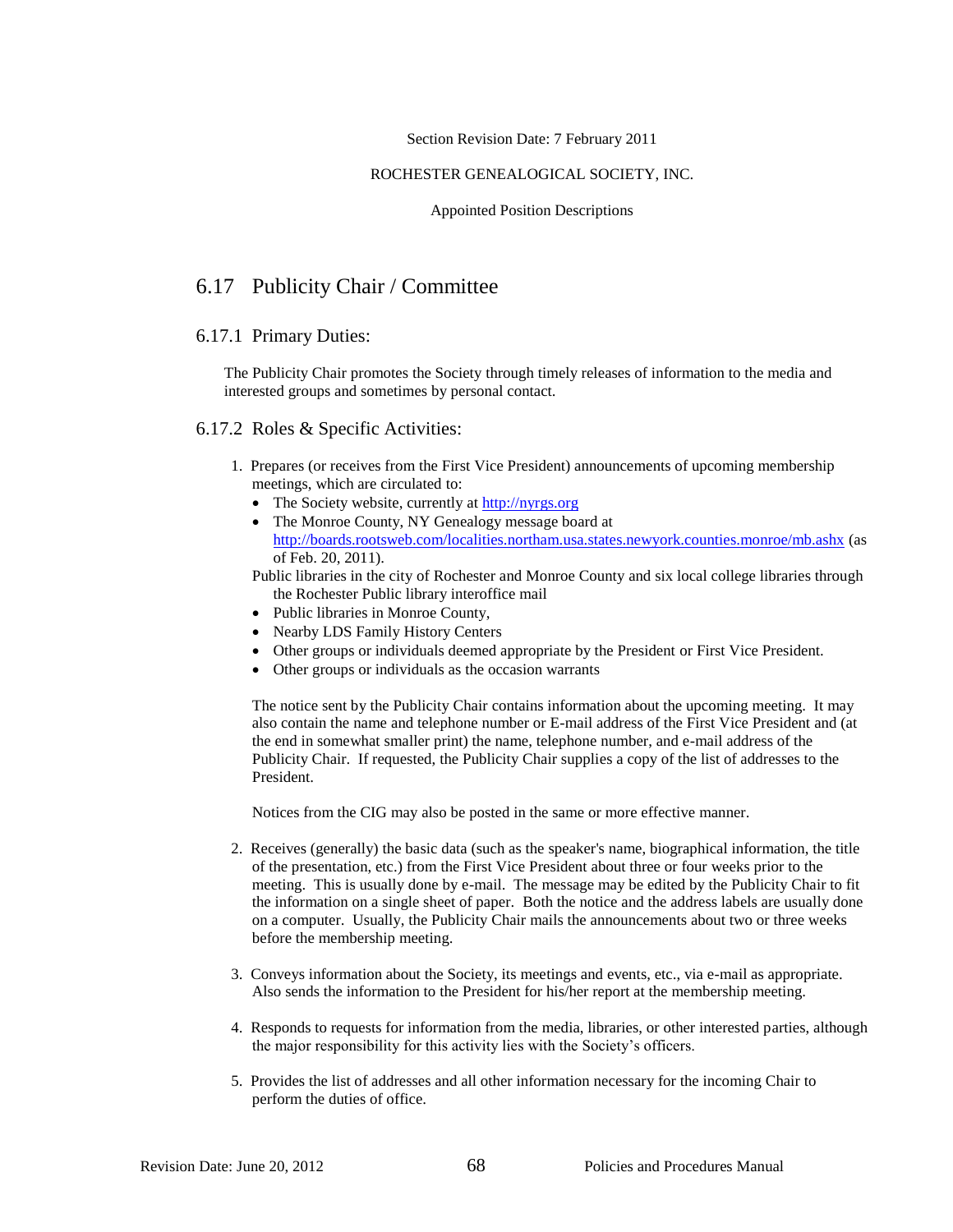- 6. Prepares and administers, if requested, the publicity portion of the Society's budget. An incoming Publicity Chair should refer to budget requests that the outgoing Publicity Chair has typically submitted in the past. The budget proposal is usually submitted to the Treasurer in June for consideration at the Board of Directors budget meeting in June.
- 7. Purchases stamps as needed, and gives the receipt to the Treasurer for reimbursement.
- 8. Purchases all other supplies as needed by the Publicity Chair in order to fulfill this role. Give the receipts to the Treasurer for reimbursement. These should be items that have been approved (budgeted) by the Board of Directors in its annual budget meeting.
- 9. Maintains control of the Society Banner and make it available at meetings and other Societyapproved events as requested.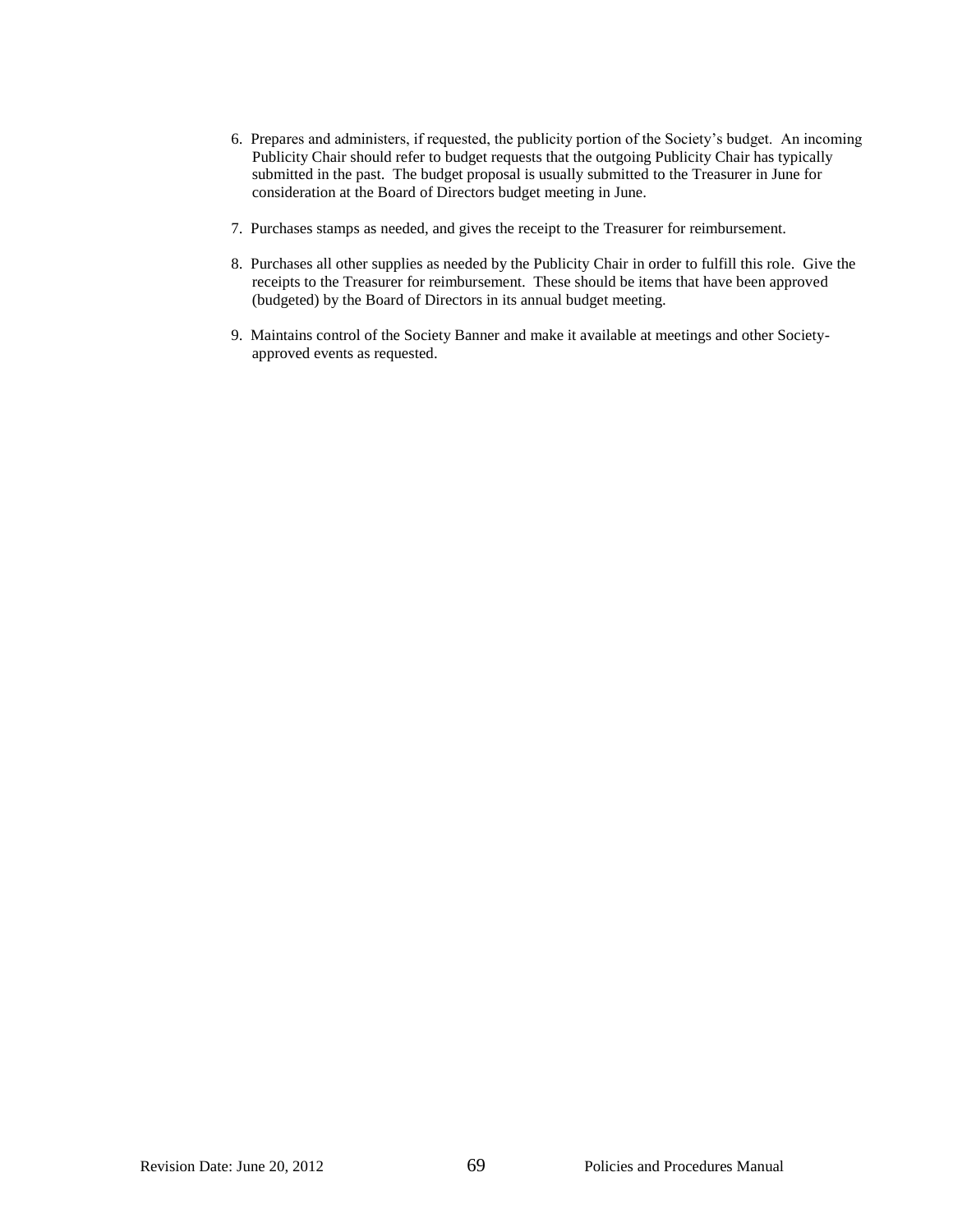Section Revision Date: 28 March 2011

#### ROCHESTER GENEALOGICAL SOCIETY, INC.

Appointed Position Descriptions

# 6.18 Reception Committee

### 6.18.1 Primary Duties as Stated in the By-laws:

The Reception Committee makes nametags available to members and guests, greets and makes welcome persons attending the Society's membership meetings, and answers questions about the Society.

## 6.18.2 Roles & Specific Activities:

- 1. Obtains nametags for Rochester-based members from the Membership Secretary
- 2. Generally comprises two persons, who share the tasks of arranging the name tags in alphabetical order prior to the meeting and encouraging members to turn in their name tags afterwards. The Committee members should arrive sufficiently early to get the tags in order. They are also responsible for keeping the nametags in a safe place between meetings. If convenient, place the President's and First Vice President's name tags on the podium, so they do not have to stand in line.
- 3. Makes sure all attendees receive the meetings hand-outs, including those from RGS, the presenters, and any others that are provided to the reception desk.
- 4. Is prepared to provide general information, such as providing direction to the restroom facilities.
- 5. Reminds attendees that:
	- Book Distribution program tickets are available for purchase
	- Information about joining RGS and/or paying dues is at the table in the back of the room,
	- and provides other information as appropriate for the meeting
- 6. The Reception Committee members should recognize the diversity of meeting attendees, who may be beginners in genealogy or highly advanced researchers; this requires the exercise of friendliness, warmth, tolerance, patience, and the demonstration of a depth of knowledge and a willingness to help.
- 7. If possible, the Reception Committee should provide the President with the names of visitors, guests or first time attendees.
- 8. The Reception Committee members should attend all general membership meetings. If it is necessary for a Reception Committee member to miss a meeting, he/she should inform the President and find a substitute for that meeting.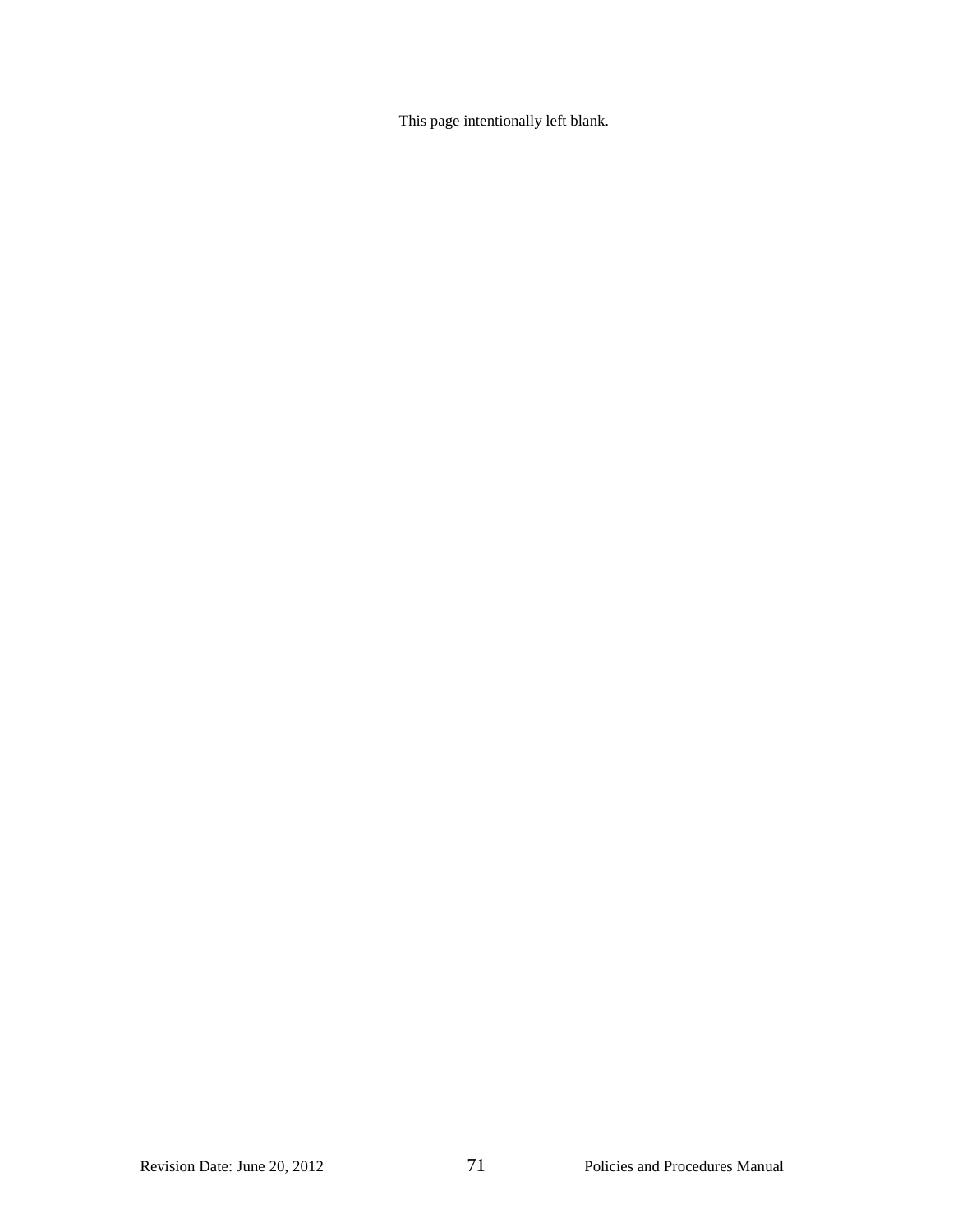#### Section Revision Date: 22 February 2011

#### ROCHESTER GENEALOGICAL SOCIETY, INC.

#### Appointed Position Descriptions

# 6.19 Recycling Program Coordinator

#### 6.19.1 Primary Duties:

The Recycling Program Coordinator is appointed by the President and is responsible for collecting printer cartridges and portable electronic devices from the general membership and submits them to the recycle vendor for recycling. The recycle vendor will then tally the items submitted and send a check to the Treasurer for the value of the recycled items.

## 6.19.2 Roles & Specific Activities:

1. The coordinator shall make a container available at all meetings of the RGS general membership and the RGS Computer Interest Group for the purpose of collecting printer cartridges and portable electronic devices.

2. Periodically, as the volume of collected items dictates, but at least twice a year, the coordinator shall call the recycle vendor for pickup of the collected items, or at (her)his discretion, (s)he may personally deliver the items to the recycle vendor.

3. The coordinator shall solicit a report from the recycle vendor at least annually which will document the effectiveness of the program.

4. The recycle vendor may change from time to time. Currently the vendor is:

Imagine It Recycling 565 Blossom Rd., Suite D Rochester, NY 14610 (585) 872-5802 [Carlie@ImaginRecycling.com](mailto:Carlie@ImaginRecycling.com)

- 5. Items currently accepted for recycling include:
	- Printer cartridges (both inkjet and toner)
	- PDAs
	- Cellphones
	- Cordless phones
	- MP3 players
	- Digital cameras
	- Laptop computers
	- **Camcorders**
	- GPS devices
	- DVD players
	- External hard drives
	- Flash drives
	- Gaming devices
	- Satellite radios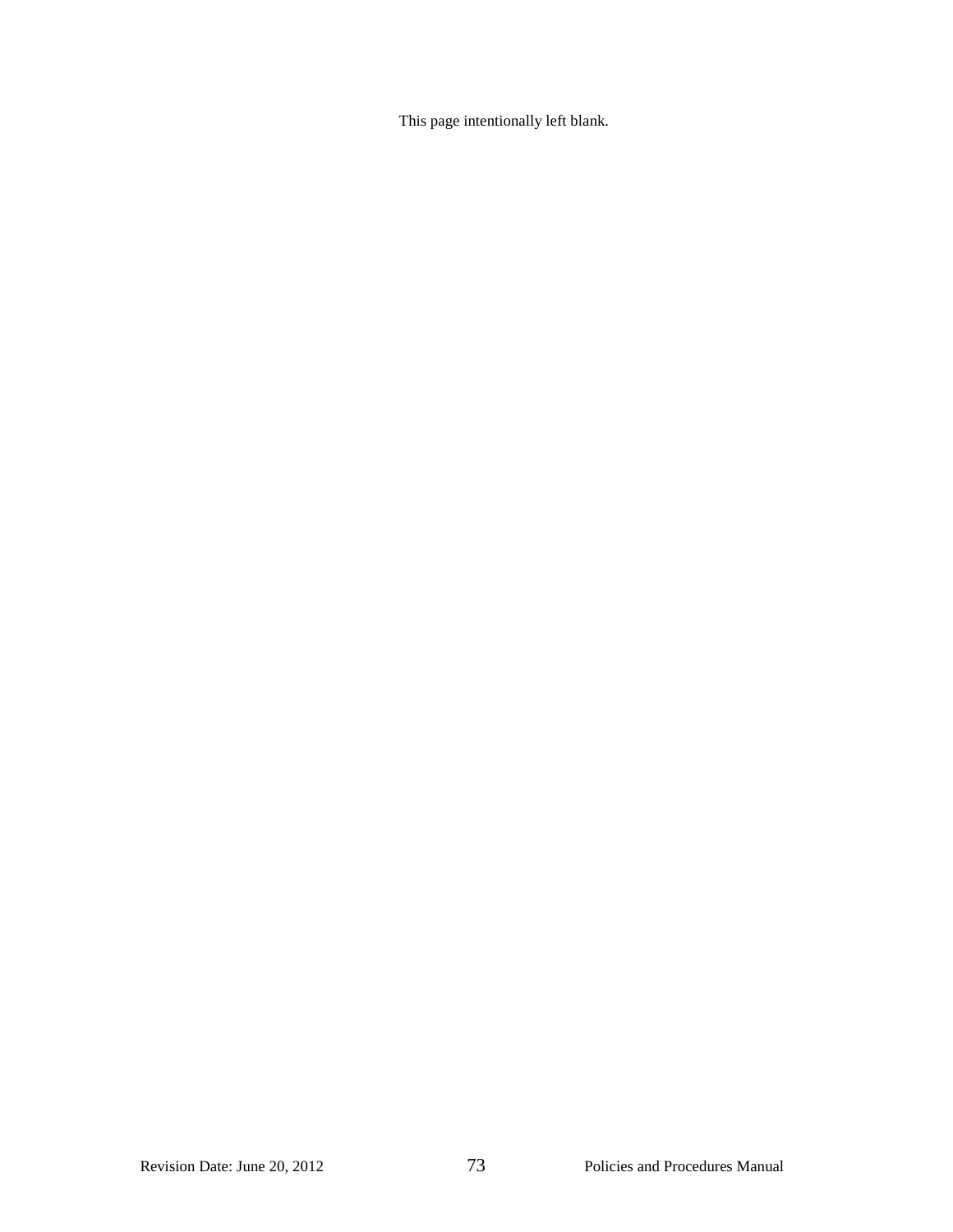## Section Revision Date: 28 March 2011

#### ROCHESTER GENEALOGICAL SOCIETY, INC.

#### Appointed Position Descriptions

# 6.20 Single Organization Liaison / Representatives

### 6.20.1 Primary Duties:

A Liaison to another organization is appointed by the President with the approval of the Board of Directors (Article 6.2).

### 6.20.2 Roles and Specific Activities:

- 1. Serves as representative of the Society to the other organization.
- 2. Facilitates cooperation and collaboration between the Society and the other organization.
- 3. Keeps the Society and the other organization informed of activities, events, issues and new developments of mutual interest.
- 4. Attends meetings of the Society's Board of Directors and receives copies of the Board meeting minutes.
- 5. Makes reports to the Society's Board of Directors and membership when appropriate or requested.

These Liaisons include:

- Rochester Public Library Liaison
- DAR Liaison
- SAR Liaison
- Family History Center Liaison
- NYSCOGO Representatives
- Friends of Mt. Hope Liaison
- FGS Representative.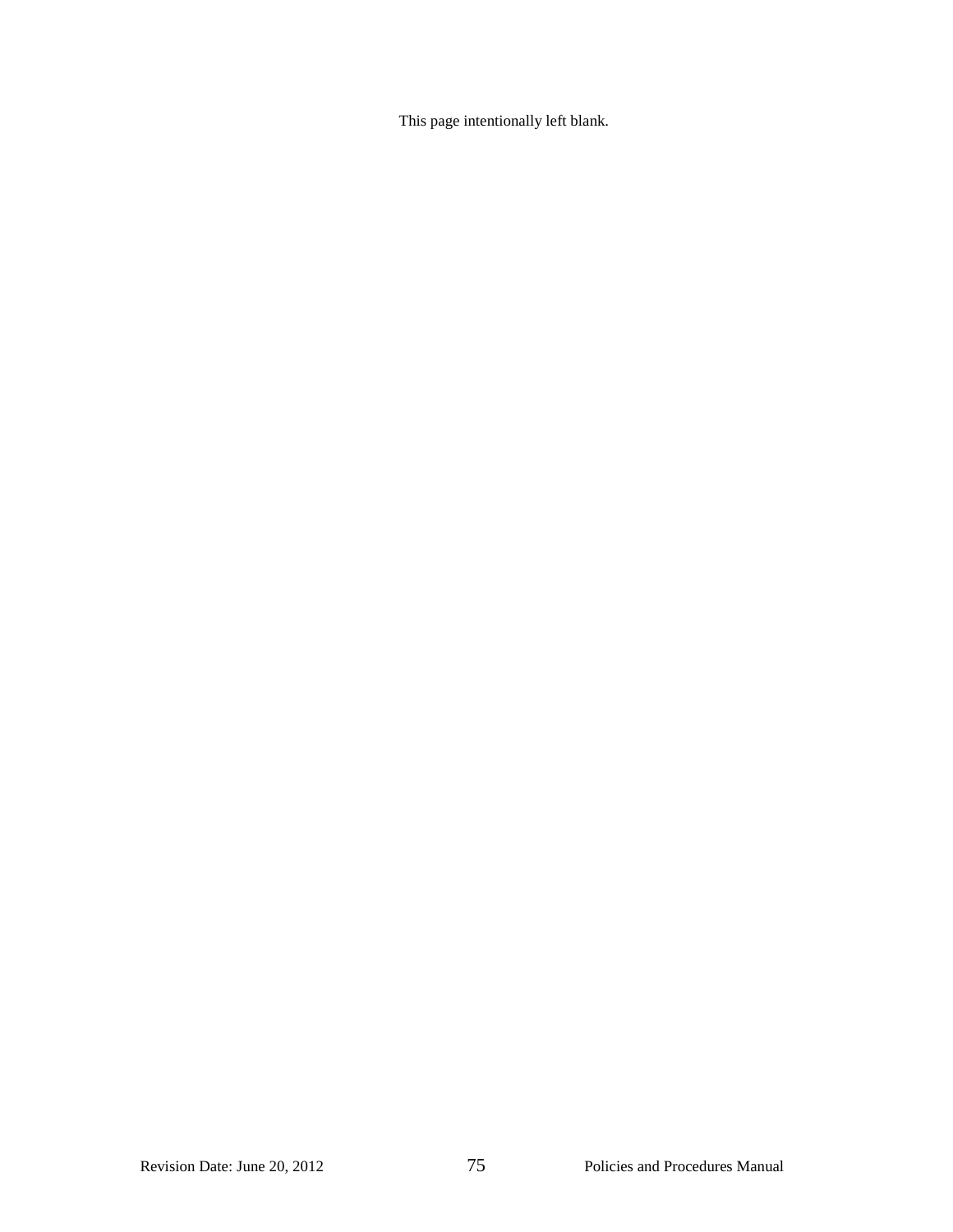#### Section Revision Date: 30 April 2008

### ROCHESTER GENEALOGICAL SOCIETY, INC.

#### Appointed Position Descriptions

# 6.21 Webmaster

## 6.21.1 Primary Duties:

The Webmaster is responsible for maintaining the Society website.

## 6.21.2 Roles & Specific Activities:

- 1. The website contains basic information about the Society including a downloadable application form for prospective members.
- 2. Periodically, the Webmaster updates the site to describe the Society's upcoming meetings, programs, and events.
- 3. Links are added or removed as needed.
- 4. The site may also provide information about the Computer Interest Group, the Surname List, Society publications, etc.
- 5. The Webmaster is responsible for maintaining an attractive, informative site.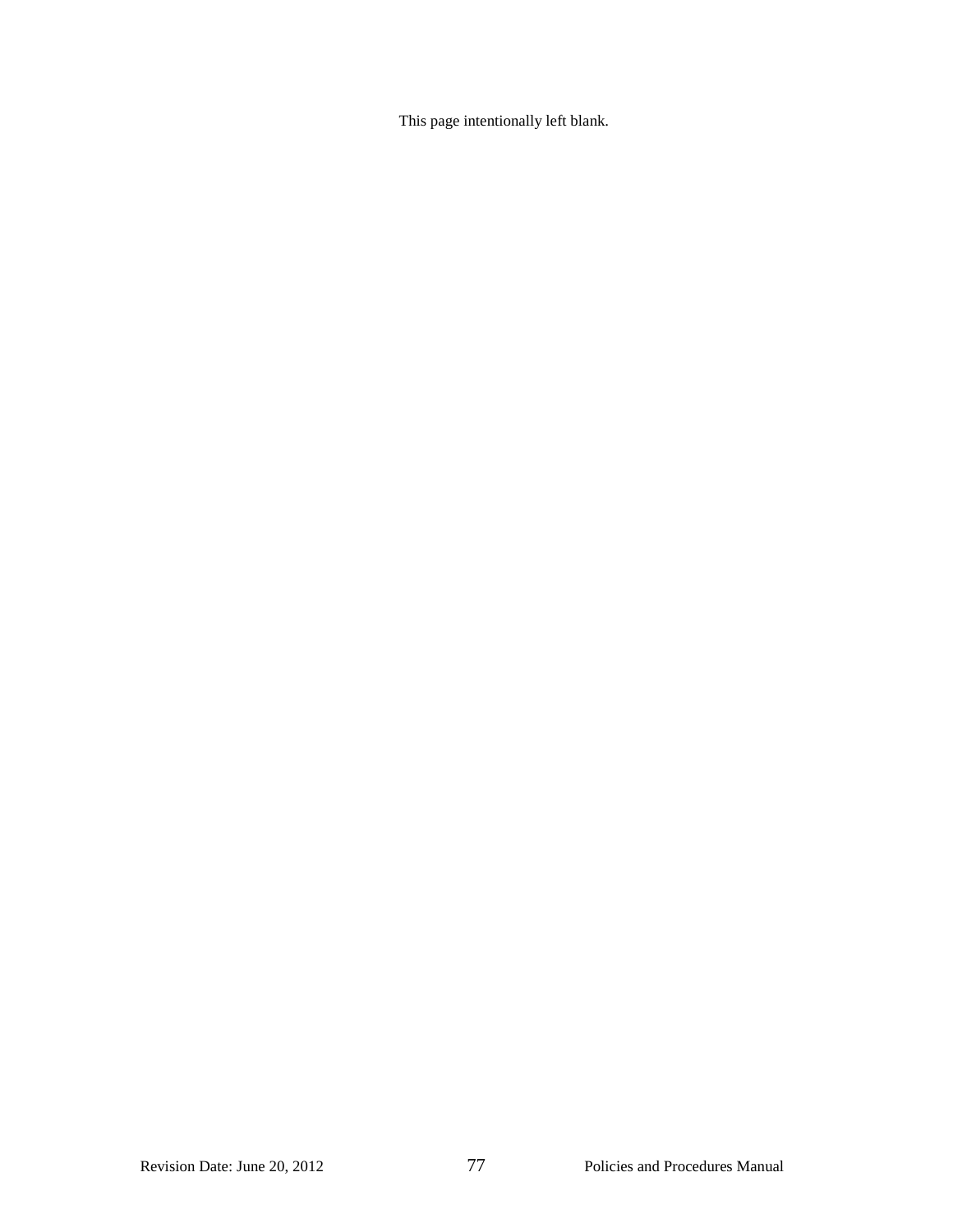# **7 Code of Ethics:**

The Rochester Genealogical Society endorses the following ethical principles and encourages its members to adhere to them.

- 1. Promote a coherent, truthful approach to genealogy, family history and local history.
- 2. Present research results and opinions in a clear, well-organized manner; fully and accurately cite references; and refrain from withholding, suppressing, or knowingly misquoting or misinterpreting sources or data.
- 3. Refrain from knowingly violating or encouraging others to violate laws and regulations concerning copyright, right to privacy, business finances, or other pertinent subjects.
- 4. Support initiatives that preserve public records and access to them.
- 5. Be courteous to research facility personnel and treat records with care and respect; support efforts to locate, collect, and preserve the records by compiling, cataloging, reproducing, and indexing documents; refrain from mutilating, rearranging, or removing from their proper custodians printed, original, microfilmed, or electronic records.
- 6. Promote the welfare of the genealogical community.
- 7. Give proper credit to those who supply information and provide assistance; encourage applicable education, accreditation, and certification; and refrain from public behavior, oral remarks or written communications that defame the industry, individual genealogists, or the Society.
- 8. Avoid real or perceived conflicts of interest whenever possible, and to disclose them to affected parties when they do exist.
- 9. Treat fairly all persons regardless of such factors as race, religion, gender, disability, age, or national origin.
- 10. Avoid injuring others, their property, reputation, or employment by false or malicious action.
- 11. Assist colleagues and co-workers in their professional development and to support them in following this code of ethics.

Source for sections 1-3 and 4-7: Used with permission, The Association of Professional Genealogists, http://www.apgen.org/ethics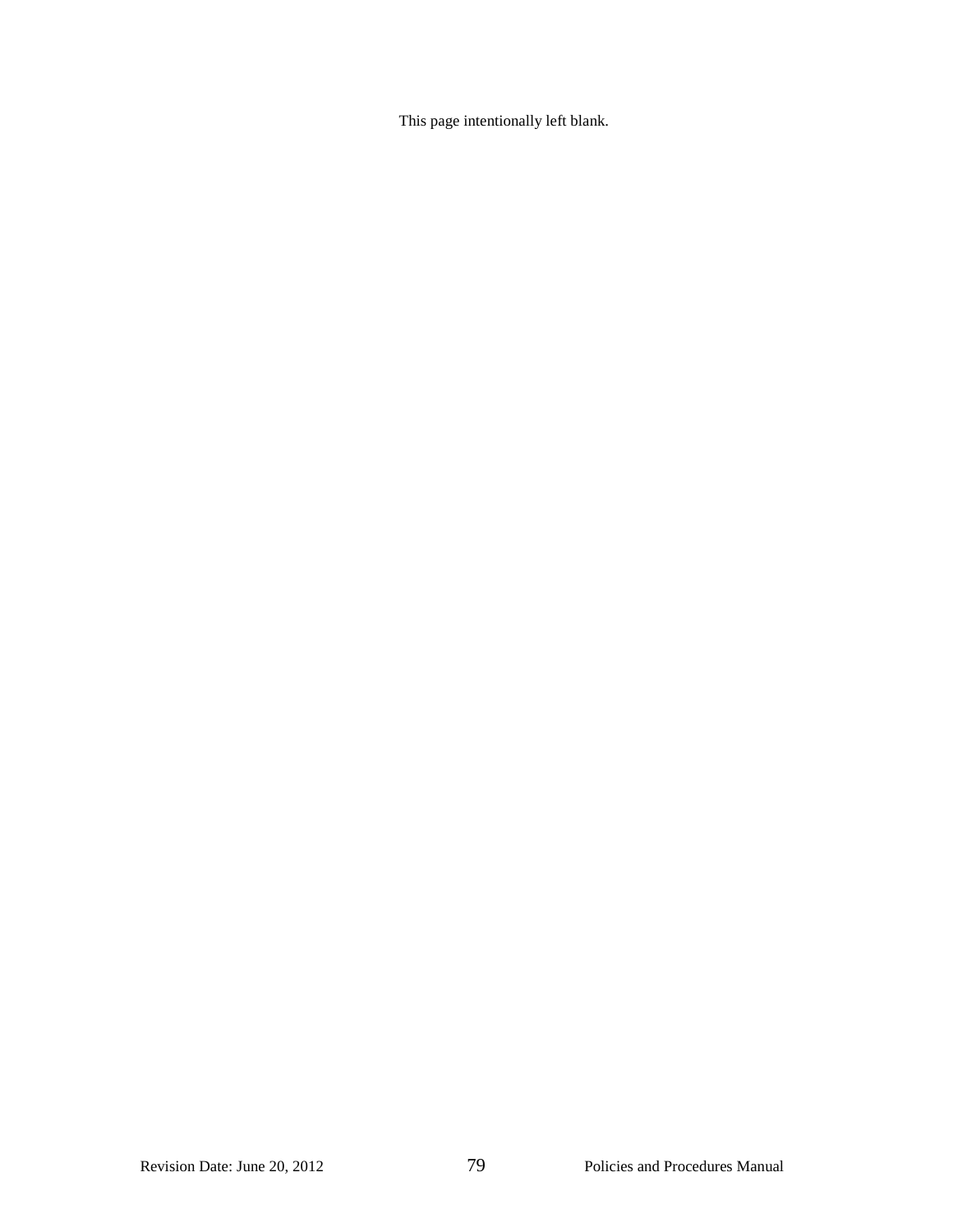#### 8 **Index of Policies and Procedures**

This index is the simple cross-reference for all of the policies and procedures. Any common name can be cross-linked to a position. The purpose is to make this document easier to use so comments are welcomed.

#### $\overline{A}$

# $\mathbf B$

| Board of Directors1, 3, 5, 6, 7, 9, 10, 11, 13, 15, 19, |  |
|---------------------------------------------------------|--|
| 20, 21, 22, 23, 25, 29, 31, 33, 35, 37, 39, 41, 43, 44, |  |
| 45, 48, 56, 58, 61, 66, 67, 68, 70, 75                  |  |
|                                                         |  |
|                                                         |  |
|                                                         |  |

# $\mathbf C$

| Church Records Preservation Committee39, 48         |  |
|-----------------------------------------------------|--|
|                                                     |  |
|                                                     |  |
| Computer Interest Group (CIG)19                     |  |
|                                                     |  |
| Corresponding Secretary  16, 25, 26, 31, 33, 39, 67 |  |

## D

| Directory of Professional Genealogist14   |  |
|-------------------------------------------|--|
|                                           |  |
| Dues 1, 2, 20, 21, 22, 25, 26, 29, 30, 39 |  |
|                                           |  |
|                                           |  |

# ${\sf E}$

| Education Committee  12, 14, 39, 50 |  |
|-------------------------------------|--|
| Emergencies                         |  |
|                                     |  |

### F

| <b>Family History Center</b> |  |
|------------------------------|--|
|                              |  |
|                              |  |
|                              |  |
|                              |  |
|                              |  |
| Form                         |  |
|                              |  |

## G

### $H$

| Historian/Genealogist  23, 26, 29, 30, 31, 32, 33 |
|---------------------------------------------------|
|                                                   |
|                                                   |
|                                                   |
|                                                   |

## $\mathbf{I}$

## $\mathbf{J}$

# $\mathbf{L}$

| Laws |  |
|------|--|
|      |  |
|      |  |
|      |  |
|      |  |
| List |  |
|      |  |